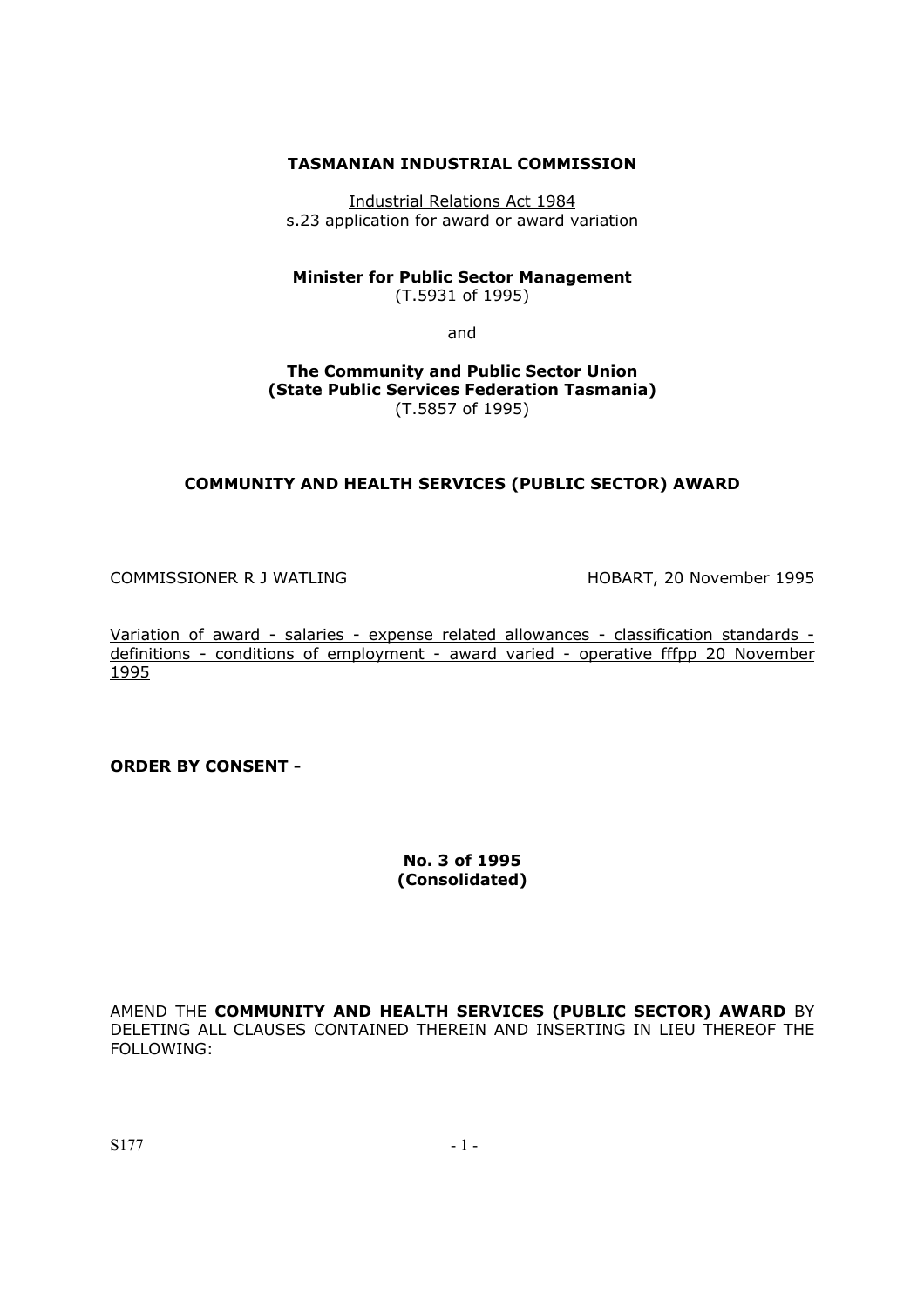# **1. CONTENTS**

| <b>SUBJECT MATTER</b>                                                                                                                                                                                                                                  | CLAUSE NO.                                               |
|--------------------------------------------------------------------------------------------------------------------------------------------------------------------------------------------------------------------------------------------------------|----------------------------------------------------------|
| Contents<br>Title<br>Scope<br>Date of Effect<br><b>Supersession &amp; Savings</b><br>Award Interest and Parties Bound                                                                                                                                  | 1<br>2<br>3<br>4<br>5<br>6                               |
| Definitions<br>(a) General Definitions<br>(b) Classification Standards<br>- Operational Employees<br>- Administrative & Clerical Employees<br>- Technical Employees<br>- Professional Employees                                                        | 7                                                        |
| <b>Salaries</b><br>(a) Operational Employees<br>(b) Administrative & Clerical Employees<br>(c) Technical Employees<br>(d) Professional Employees<br>(e) Apprentices                                                                                    | 8                                                        |
| Abandonment of Employment<br>Accommodation & Other Requirements                                                                                                                                                                                        | 9<br>10                                                  |
| Allowances<br>(a) Annual leave<br>(b) District<br>(c) First Aid<br>(d) Higher Duties, More Responsible Duties and Mixed Functions<br>(e) Kilometreage<br>(f) Meal<br>(g) Training Courses and Conferences<br>(h) Travelling                            | 11                                                       |
| Annual Leave<br>Apprentices<br>Board & Lodging<br>Casual Employees<br>Compassionate Leave<br>Contract of Employment<br><b>Excess Fares</b><br>Grievance & Dispute Settlement Procedure<br>Holidays with Pay<br>Hours of Work - Day Worker (as defined) | 12<br>13<br>14<br>15<br>16<br>17<br>18<br>19<br>20<br>21 |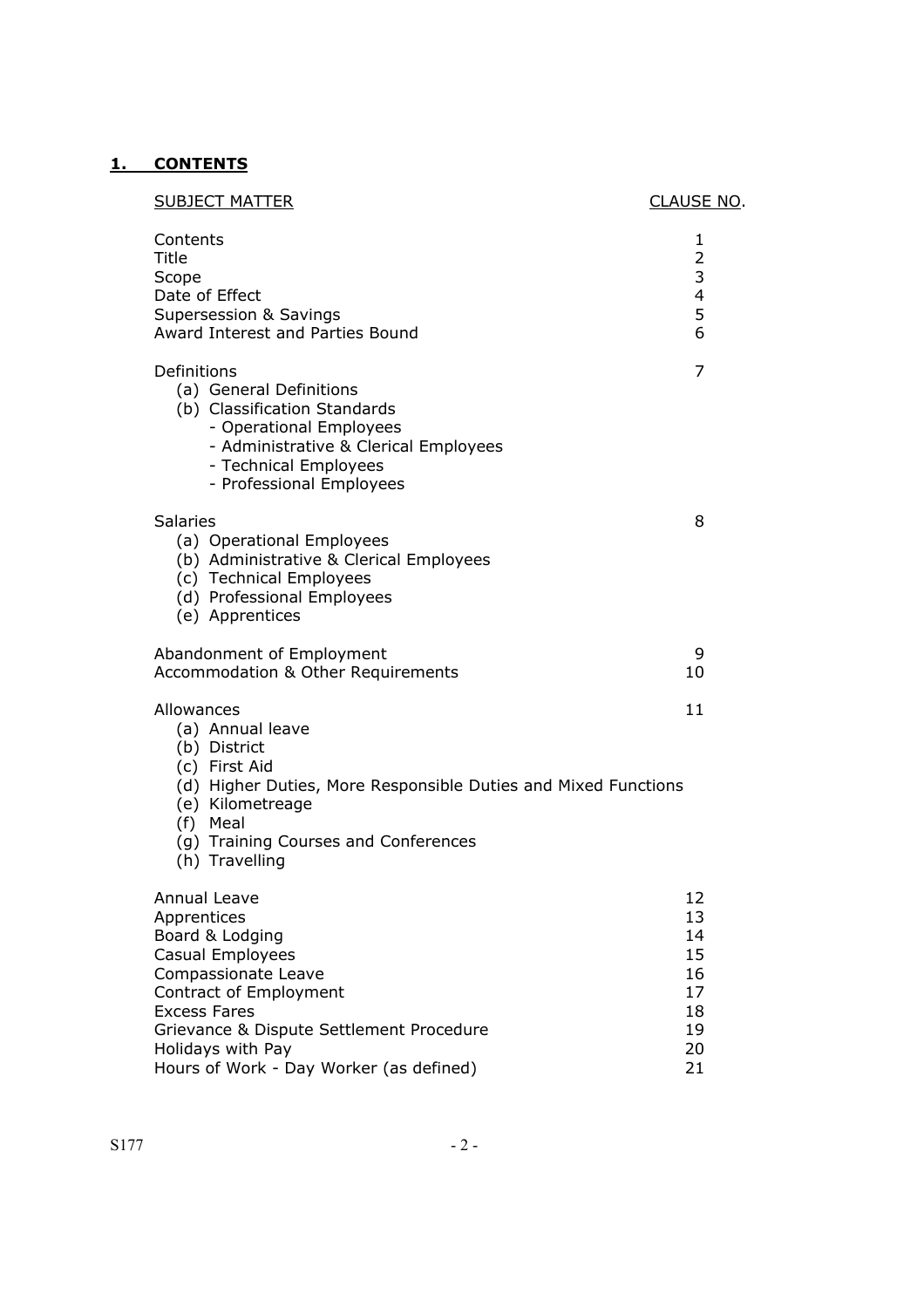| Leave Expenses - Bass Strait Islands<br>Lifting of Patients<br><b>Maternity Leave</b><br>Meals on Duty<br>Notice Board<br>Overtime - Other Than Shiftworkers                                                                                                              | 22<br>23<br>24<br>25<br>26<br>27 |
|---------------------------------------------------------------------------------------------------------------------------------------------------------------------------------------------------------------------------------------------------------------------------|----------------------------------|
| Part-Time Employees (as defined)<br>(a) Annual Leave - Part-Time Shiftworkers<br>(b) Calculation of Hourly Rate<br>(c) District Allowance<br>(d) Hours of Work<br>(e) Leave Without Pay<br>(f) Overtime (as defined)<br>(g) Shift Work<br>(h) Sick Leave                  | 28                               |
| Payment of Wages<br>Recall, On Call and Close Call<br>Protective Clothing & Safety Appliances<br>Salary Increments                                                                                                                                                        | 29<br>30<br>31<br>32             |
| Shift Work<br>(a) Afternoon Shift & Night Shift Allowance<br>(b) Broken Shift<br>(c) Daylight Saving<br>(d) 48 Hours Notice of Transfer in Emergencies<br>(e) Hours<br>(f) Overtime (as defined)<br>(g) Rosters (as defined)<br>(h) Saturday, Sunday, & Holidays with Pay | 33                               |
| Sick Leave                                                                                                                                                                                                                                                                | 34                               |
| <b>Special Rates</b><br>(a) Cold Places<br>(b) Confined Places<br>(c) Dirty work<br>(d) Hot Places<br>(e) Rates not Subject to Penalty Addition                                                                                                                           | 35                               |
| Uniforms<br>Union Officials Right Of Entry<br>Union Representatives/Stewards<br>Work Above Floor Level<br>Work Away From Normal Place of Duty                                                                                                                             | 36<br>37<br>38<br>39<br>40       |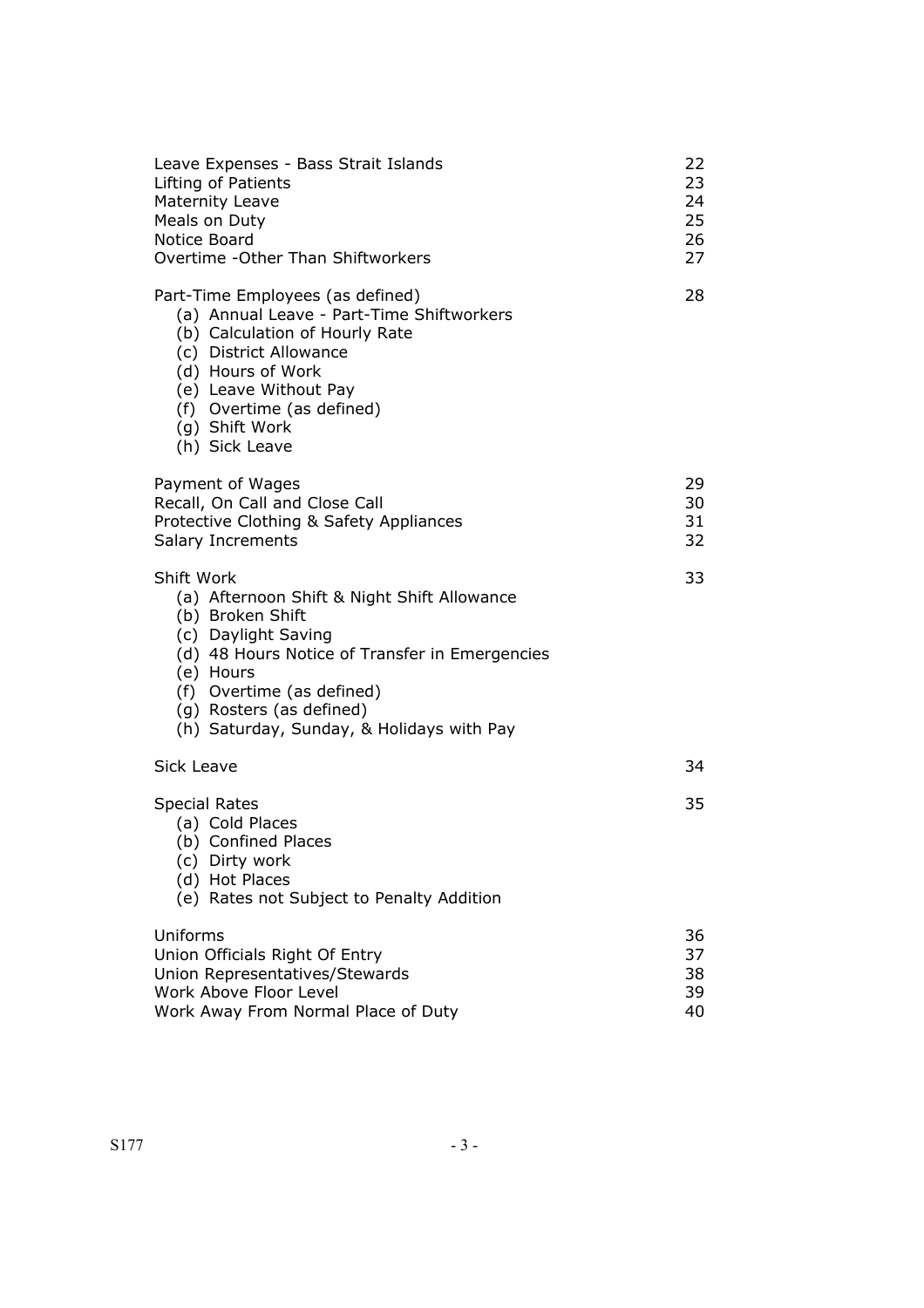## **2. TITLE**

This award shall be known as the "Community and Health Services (Public Sector) Award".

## **3. SCOPE**

This award is established in respect of employees, within the meaning of the Tasmanian State Service Act 1984, employed in the Department of Community and Health Services, who occupy positions which require the performance of operational, clerical and administrative, technical or professional work as defined by the classification standards contained in this award.

No other award of the Tasmanian Industrial Commission shall apply to employees of the Department of Community and Health Services, with the following exceptions:

- (a) Medical Practitioners (Public Sector) Award;
- (b) Dental Officers Award;
- (c) Tasmanian Ambulance Award.

## **4. DATE OF EFFECT**

This award shall have effect from the first full pay period on or after 20 November 1995.

#### **5. SUPERSESSION AND SAVINGS**

This award supersedes:

- (a) Community and Health Services (Public Sector) Award No. 1 of 1995 (Consolidated) and No.2 of 1995;
- (b) General Conditions of Service Award No.3 of 1995 (Consolidated) and No.4 of 1995;
- (c) Miscellaneous Workers (Public Sector) Award No. 3 of 1991 (Consolidated) and No. 4 of 1991, No. 5 of 1991 and No. 1 of 1992.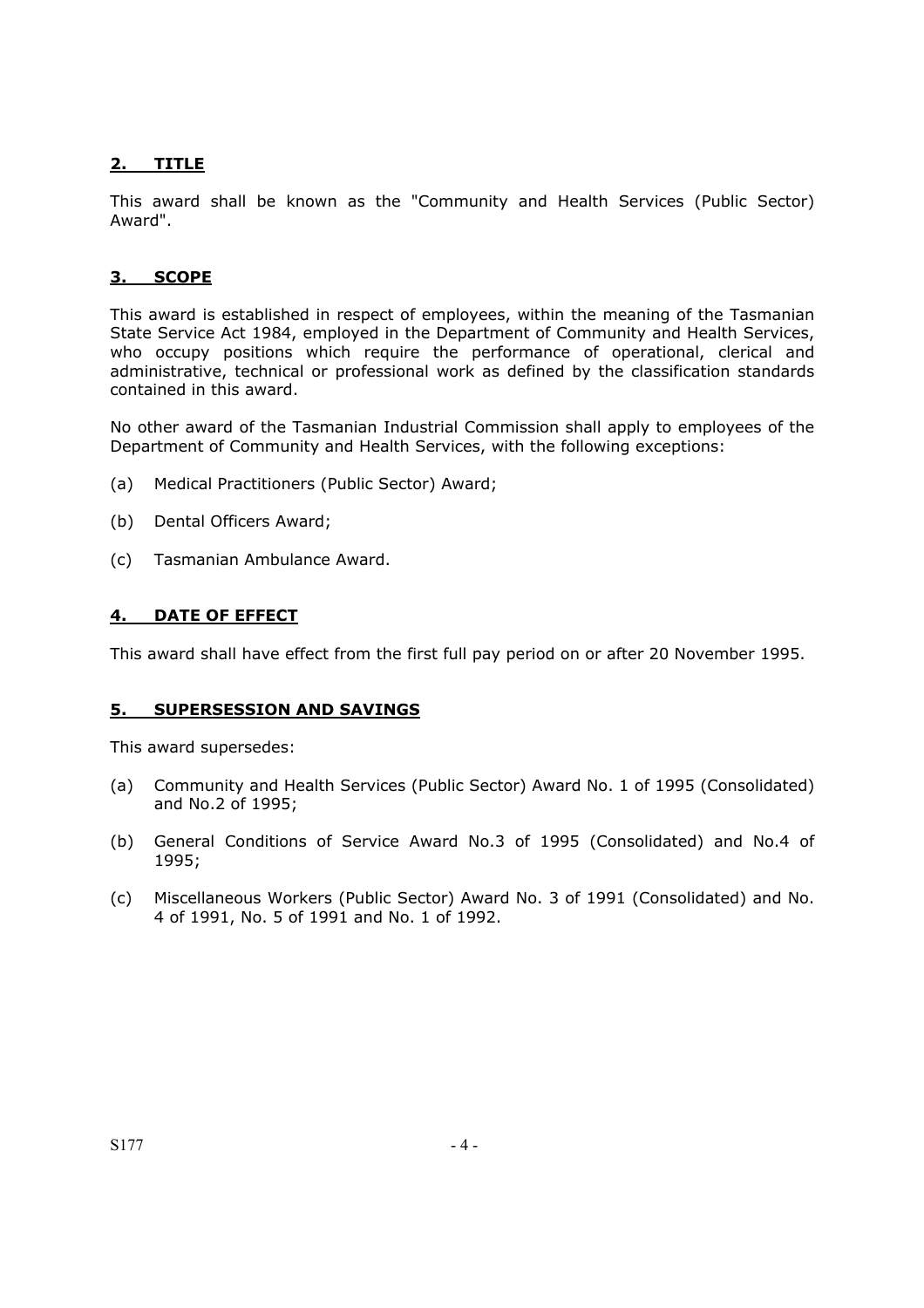## **6. AWARD INTEREST AND PARTIES BOUND**

- (a) The following employee organisations have an interest in this award under Section 63(10) of the Act :
	- (i) the Health Services Union of Australia Tasmania No. 1 Branch;
	- (ii) the Community and Public Sector Union (State Public Services Federation Tasmania);
	- (iii) the Communications, Electrical, Electronic, Energy, Information, Postal, Plumbing and Allied Services Union of Australia.
- (b) This award is binding upon :
	- (i) the Minister for Public Sector Management in relation to all employees covered by this award;
	- (ii) all employees covered by this award.

## **7. DEFINITIONS**

(a) General Definitions

**'Afternoon Shift'** means a shift terminating after 6pm and at or before midnight.

**'Casual Employee'** means a person who is employed as a temporary employee whether full-time or part-time, with a detailed contract for a period not exceeding 1 calendar month to provide relief as required.

**'Cup Day'** means not more than one full day or less than one-half day holiday which shall be observed on the days specified in accordance with the proclamation of the local 'Cup Day' holidays, appearing in the Tasmanian Government Gazette in accordance with the provisions of the Bank Holidays Act, 1919 having regard to the municipalities declared therein and the period of observance of the holiday within such declared municipalities.

**'Day Worker'** means an employee whose normal hours of duty fall between the hours of 7am and 5.30pm, Monday to Friday (subject to the provisions of Clause 21 - Hours of Work - Day Worker (as defined)).

**'Day Shift'** means a shift commencing at or after 6am and terminating at or before 6pm and is worked in accordance with a roster (as defined) and includes Saturdays and Sundays.

**'Employer'** means the Minister for Public Sector Management.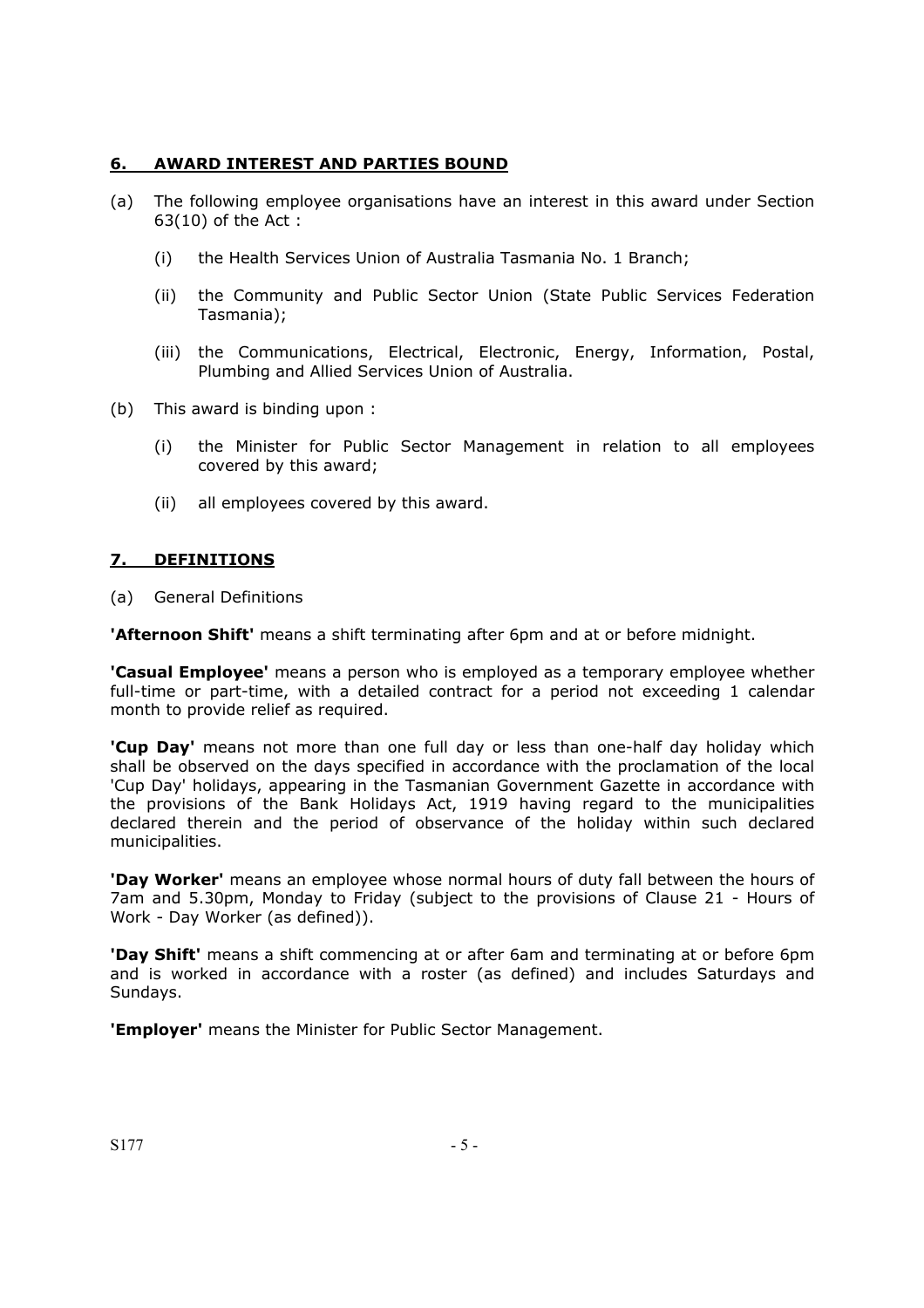**'Employee'** means a person permanently, temporarily or on a casual basis, employed under the provisions of the Tasmanian State Service Act 1984.

**'Head of Agency'** means the Secretary of the Department of Community and Health Services and his/her delegated representative.

**'Isolated Area'** means any area, centre, district or location embraced by the Commonwealth Taxation Zone B prescription, together with such other areas, centres, districts or locations as may be approved by the Tasmanian Industrial Commission, including the following: King Island, Flinders Island, Cape Barren Island, Maria Island and Bruny Island.

**'Night Shift'** means a shift commencing at or after 4pm and before 6am.

**'Overtime'** means work performed outside the ordinary hours of duty.

**'Part-Time Employee'** means an employee engaged to regularly work for less hours per day or week than those prescribed for full-time employees.

**'Relevant Award Rates'** means the ordinary rate specified for the appropriate classification, the appropriate level and the appropriate year of employment applicable to an employee as specified in Clause 8 - Salaries of this award.

**'Roster'** means a work pattern designed for a specific work area for all work performed outside the spread of ordinary hours contained in Clause 21 - Hours of Work - Dayworker (as defined) excluding work performed outside the spread of hours and paid in accordance with Clause 27 - Overtime - Other Than Shiftworkers.

**'Rostered Shift'** means a shift of which the employee concerned has at least 48 hours notice.

**'Shift Work'** means work performed in accordance with a roster (as defined) and may include day shift (as defined), afternoon shift (as defined), night shift (as defined) and Saturdays and Sundays.

**'Shiftworker'** means an employee who works in accordance with a roster (as defined).

**'Show Day'** means not more than one local show day observed on an employee's ordinary working day, other than a Saturday or a Sunday, in the city, town or district in which the employee is employed; or such other day which, in the absence of such a local show day, is agreed on by the employee and the employer (as defined).

**'Temporary Employee'** means a person engaged by the employer to relieve a full-time or part-time employee for specific periods of leave or temporarily for specific duties over a fixed term period determined by the employer.

**'Union'** means the relevant registered organisation listed in Clause 6 - Award Interest and Parties Bound of this award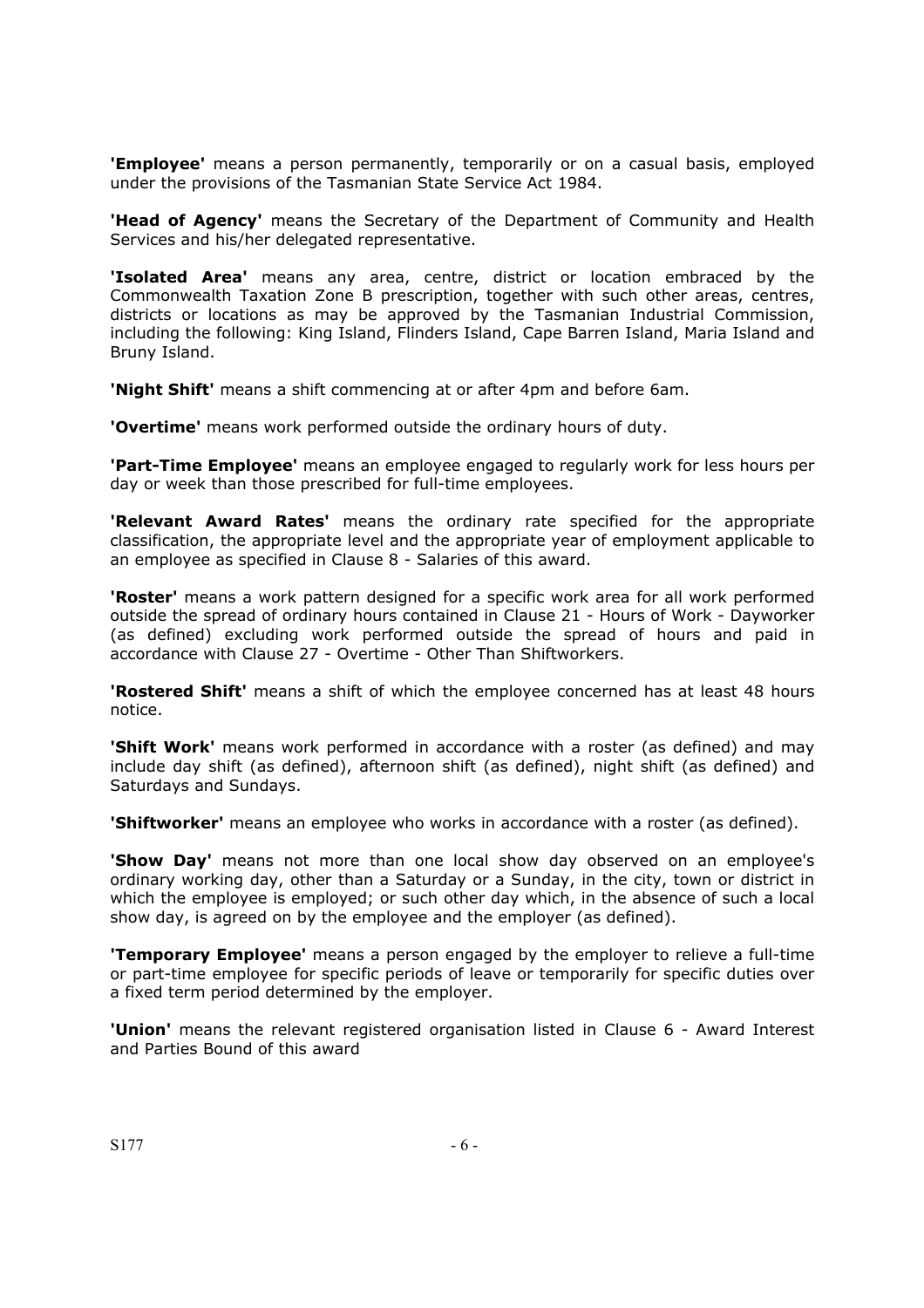**'Year of service'** shall mean 12 months of employment including rostered days off, holidays with pay, paid annual leave and paid sick leave.

(b) Classification Standards

## **Operational Employees**

A position falling within the scope of this classification shall have assigned to it a level determined in accordance with the following classification standards.

## **Level 1**

Training programme and classification standards to be jointly developed.

## **Level 2**

- Involves work at a basic level in one functional area (as defined);
- An employee who has satisfactorily completed induction training;
- Works under direct supervision, generally with assistance from a more experienced employee;
- Undertakes routine tasks in an environment in which the routines and work methods are well established;
- May be required to operate basic equipment.

#### **Level 3**

- Works under regular supervision either individually or in a team;
- Performs a wide range of tasks within one functional area (as defined) requiring training;
- Exercises minimal judgment in how tasks are to be performed and determines priorities to a limited extent;
- May be required to operate equipment;
- May be required to assist less experienced employees;
- Exercises good interpersonal and communication skills.

## **Level 4**

• Works under general supervision either individually or in a team environment in a position requiring training;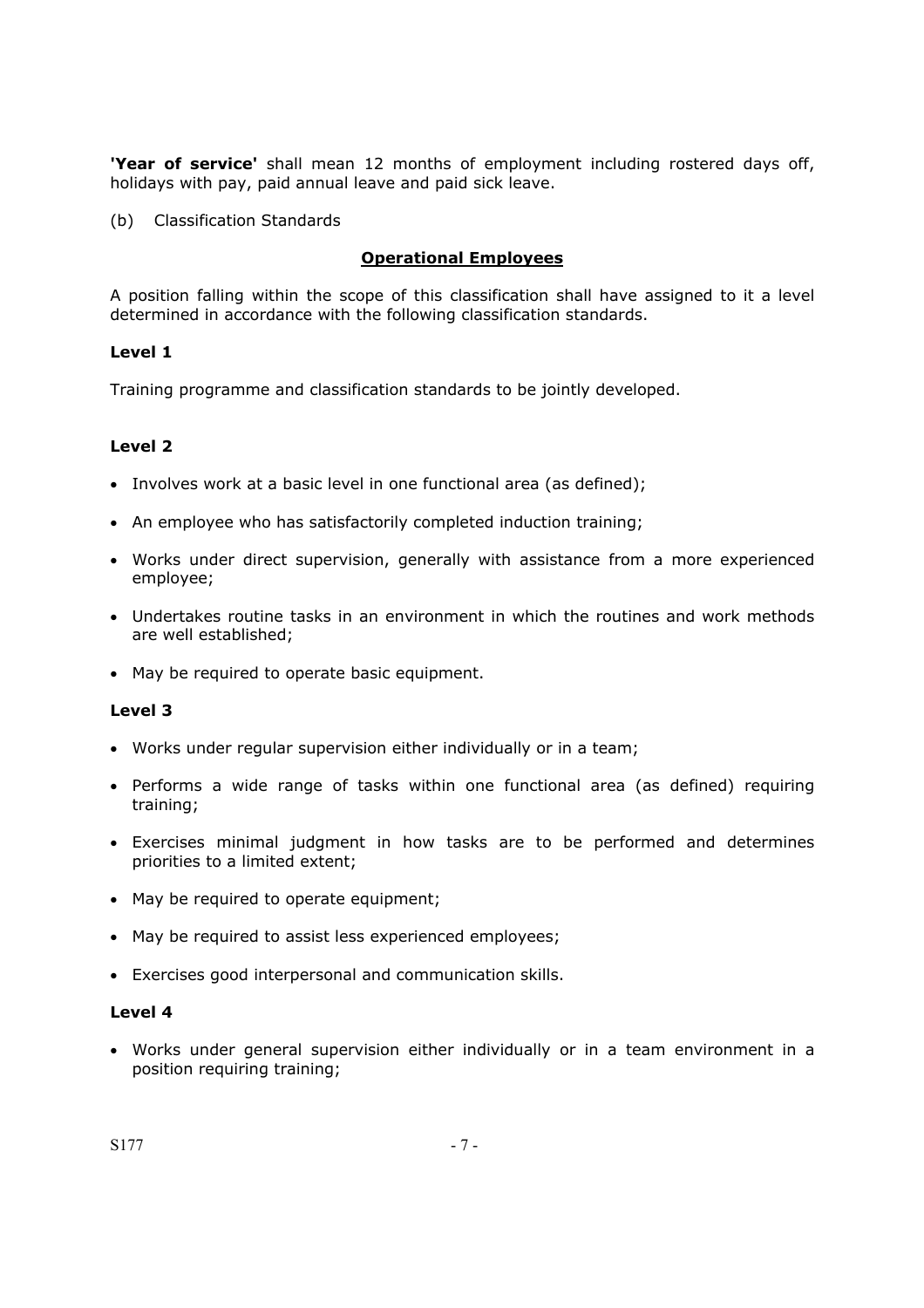- Performs a variety of tasks across more than one but no more than three functional area(s) (as defined);
- Exercises judgment in how tasks are to be performed;
- May be responsible for supervising staff or leading a team engaged in a variety of routine, manual tasks, including assignment and quality control of work for staff working below Level 4;
- Exercises good interpersonal and communication skills;
- Exercises specialist skills over and above those required in Level 3.

- Works under general supervision, either individually or in a team environment performing a variety of tasks requiring knowledge of standardised practices and procedures for the work area and requiring skills obtained though considerable training and experience;
- Under general direction supervises a significant number of staff engaged in a variety of manual tasks across more than one functional area (as defined); OR
- Provides routine assistance to technical and/or professional staff requiring a limited level of technical knowledge; OR
- Operates plant and equipment requiring skills acquired through considerable training or experience;
- Exercises judgment in deciding how tasks are to be performed;
- Exercises good interpersonal and communication skills.

#### **Level 6**

- Works under general supervision either individually or in a team;
- Performs trade work requiring trade certificate qualifications or work requiring an equivalent level of skill; OR
- Under general supervision, operates vehicles/equipment requiring a high level of operational skill; OR
- Supervises a large number of non trade staff, or a number of non trade work teams that may be multi skilled in function;
- Exercises independent judgment in deciding how tasks are to be performed;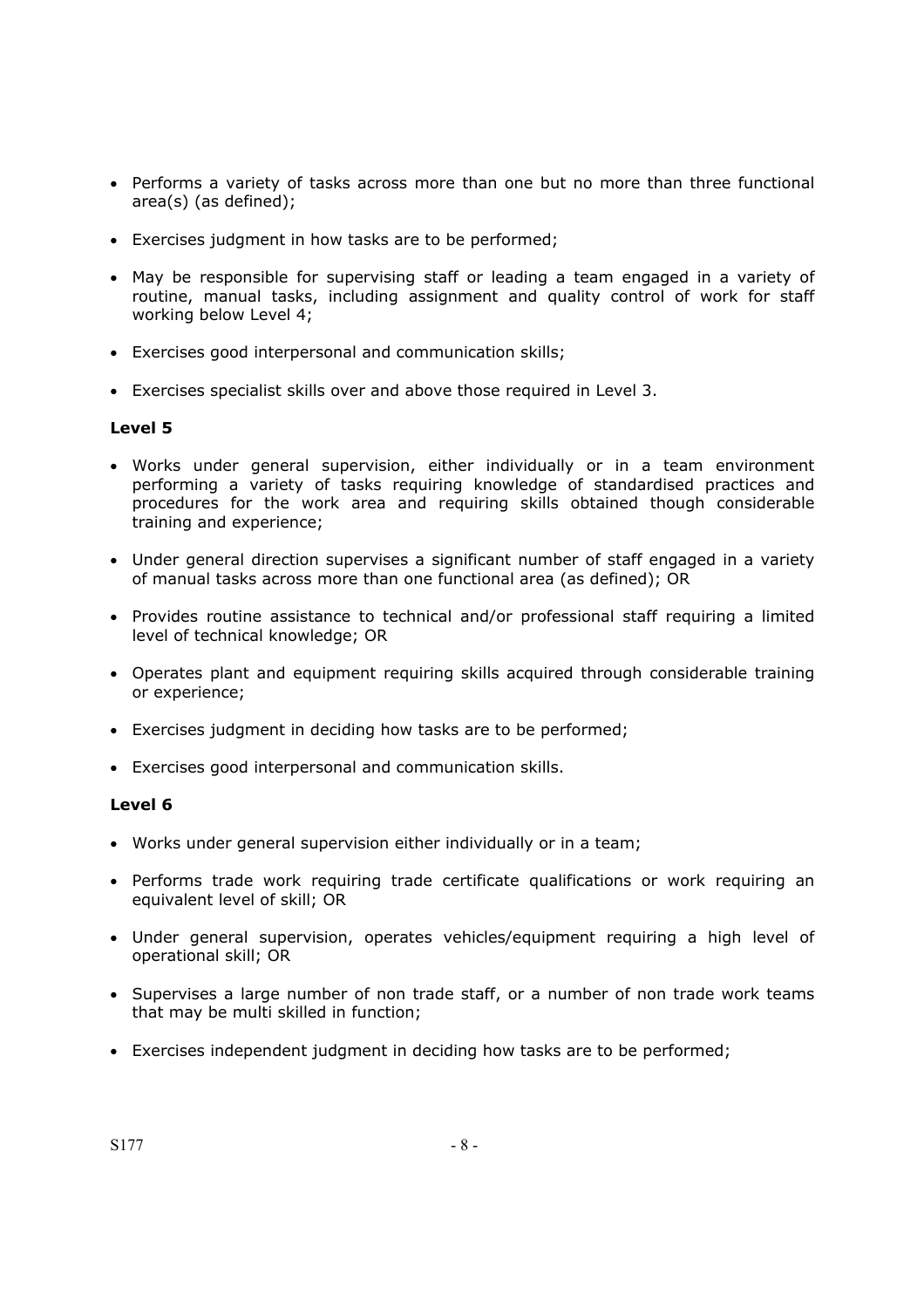- Exercises good interpersonal and communication skills.
- Able to apply quality control techniques to own work and to the work of other staff.

- Under general supervision either individually or in a team environment, performs trade work requiring a high level of trade skill, employs initiative and judgment above that undertaken at the trades level; OR
- Under limited direction, operates vehicles/equipment requiring an advanced level of skill; OR
- Under limited supervision, supervises, plans and co-ordinates the work of small work teams or controls the operations of an organisational element of a program which undertakes predominantly a variety of manual tasks.
- A person in a supervisory role at this level could be expected to exercise initiative and judgment in solving day to day operational problems including -
	- \* estimating and ordering
	- \* work prioritising
	- \* staffing control and training
	- \* maintenance of records and basic reporting.

## **Level 8**

- Under limited supervision, either individually or in a team environment undertakes special class trade work, employs an independent approach and a high degree of initiative. These tasks may encompass the provision of trade and equivalent level guidance and assistance to other members of a work team; OR
- Under administrative supervision, takes charge of an occupational group of staff engaged in a wide range of activities normally within a work stream and is responsible for a range of functions including: implementation of quality control, training and/or teaching, staff recruitment, estimation of costs, preparation of orders, and setting of and review of procedures; OR
- Under administrative supervision, takes charge of and carries out maintenance and repair of government owned and/or leased buildings and residences together with associated services and equipment, and develops: plans, schedules, and cost preventive maintenance programmes.
- A person at this level in a supervisory role could be expected to exercise a high degree of initiative and judgment in solving day to day problems including:
	- \* staff training and/or teaching;
	- \* estimating and ordering;
	- \* work prioritising;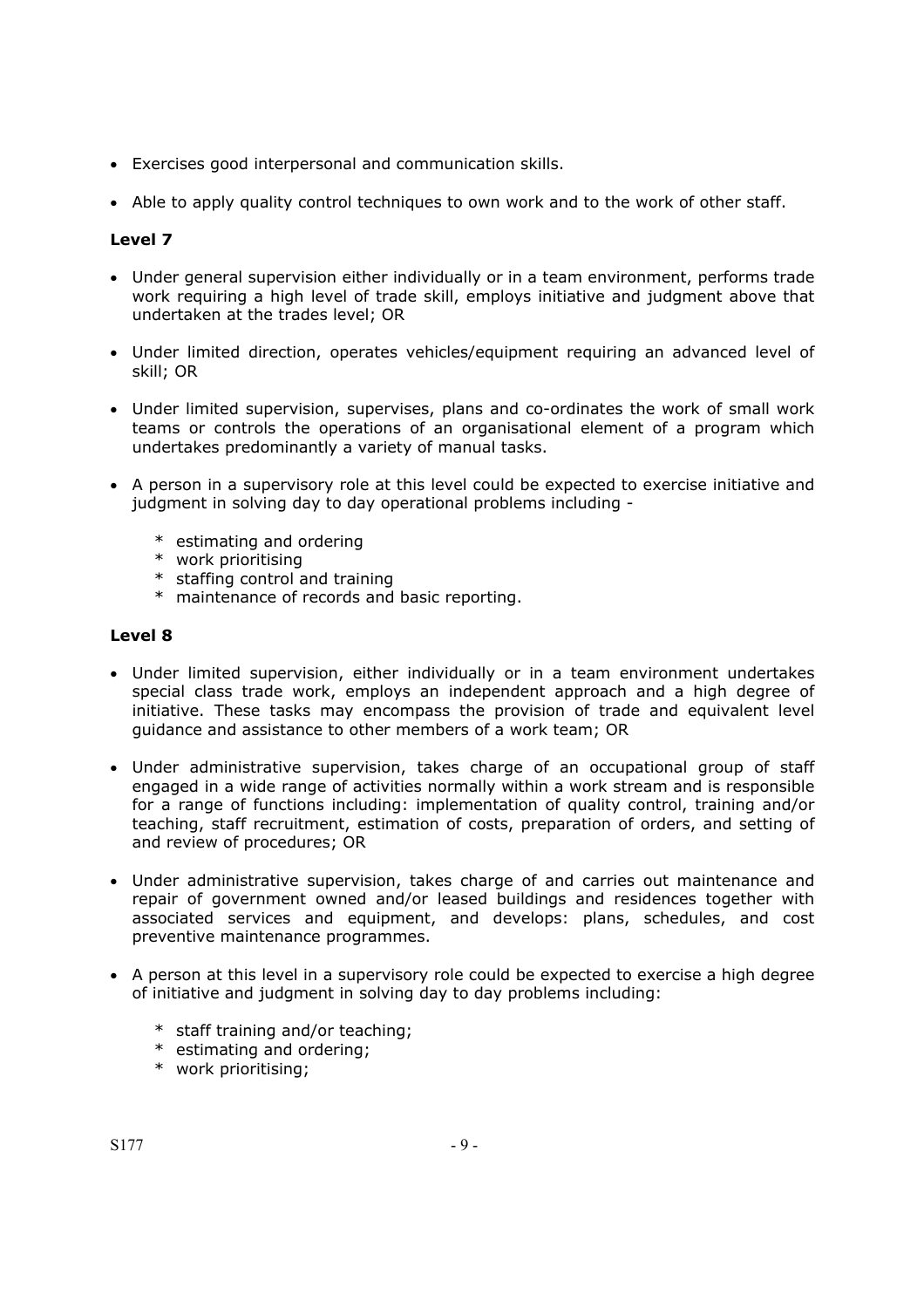- \* overseeing records maintenance and preparation of
- \* minor reports;

OR,

\* as a specialist make recommendations and/or implement alternative methods of approach to complex operational problems.

## **Level 9**

- Under limited supervision, either individually or in a team environment, supervises a large group of trades and/or non-trades staff in more than one field employed on a varied range of more complex operational equipment or projects; OR
- As an advanced engineering tradesperson under limited supervision, performs work beyond the special class tradesperson involving intricate systems and designs; OR
- Under administrative supervision, takes charge of and carries out maintenance and repair of government owned and/or leased buildings and residences together with associated services and equipment and develops: plans, schedules and costs preventive maintenance; OR
- Under general supervision, inspects houses to determine repair and maintenance requirements and estimate the costs of such requirements; OR
- Under administrative supervision, exercises direct and indirect control over a large group of staff, including subordinate supervisory staff, undertaking a varied range of work within a stream.
- Dual qualified tradesperson;
- A person at this level in a supervisory role would be expected to exercise a high degree of initiative, judgment and flexibility in solving complex trade related problems including:
	- \* co-ordination of resources
	- \* overseeing training
	- \* estimation of costs
	- \* arranging recruitment
	- \* oversight safety measures
	- \* review work methods and oversee quality control
- OR, as an inspector carry out inspections of valuable assets and ensure they meet quality standards, approve completed jobs;
- OR as an advanced engineering tradesperson make recommendations and/or implement alternative methods of approach to complex operational problems using a high level of initiative.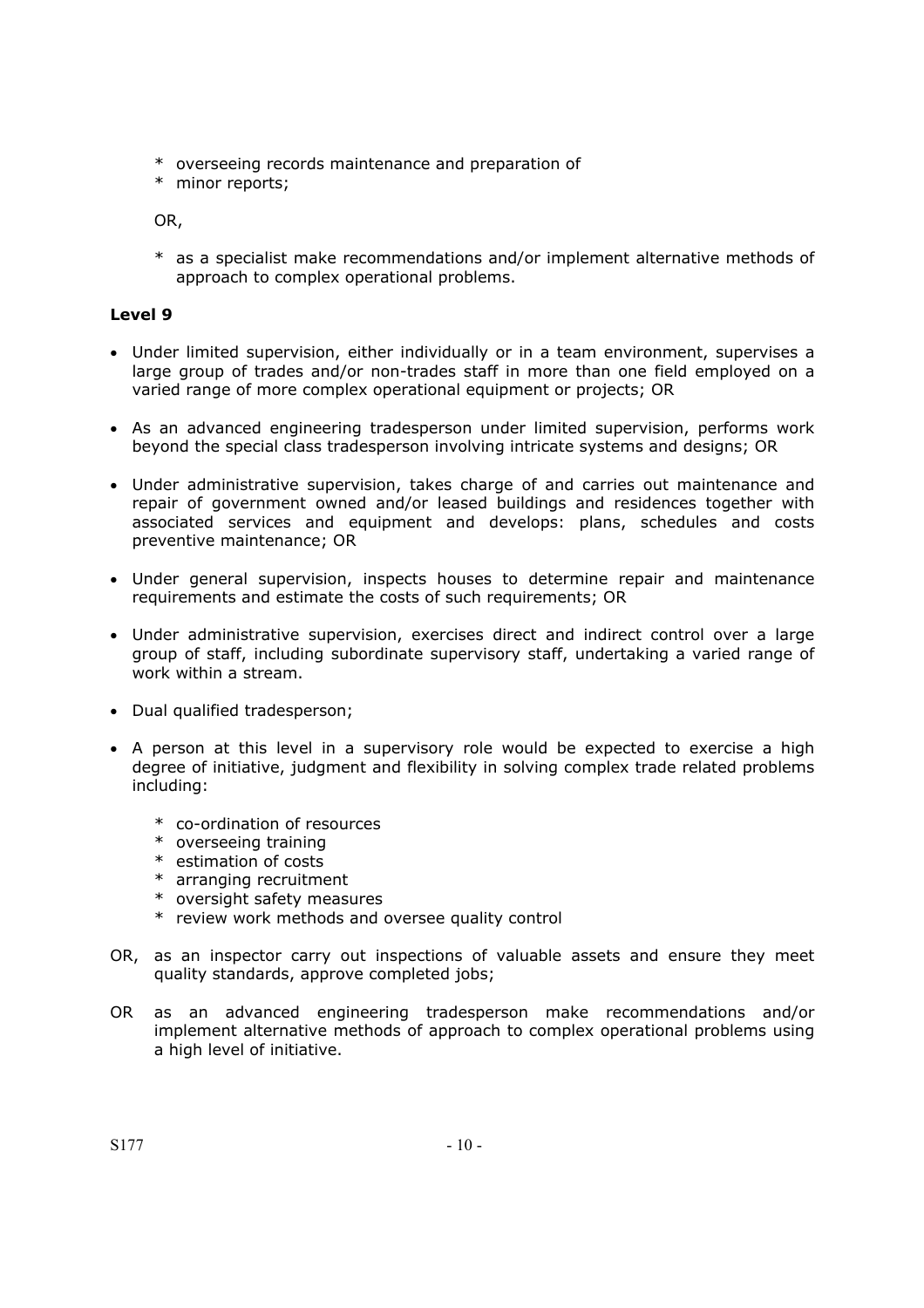- Under limited direction, controls three or more significant groups of trades staff, or staff with an equivalent level of skills and knowledge, engaged in specialised activities including subordinate supervisory staff; OR
- Under administrative supervision, controls a major service operation including a large number of trades, non-trades and/or associated staff; OR
- Under limited supervision, oversee and conduct trade training courses in theory and practice including the supervision of instructors.
- A person at this level is expected to exercise a high degree of initiative, independent judgment and leadership in solving complex operational problems.

For the purpose of this definition, unless the contrary intention appears:

**'Direct Supervision**' means where persons working under direct supervision are clear easily understood instructions.

Deadlines and priorities are given.

Deviations from normal routines, problems and unfamiliar situations would be referred to the supervisor.

**'Functional area'** refers to a work unit providing a distinct service, eg. cleaning, catering, kitchen, attendants, hospitals aides, stores, workshops, laundry, etc.

**'Limited Direction**' means where a person working under limited direction are provided with a clear statement of overall objectives and the resources available. In conjunction with the supervisor they decide on projects and assignments to be carried out and set deadlines.

The person is fully competent and very experienced in a technical sense and requires little guidance during the performance of assignments. The person would have authority to plan and carry out assignments, using some latitude in approach to achieve the desired objectives.

**'Limited Supervision**' means where a person working under limited supervision would be expected to have a broad trade or subject matter knowledge and wide experience. They perform work in accordance with broadly based standing instructions. In a technical sense, the person is fully competent and very experienced requiring little guidance.

The person is expected to report on the work of the area when required. The area's progress and performance would normally only be inspected at irregular intervals. The standard of products or performance of the area is kept under review.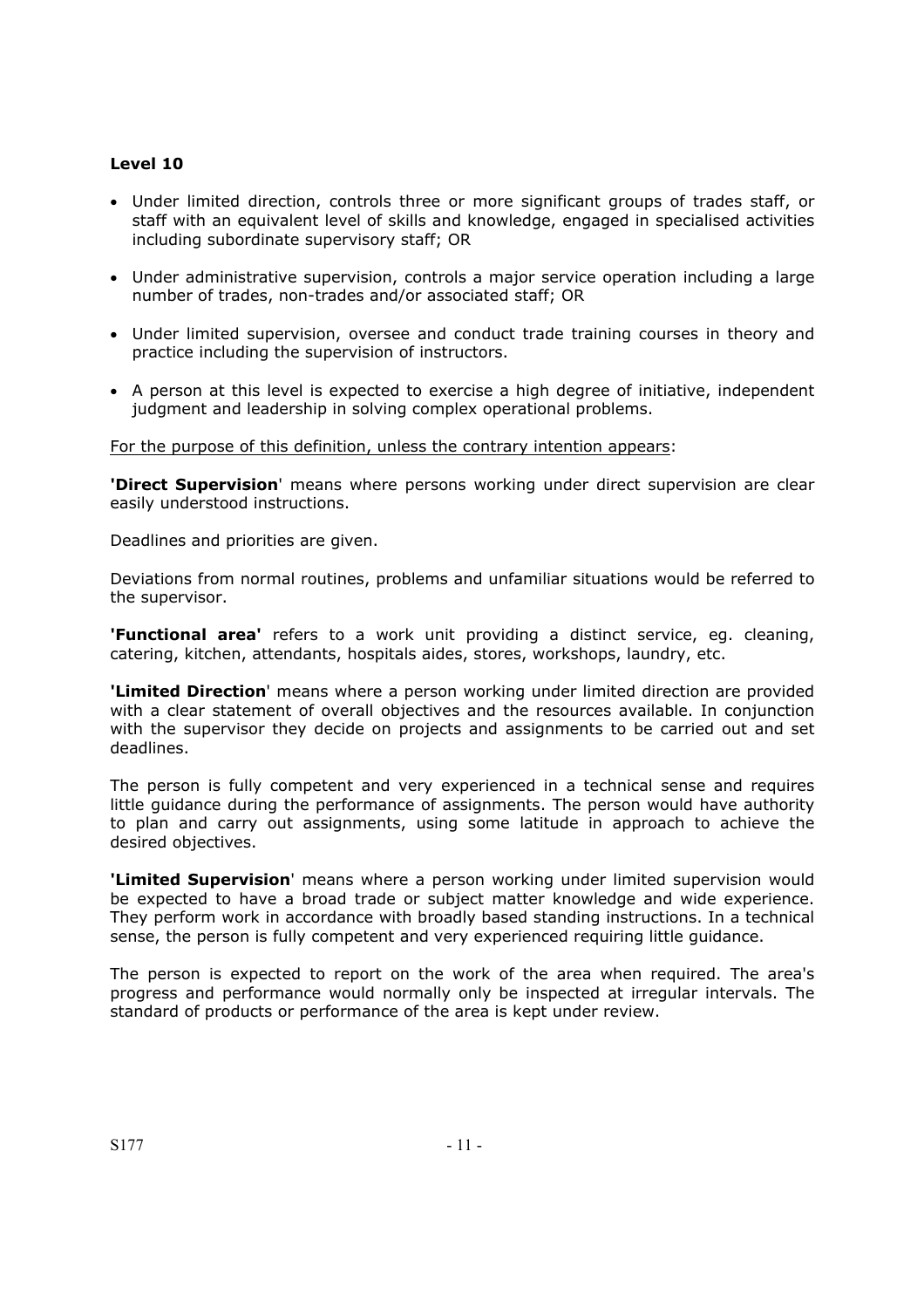**'General Supervision'** means that general instructions are given and tasks are undertaken to achieve the required outcomes or objectives Discretion and choice in selecting the most appropriate method for completing the allotted tasks is expected and encouraged.

**'Regular supervision'** means employees working under regular supervision are given broad instructions.

Employees would exercise limited judgment on how to complete tasks and priorities.

The employee has competence in a range of tasks within one functional area (as defined).

Supervision is generally provided at the commencement and at the completion of tasks.

Employees are capable of working alone.

## **Administrative and Clerical Employees**

A position falling within the scope of this classification shall have assigned to it a level determined in accordance with the following classification standards.

## **Level 1**

Trainee Level concerned with basic clerical work undertaken under specific direction and direct supervision. Ability to acquire the required knowledge and skills derived from a reasonable standard of education.

## **Level 2**

Routine work generally by specific direction undertaken under direct and/or routine supervision. Choices made based on established guidelines/instructions written or verbal. Ability to acquire the required knowledge and skills to effectively undertake the work.

#### **Level 3**

Experienced clerical level - to achieve set outcomes, undertaken under routine supervision. Choices made based on established guidelines/instructions written or verbal. Directly responsible for completion of tasks. A knowledge of established work practices is required. Experienced clerical level requiring good communication skills.

#### **Level 4**

Specialist functions undertaken under general direction and general supervision based on established procedures and practices. Exercise of limited discretion is required. Supervision of a small number may be a feature. Experienced clerical level requiring a comprehensive understanding of relevant procedures and high level communication skills.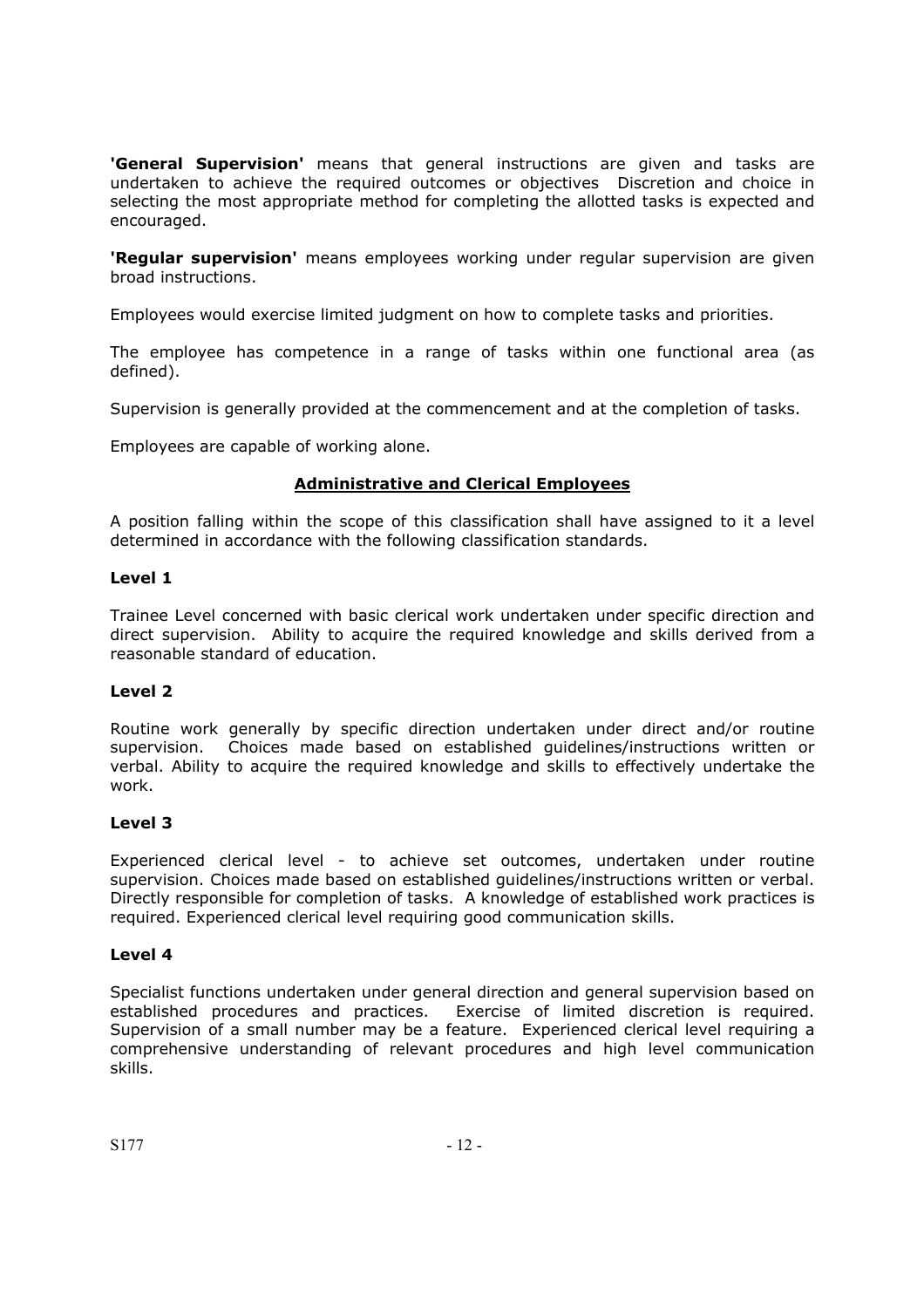Clerical and administrative work of a value impacting on the efficient operation of the work unit or Agency. A supervisory level. Work undertaken under general direction and general supervision requiring initiative and the exercise of discretion. The exercise of a formal delegation may be required. Extensive knowledge of the specific discipline with well developed communication and problem solving. Ability and experience in staff supervision.

## **Level 6**

Administrative work which may require the management of human and material resources in carrying out a variety of complex functions under a broad range of conditions under general supervision. The exercise of judgment and initiative consistent with the possession of sound knowledge in the field of work within which the position operates. Guidelines and procedures are generally well recognised but there may be some interpretation required in order to establish and select the most appropriate approach to functions. Ability to research, evaluate and formulate information is critical. Experience in resource management is essential.

## **Level 7**

Positions require a high degree of proficiency in the use of established administrative or managerial skills such as human resource management or accounting. Positions usually have responsibility for resource allocation and management and supervision of lower level employees in the achievement of divisional or organisational goals. Interpretation of policy and guidelines is a feature and functions are undertaken with general or limited supervision. A high level of experience in management practices is paramount.

#### **Level 8**

Positions at this level work with limited supervision usually manage the operations of an organisational element, undertake a management function or provide consultative or administrative support and advice to a particular program or activity. The tasks may be either complex or specific in nature but directed to the organisation's corporate goals. Immediate subordinate positions may include staff in technical or professional structures, in which case supervision is for administrative purposes only. In other circumstances, supervision may involve the exercise of technical or professional skill and judgment. Independence of action including the use and allocation of resources within laid down constraints may be a feature. Decisions taken or responsibilities exercised may have a major impact on the operation of the work area. General management skills and the ability to contribute to the development of policy initiatives are required as is a high level of interpersonal and communication skills.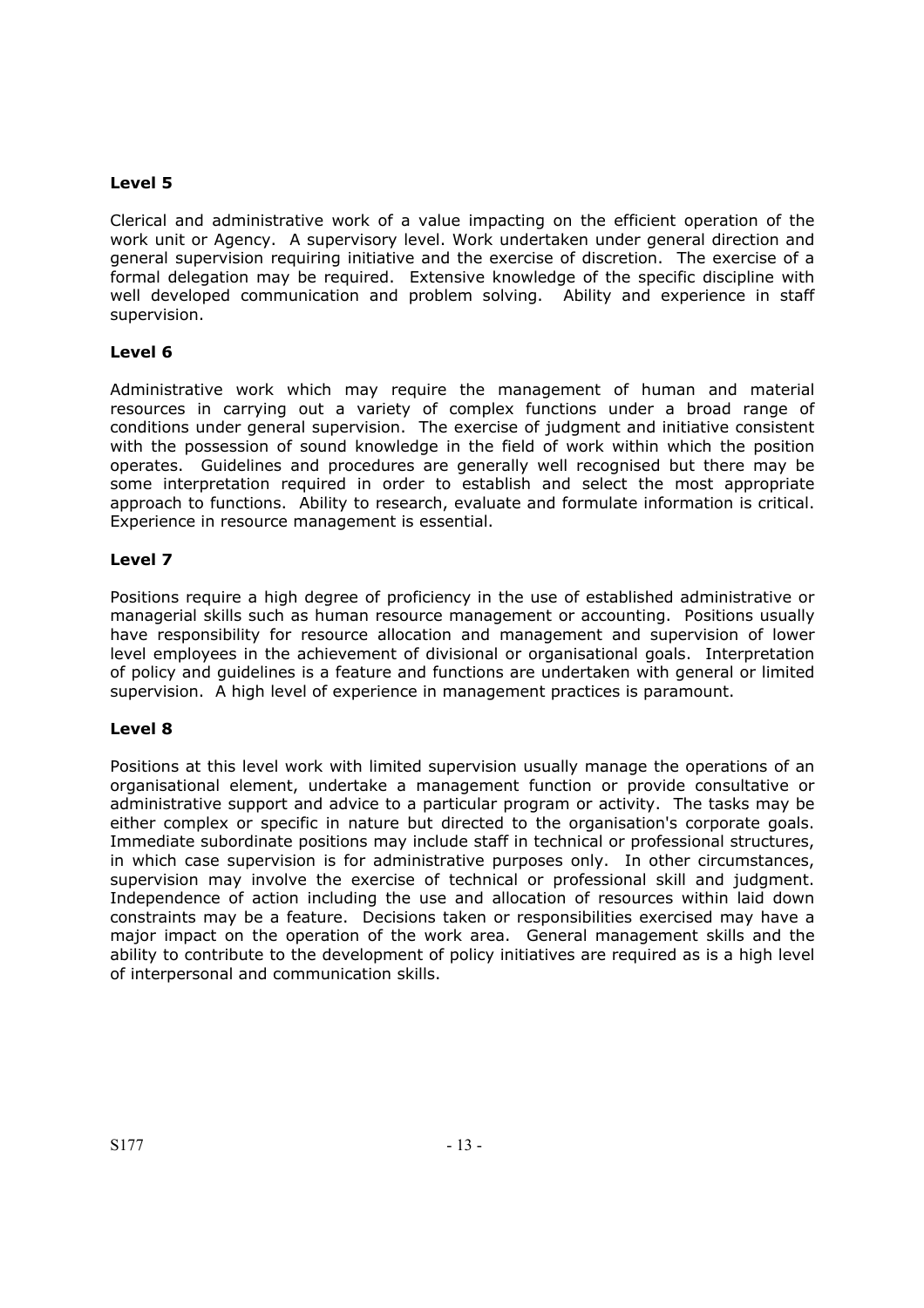Positions at this level operate as for level 8 but only work under broad direction and are required to provide more authoritative specialist consultative or management advice generally or as it relates directly to a particular work area. Positions at this level are required to operate with a significant degree of independence of action and autonomy in day to day activities, accountable to management in terms of strategic direction and meeting objectives. The tasks carried out would be of a highly complex nature encompassing a significant element of total agency operations. Significant independence and autonomy of action is expected in achieving desired outcomes. Delegations exercised at this level may include being the final authority in the process of approving the expenditure of funds; undertaking specific action in line with the policy of the Agency, or reviewing previous action or decisions. The development of rules, regulations and guidelines may be co-ordinated at this level. High level management skills are essential. Liaison and communication skills of a high order, including the ability to consult, negotiate or communicate on behalf of the agency with clients or other groups, often to finality, may be needed. A detailed understanding of legislation and the capacity to undertake specific or major research, investigations or reviews is required.

## **Level 10**

A specialist consultative advisory level reporting to senior management under broad direction to achieve outcomes. The position would play a key role in planning, developing and implementing programs. The position would have a significant effect on the operation of the agency and requires specialist administrative research or analytical skills. Positions at this level would require highly developed marketing, conceptual and strategic skills.

## **Level 11**

A specialist with direct effect on government policy development and commentary. Required to initiate, develop and implement systems for effective forecasting, monitoring and control of government programs. Positions at this level are required to take initiative in providing a high standard of policy advice to government requiring a high level of expertise and/or extensive practical experience in relation to the implementation of a specialised program. Extensive investigative research and analytical skills with a high degree of proficiency in communication including the capacity to represent the department/Minister in public forums.

## **Level 12**

A principal adviser to government in relation to specific programs which have a direct and critical impact on government objectives. The highest level of professional and technical competency is required. The work is carried out in direct consultation with the Chief Executive or the government. Duties are undertaken without supervision and complete autonomy within the field of expertise is exercised. The highest level of skill in relation to communication, conceptual and strategic skills and investigative research and analytical skills.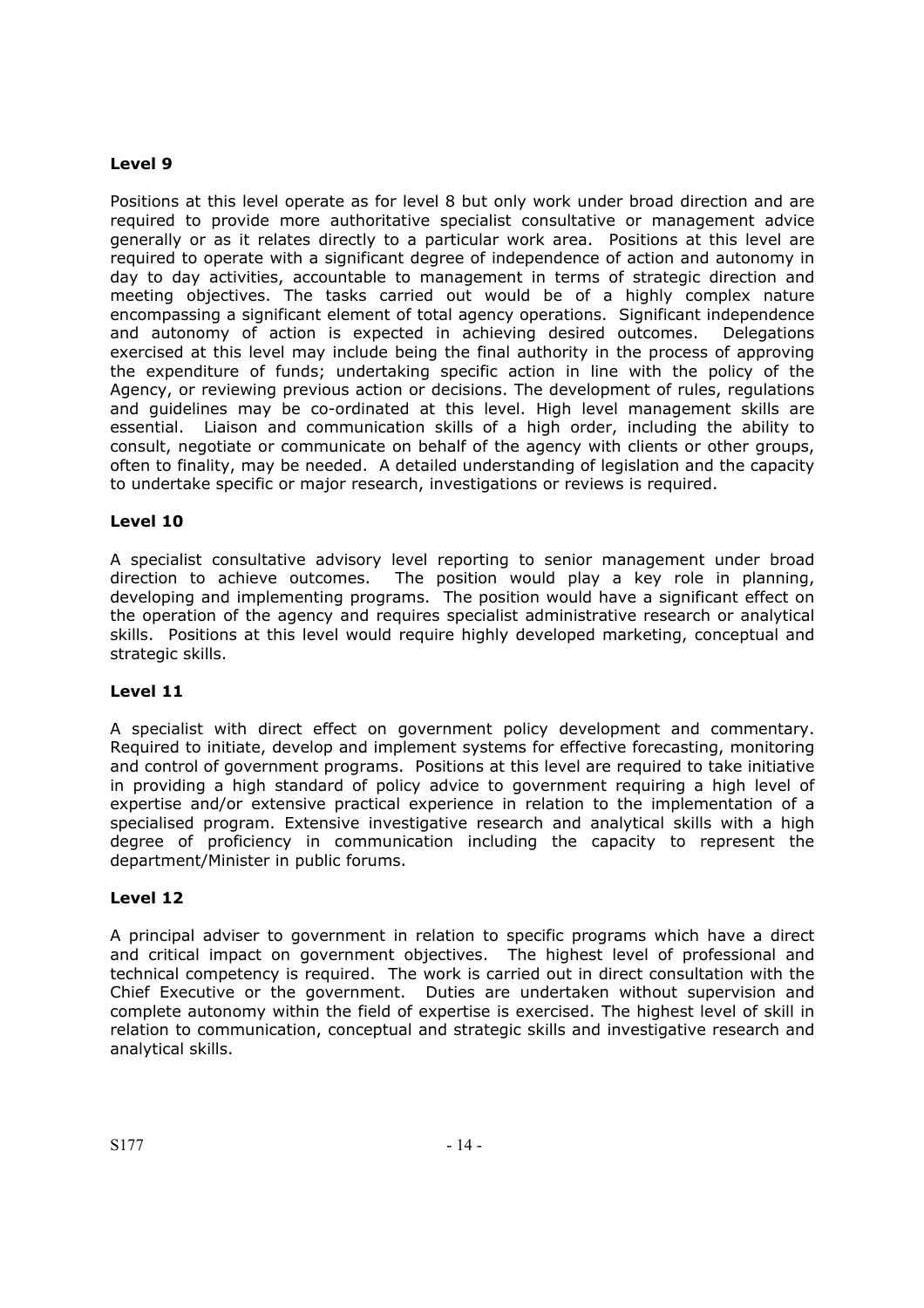#### For the purposes of this definition, unless the contrary intention appears:

**'Administrative work**' means the exercise of an appropriate level of responsibility and discretion in undertaking functions of an administrative nature; where administration is concerned with achievement of the organisation's corporate goals through Planning, organising, directing and controlling resources and/or activities. Administration is also concerned with the development and implementation of policy to achieve set objectives and desired outcomes.

**'Broad Direction**' means that staff working under broad direction are expected to develop and achieve objectives for specific functions under their control which will ensure the attainment of results critical to the efficient functioning of the unit, section branch or agency.

**'Clerical Direction**' means instructions and guidance on particular tasks and programs given by supervisors or managers to subordinate staff. It includes direction from nonhuman sources such as legislation, manuals, standards etc.

**'Clerical Supervision**' means supervision provided by supervisors or managers to subordinate staff, to ensure adherence to directions given, to decide on proposed solutions or courses of action, and to review and check the work of clerical staff.

**'Clerical Work**' means the exercise of an appropriate level of responsibility and clerical knowledge and skill under a requisite degree of direction and supervision in the understanding of the preparation, processing and maintenance of documents, records and electronic data representing the transactions or business of the work unit or organisation being served. Clerical work is performed within a framework of legislation, policies, procedures, regulations, guidelines, precedents, instructions, or custom and practice, both written and oral.

**'Direct Supervision**' means there is limited responsibility for the final outcome of work undertaken because limited discretion only is available to select the appropriate means of completing the task. Conformity with instruction is measured by the satisfactory completion of allocated tasks.

**'General Direction**' refers to situations where detailed or specific instructions are limited to unusual features.

**'General Supervision**' means that general instructions are given and tasks are undertaken to achieve the required outcomes or objectives Discretion and choice in selecting the most appropriate method for completing the allotted tasks is expected and encouraged.

**'Limited Supervision**' means that work is undertaken within established objectives and with little guidance. Conformity with instructions is usually measured in terms of the achievement of stated objectives to senior management agreed standards.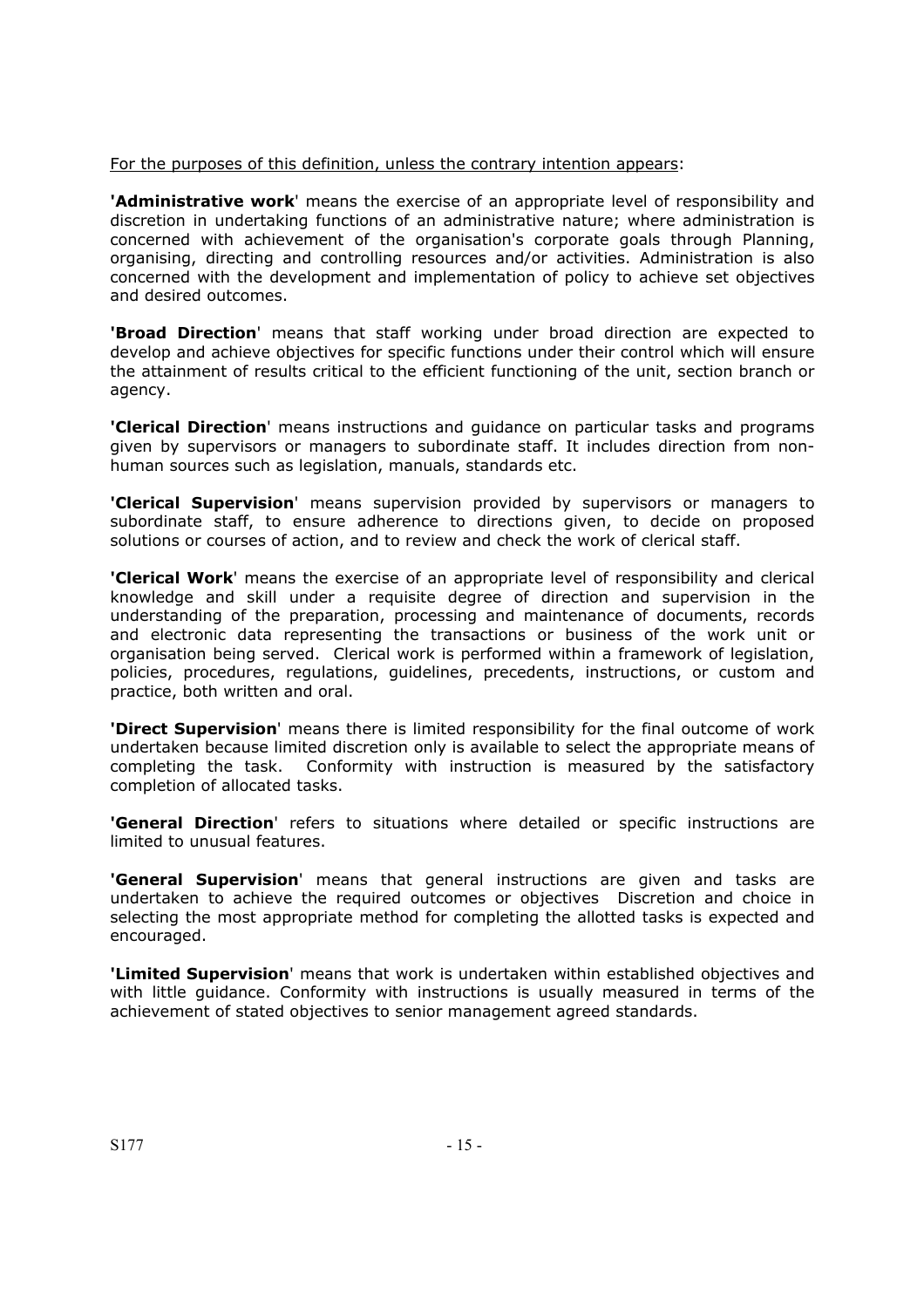**'Routine Supervision**' means that responsibility for the final outcome is still limited because the work is carried out in accordance with established guidelines and practices; however, there is scope for the exercise of discretion in the choice of work methods.

**'Specific Direction**' refers to situations where precise instructions are given with little or no choice provided.

## **Technical Employees**

A position falling within the scope of this classification shall have assigned to it a level determined in accordance with the following classification standards.

## **Level 1**

Technical work requiring learning and application of conventional practices, methods and standards performed under detailed technical direction and close technical supervision.

This is the trainee level. During the learning phase the work given is consistent with the level of theoretical knowledge being gained by the trainee while undertaking an appropriate course of study. Initially the work is limited in scope and complexity, but as knowledge and experience is gained the scope and complexity of the work is expanded. Detailed technical direction is given in all aspects of the work and close technical supervision is exercised over every phase of its execution.

Minimum qualifications are -

• Eligible for admission to the relevant course of study at a recognised TAFE institution

OR

• Relevant training and/or experience determined in accordance with the provisions of Section 37 of the Tasmanian State Service Act 1984 appropriate to the nature of the work.

## **Level 2**

Technical work requiring application of conventional practices, methods and standards performed under general technical direction and general technical supervision

and/or

Complex technical work performed under detailed technical direction and close technical supervision.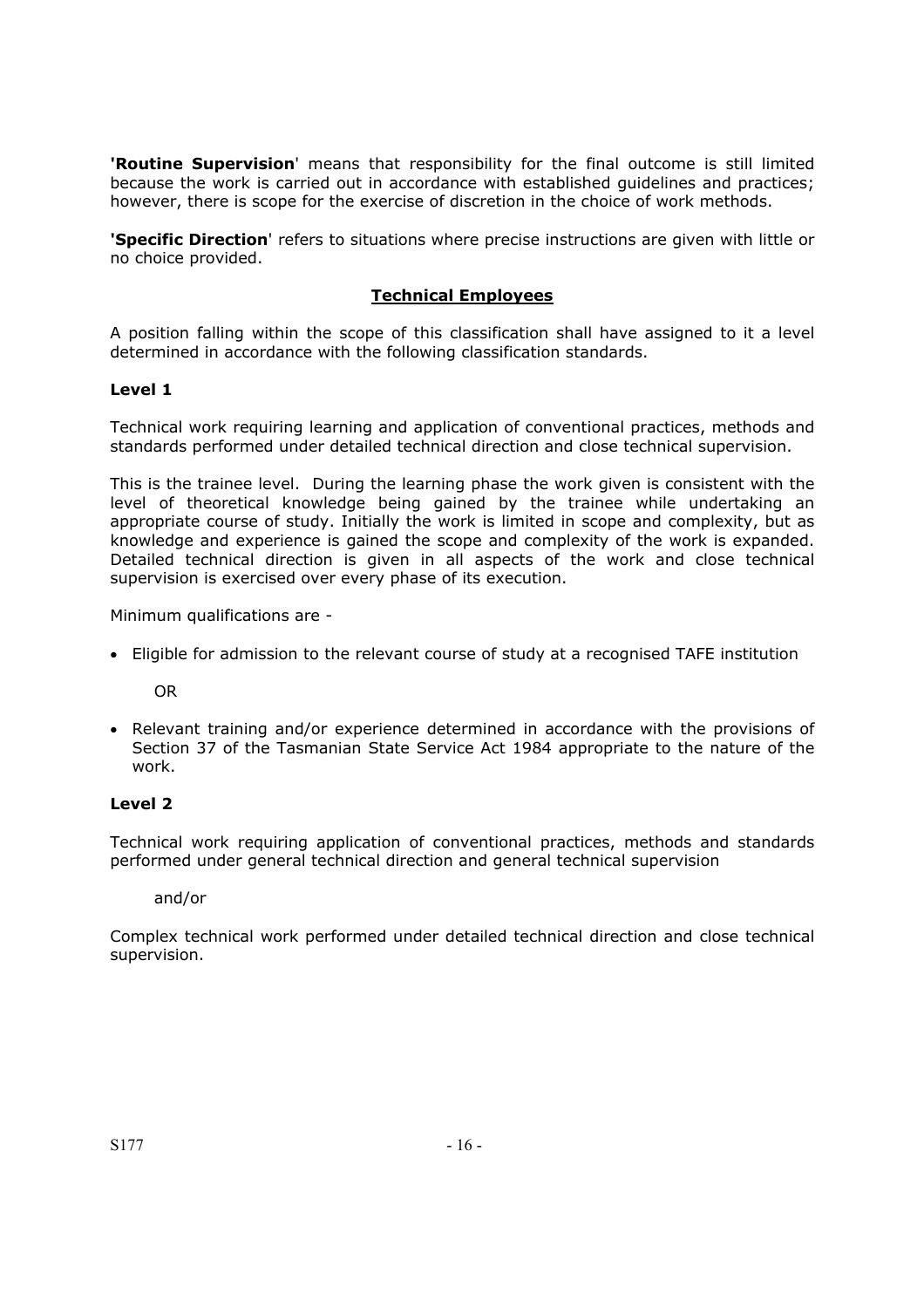This is the fully qualified technical practitioner level. The duties include ongoing technical work performed in accordance with conventional practices, methods and standards and comprehends adjustment, adaptation, interpretation or modification of those factors where necessary. Work may include technical application and administration of regulations. Work may be organised on a laboratory, field, office, geographical or functional basis, and may be performed in an individual or team situation.

Work may include or wholly consist of complex technical work.

Technical direction and/or technical supervision may be given to less experienced personnel in this level and/or to Trainees.

Minimum qualifications are:

• An Associate Diploma from a recognised TAFE institution, or an equivalent qualification, appropriate to the nature of the work

OR

• Relevant training and/or experience determined in accordance with the provisions of Section 37 of the Tasmanian State Service Act 1984 Act appropriate to the nature of the work.

## **Level 3**

Technical work requiring significant adjustment, adaptation, interpretation or modification of conventional practices, methods and standards performed under limited technical direction and general technical supervision but not including complex technical work

#### and/or

Complex technical work performed under general technical direction and general technical supervision

#### and/or

Co-ordination and supervision of conventional technical work performed under limited technical direction and general technical supervision.

Work at this level requires the exercise of considerable technical knowledge, experience and judgment by a senior practitioner who in certain situations may be considered a specialist.

Work may include or wholly consist of complex technical work.

The co-ordination and supervision functions involve technical management of the work of a small number of technical and other staff and which may span more than one discipline or field. Normally, from 2 to 4 other technical staff would be supervised.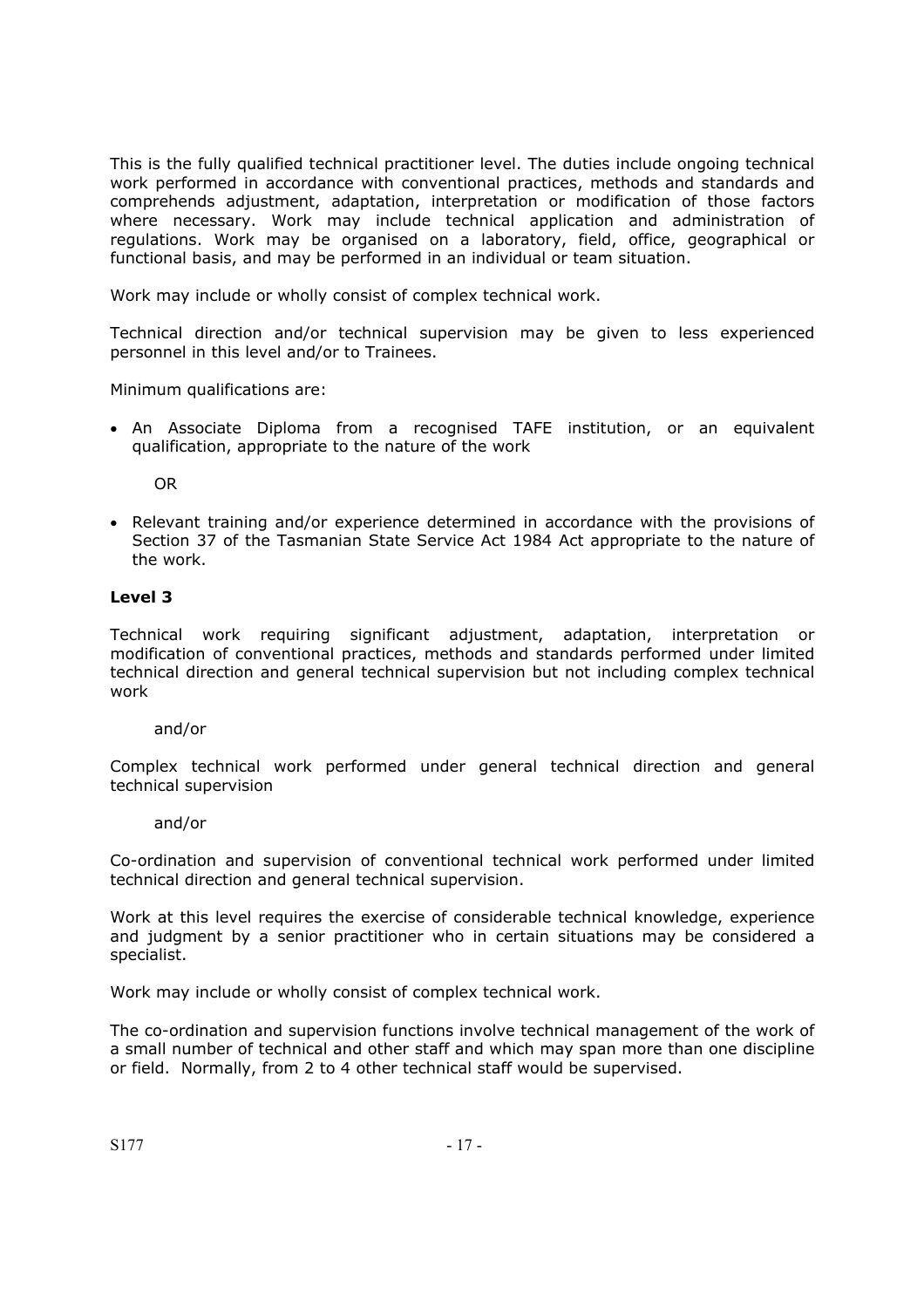Complex technical work which may span more than one discipline or field performed under limited technical direction and limited technical supervision

and/or

Co-ordination and supervision of the activities of a unit engaged in conventional and specialist technical work performed under limited technical direction and limited technical supervision.

Complex technical work requires the exercise of significant technical knowledge, experience and judgment by a senior practitioner who in certain situations may be considered a specialist. The work may cover one or more discipline or field.

The supervisor/project leader work involves the technical management of the work of a number of technical and other staff. Normally at least 5 other technical staff would be supervised for this level to apply.

#### **Level 5**

The technical management of a significant technical work unit engaged in complex activities under general supervision.

The technical management function includes using technical knowledge, expertise and experience to determine technical objectives and priorities, and to conduct technical support activities within the Agency's operating programs.

It includes interpreting relevant policy, setting standards, evaluating performance, and may involve resolving complex technical problems.

Technical direction and technical supervision not given but general guidance on agency objectives is provided. Normally, a position at this level reports to a senior manager or co-ordinator.

#### **Level 6**

The technical management and co-ordination of two or more significant work units engaged in complex activities involving two or more technical disciplines or fields.

A position only would be established at this level when the policies, strategies, technical complexities, and interrelationships are directly related to the technical work and are outside the scope of non technical senior managers or co-ordinators.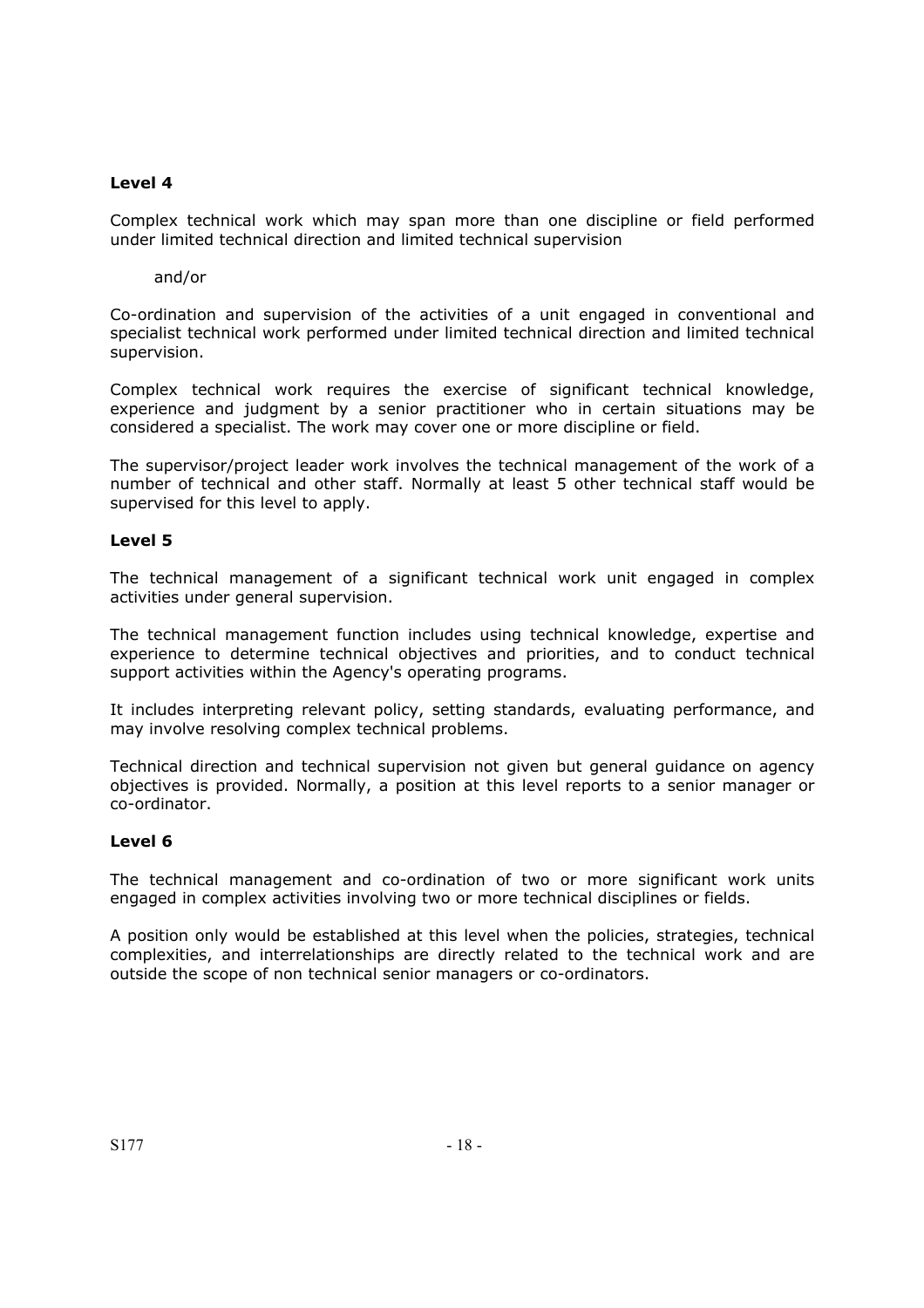For the purposes of this definition, unless the contrary intention appears:

**'Complex technical work**' means work which includes various tasks involving different and unrelated intricate processes and/or methods, and which depends upon detailed analysis of the subject, phase or issue involved and the selection of the appropriate course of action from many alternatives. It includes work requiring a degree of creativity, originality, ingenuity and initiative.

**'Close technical supervision**' means all work is thoroughly reviewed and checked.

**'Detailed technical direction**' refers to situations where precise instructions are given and little or no discretion is allowed.

**'General supervision**' means supervision given to technical and other staff consisting of the allocation, direction, oversight and co-ordination of the work of subordinate staff. It differs from technical supervision in that it relates to the general management of the work of all subordinate staff.

**'General technical direction'** refers to situations where general guidelines are given and detailed instructions are limited to unusual features. Some discretion is given in selection appropriate courses of action.

**'General technical supervision**' means that work is regularly reviewed and checked for conformity with directions and other requirements with specific attention given to unusual and/or critical features.

**'Limited technical direction**' refers to situations where instructions are not normally given, but advice is available if required. Wide discretion is given in selecting appropriate courses of action.

**'Limited technical supervision**' means provision of technical advice when requested and ensuring overall compliance with objectives.

**'Technical direction**' means instructions and guidance given to subordinate technical staff by technically or professionally qualified personnel. It includes direction from nonhuman sources such as manuals, codes, standards, etc.

**'Technical supervision**' means supervision given to subordinate technical staff by technically or professionally qualified personnel and consists of ensuring adherence to technical directions, solving technical problems, giving decisions on technical solutions proposed by subordinate personnel and reviewing and checking the work of technical staff:

**'Technical Work**' means the application of technical knowledge (initially gained by satisfactorily completing an appropriate course of study at a recognised TAFE institution, or equivalent qualification), experience and judgment to undertake, support and/or supervise research, design, development, construction, processing, maintenance, information management or regulatory activities utilising scientific, mathematical, engineering, drafting and/or laboratory principles and practices involving investigations,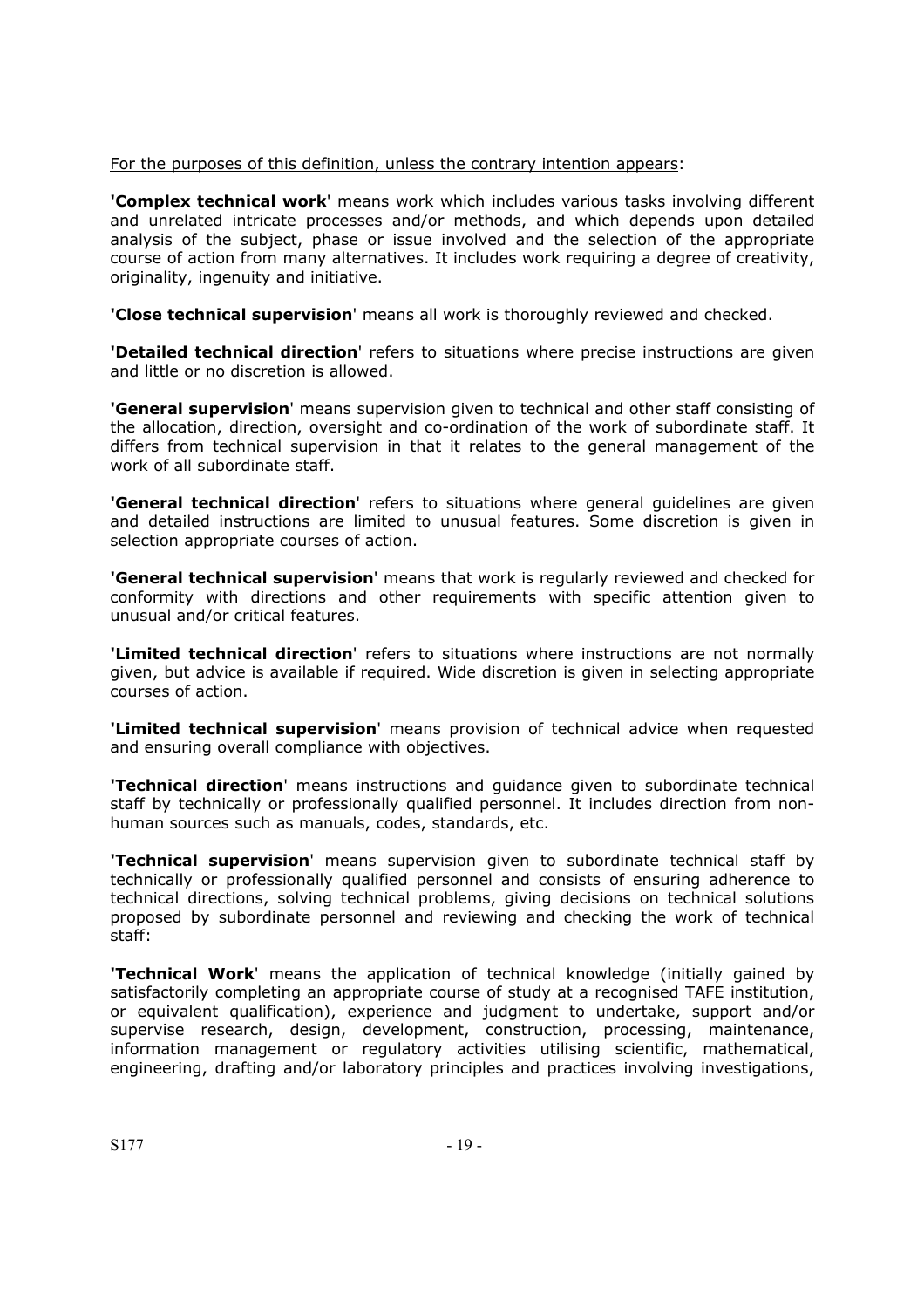observations, field trials, testing, measurements, interpretations, evaluations, application of regulations, diagnosis/prognosis and remediation/treatment in laboratory, field or other situations. May work independently of professional and other technical staff.

## **Professional Employees**

A position falling within the scope of this classification shall have assigned to it a level determined in accordance with the following classification standards.

## **Level 1**

A Professional Practitioner, initially under close professional supervision as to method of approach and requirements, performs normal professional work under general professional guidance, and with professional development may perform novel, complex or critical professional work under professional supervision.

The work involves any or all of the following:

- The normal professional work of an organisational unit, or of a specialised professional field encompassed by the work of the unit;
- Normal professional work where it is isolated from immediate professional supervision, for example, because of remoteness of the functional work area;
- Difficult or novel, complex or critical professional work under professional supervision;
- Research carried out under professional supervision and which may be expected to contribute to advances in the techniques used; and/or
- Professional supervision of less experienced Professional Officers together with general supervision over technical and other personnel.

Initially the work of a new graduate is subject to professional supervision. As experience is gained, the contribution and the level of professional judgment increases and professional supervision decreases, until a wide range of professional tasks is capable of being performed under general professional guidance. It is expected that independent professional judgment will be exercised, when required, particularly in recognising and solving problems and managing cases where principles, procedures, techniques and methods require expansion, adaptation or modification.

Persons initially are required top have sound theoretical professional knowledge gained through satisfactory completion of an appropriate course of study at a recognised tertiary institution.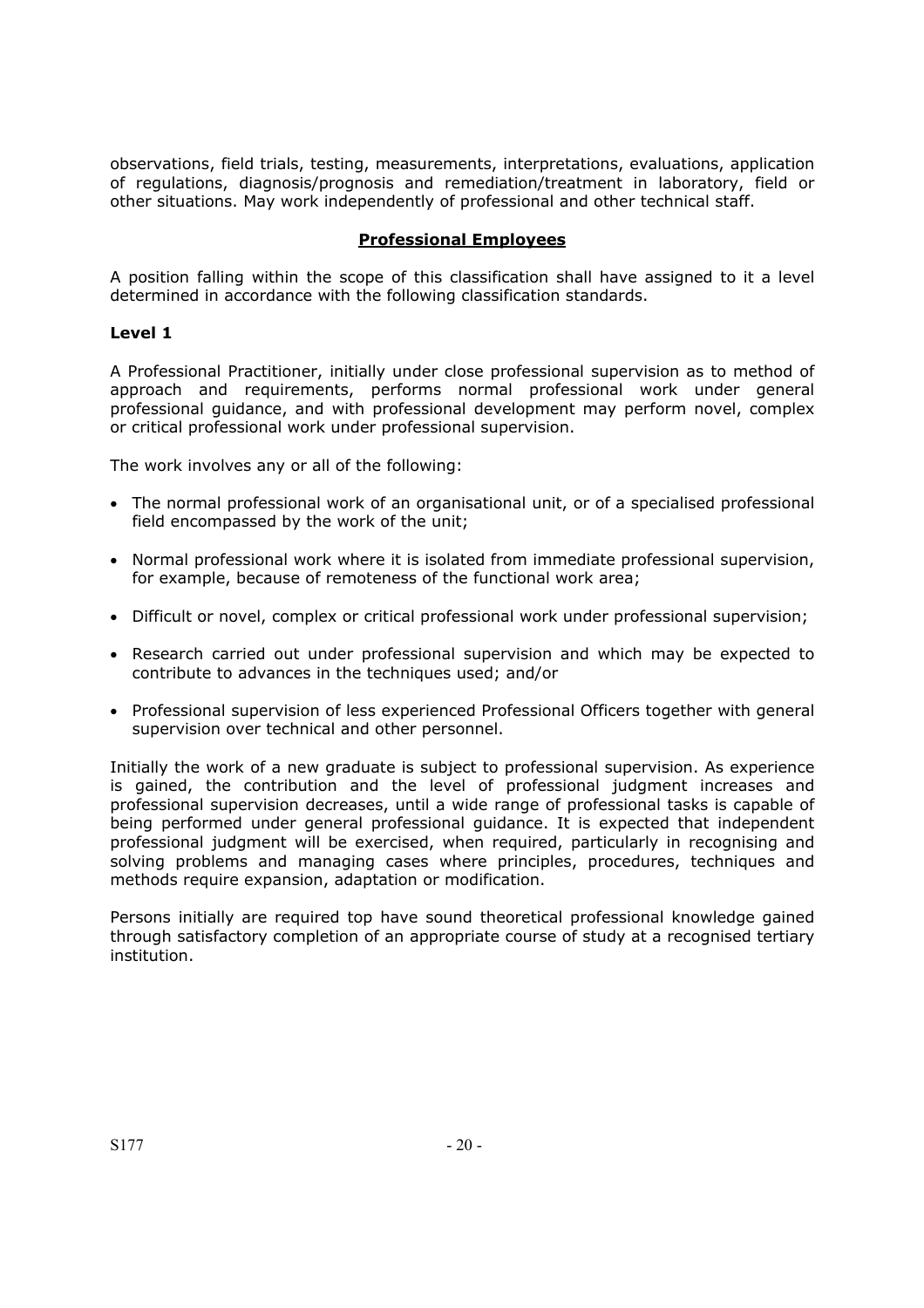Under broad policy control and direction is a senior Professional Practitioner who performs novel, complex or critical professional work, or performs a limited range of the duties of Professional Manager or Professional Specialist with general professional guidance.

The work includes the formulation of professional or policy advice for senior management and may involve provision of such advice to senior executives in other departments, the private sector and the wider community. Normally there is limited corporate impact at this level as technical advice is often reviewed by higher authority.

The work includes the role of team/project leader requiring the co-ordination of the work of a number of professionals and/or other staff. The staff co-ordinated need not necessarily be in the same discipline as the leader. Persons at this level may oversee the operations of a section comprising professional and/or technical staff engaged in field, laboratory, clinical, production or operational work and which may be organised on a geographical or functional basis.

Persons at this level are expected to have wide experience in their professional field. They perform a variety of tasks of a novel, complex or critical nature, either individually or as a leader or member of a team. Direction is provided in terms of a clear statement of overall objectives with limited direction as to work priorities.

Where a professional at this level works as a member of a team he/she should have skills and the experience necessary to perform all the tasks undertaken by the team or to have knowledge and professional judgment to seek and utilise specialist advice when it is required.

Specialists require substantial or higher knowledge in a particular professional discipline or field and the exercise of independent professional judgment to resolve complex problems or issues.

#### **Level 3**

Under broad policy control and direction is

- a senior Professional Practitioner; or
- a Professional Manager; or
- a Professional Specialist.

The work contributes directly to the formulation of agency policies for the work area. It requires an understanding of the wider policy and strategic context. Technical or professional advice generally has consequences beyond the immediate work area and is normally only reviewed for policy and general approach. The work has moderate corporate impact.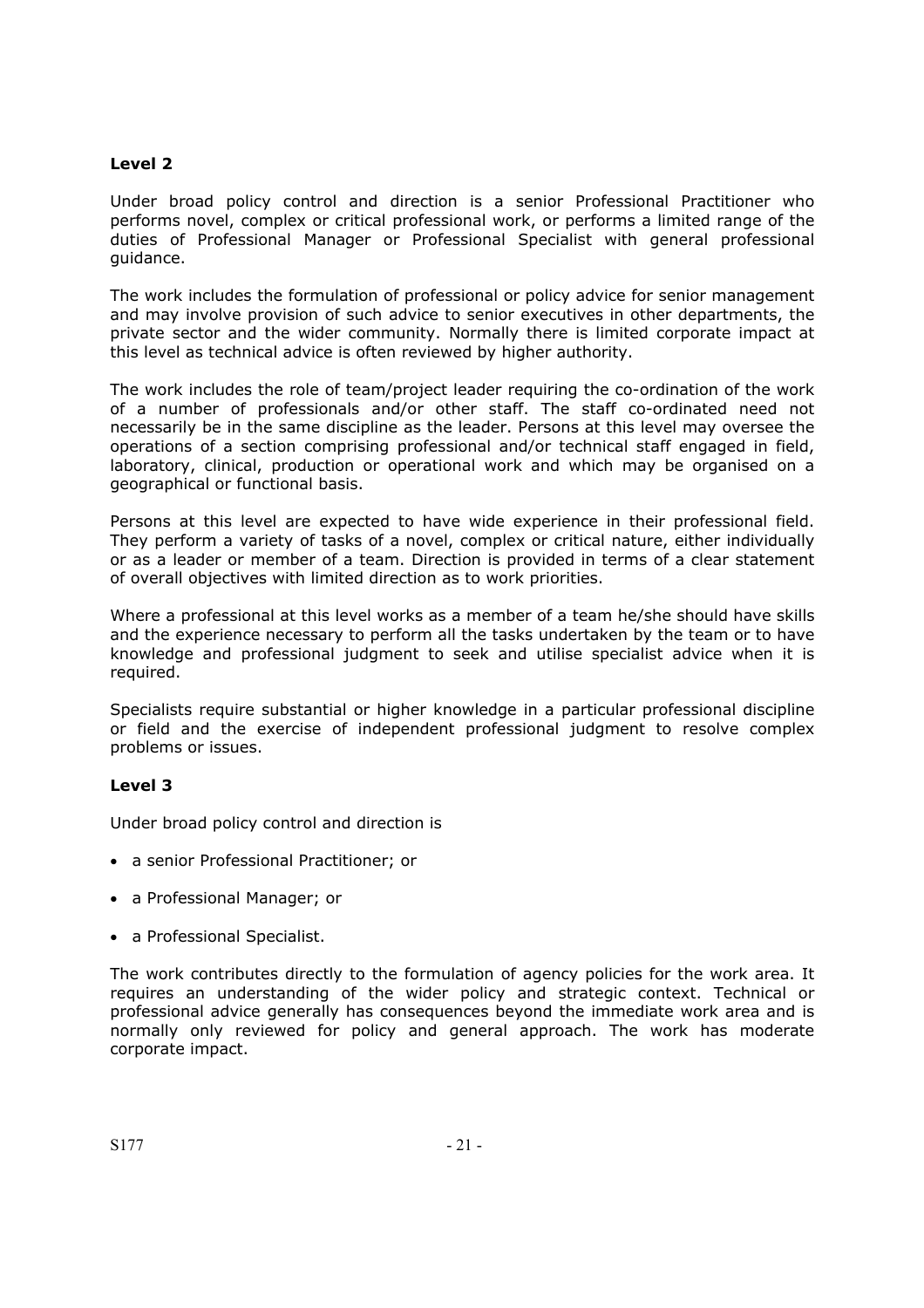The work is performed under broad direction in terms of objectives, policies and priorities. Programs, projects, assignments or other work are generally decided by higher level management but at this level authority is given to decide on how to achieve end results within limits of available resources. Decisions at this level have direct consequences on the achievement of results for the function or group of activities for which the person is responsible.

Persons at this level are expected to have extensive experience in their professional field and to perform a range of tasks in the absence of general professional guidance.

A senior Professional Practitioner at this level operates in the absence of general professional guidance and is expected to apply significant professional knowledge and professional judgment in one or more professional disciplines or fields in relation to more novel, complex and critical work. The Senior Professional Practitioner need not necessarily be supported by other professionals.

A Professional Manager at this level leads and directs an organisational element or team of professionals and other staff requiring considerable co-ordination, and is responsible for human, physical and financial resources under the control of the position.

The units or teams may comprise professional and other staff engaged in field, laboratory, clinical, production or operational work and which may be organised on a geographical or functional basis. The management role may require professional leadership and direction over subordinate staff including supervisors. This involves setting standards for and evaluating performance, interpreting policy relevant to the work area; and may involve resolving more complex technical or professional problems.

Professional Specialists at this level exercise a high degree of independent professional judgment in the resolution of more novel, complex and critical problems or issues. They are required to provide authoritative technical or policy advice which draws on in-depth knowledge in a professional or technical field or discipline. Analysis, design and interpretation of results of research or investigations represent authoritative and final professional conclusions. An original continuing contribution to the knowledge in the relevant discipline(s) or field(s) and the application of that advance in knowledge to the organisation's work would be expected.

## **Level 4**

Under broad policy control and direction is

- a senior Professional Practitioner; or
- a senior Professional Manager; or
- a senior Professional Specialist.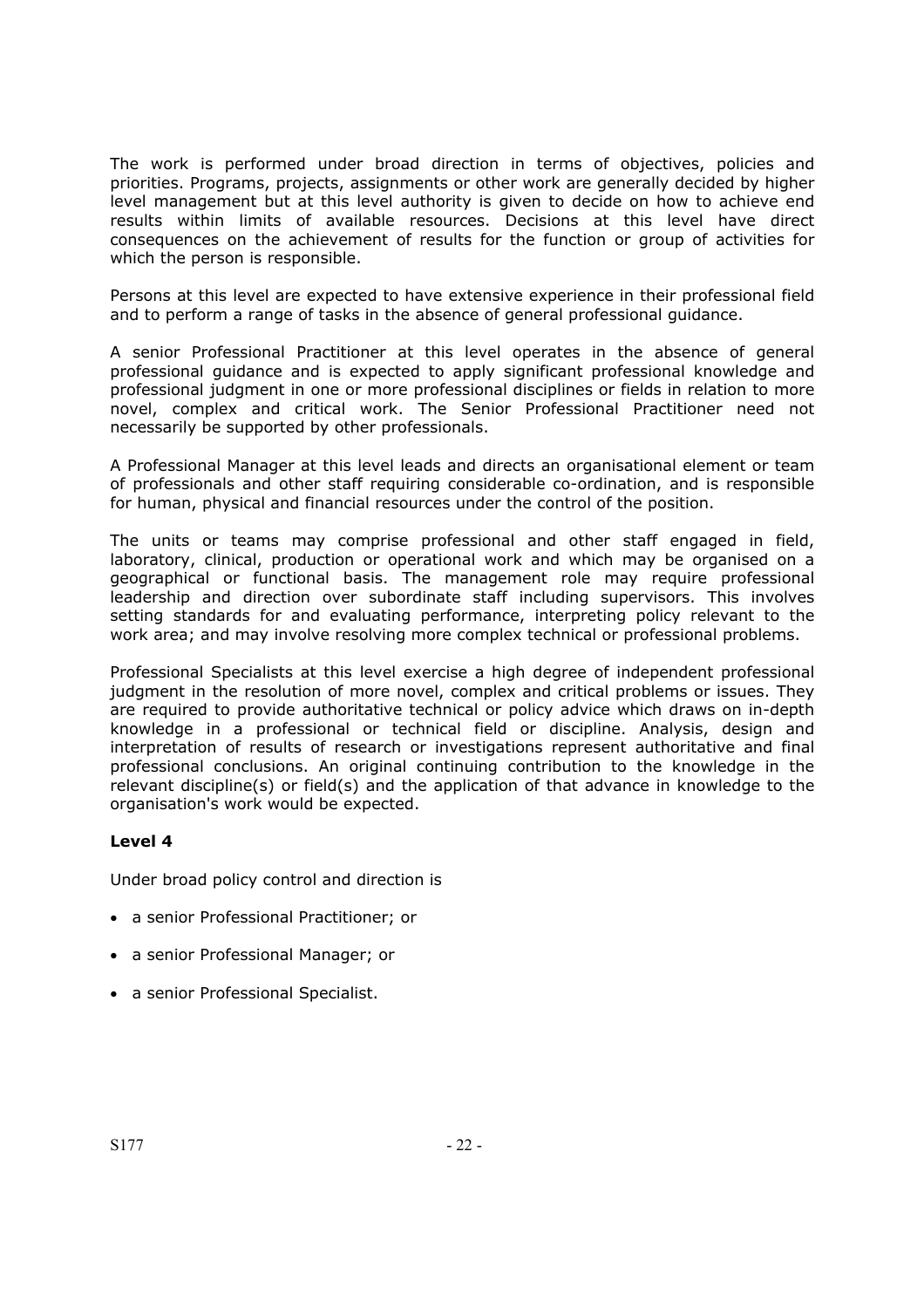The work requires the exercise of a high degree of independence in the determination of overall strategies, priorities, work standards and the allocation of resources. Judgments made at this level form the basis of advice to senior levels within a department and are often critical to the achievement of overall objectives of a departmental program or organisational unit. Work is monitored against broad objectives and has a high corporate impact. Administrative direction is given on the Agency's policies and objectives and to ensure co-ordination with other major work units.

A senior Professional Practitioner at this level operates in accordance with broad objectives and is expected to apply unusually significant professional knowledge and professional judgment in one or more disciplines or fields directly relevant to the work area and in relation to most novel, complex or critical work.

A senior Professional Manager at this level leads, directs and co-ordinates a major function or work area in an agency involving a considerable variety of activities and organised on a geographical (including Statewide) or functional basis. Relative to other Senior Professional Officer positions, senior Professional Managers at this level have unusually significant responsibility for the human, physical and financial resources under their control, and the work may also include extensive co-ordination of projects involving unusually large numbers of professional and other staff engaged in field, laboratory, clinical, production or construction work. They direct professional and technical staff working in different fields.

Persons at this level may also be responsible for initiating, planning and conducting research projects of considerable breadth which contribute significantly to the development of agency or government policy or are highly complex in terms of problemdefinition and methodology.

A senior Professional Specialist at this level is expected to have a depth of knowledge in his/her discipline or field of significance to the department concerned. Persons at this level often have a national reputation. There is a requirement for a high degree of originality and analytical and conceptual skills in the resolution of particularly complex technical or policy issues. The work requires expert knowledge in a professional or technical field or range of fields and in most cases a comprehensive knowledge of relevant legislation and policies. In some circumstances, specialists also have a management and/or co-ordination role. The work requires constant adaptation of existing principles to new and unusual problems and involves frequent changes in policy, program or technological requirements.

## **Level 5**

Under broad policy control is an executive Professional Manager.

The work involves executive management of several major work areas in an agency involving a very wide variety of activities associated with the development, co-ordination and implementation of State-wide policies. Only broad Government objectives govern the position within which total flexibility exists for developing policies, strategies and tactics to achieve objectives. Direction would be an exception and limited only to issues which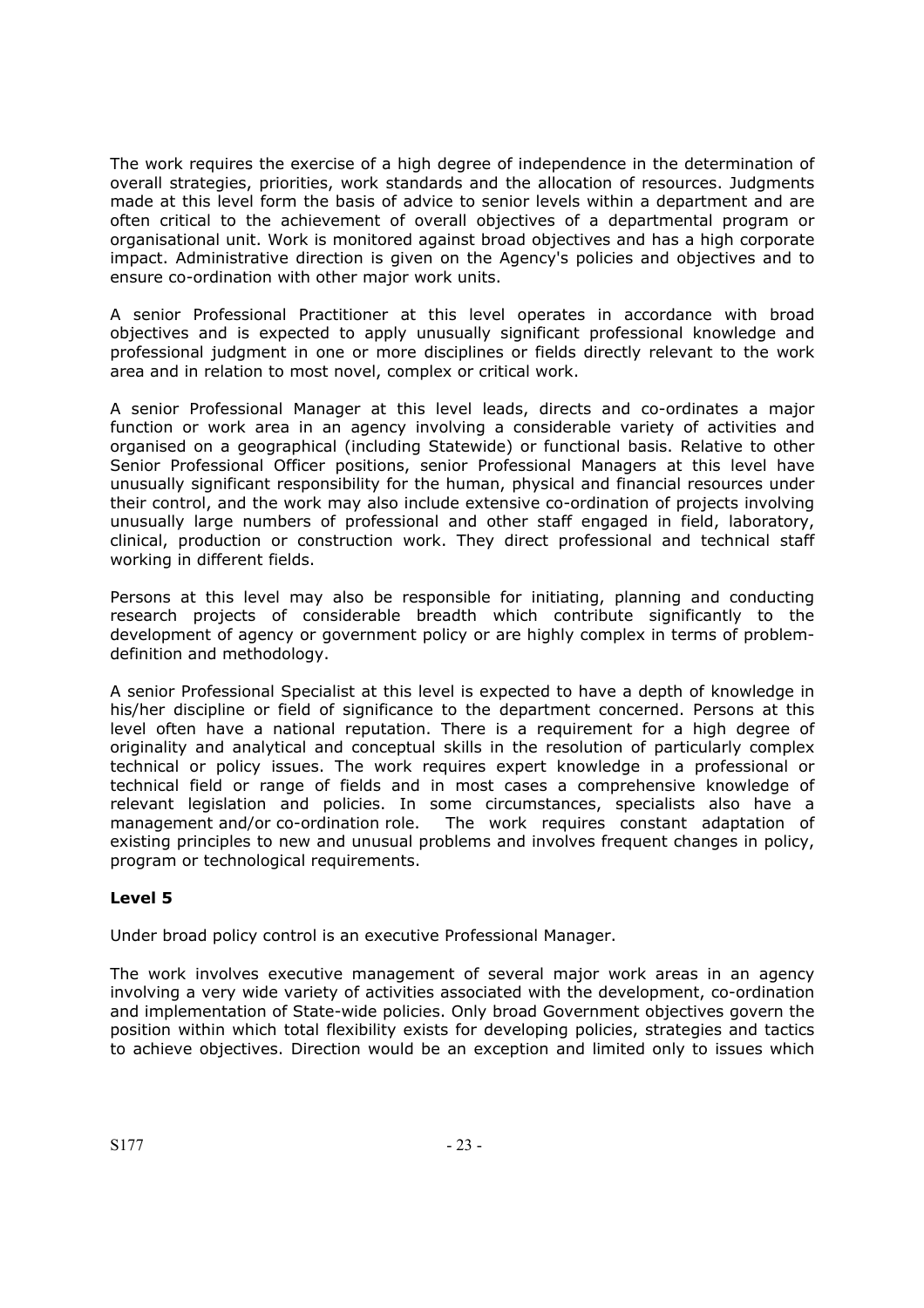have impact upon other external operational policy areas. Work at this level has the higher corporate impact.

For the purposes of this definition, unless the contrary intention appears:

**'Complex professional work**' means work which includes various tasks involving different and unrelated processes and methods. It depends on analysis of the subject, phase or issues involved in each assignment and the appropriate course of action may have to be selected from many alternatives. The work involves conditions and elements that must be identified and analysed to discern interrelationships.

**'Corporate impact**' means a measure of the effect of decisions made or advice required in a position on agency policies and operations and the achievement of program objectives. Corporate impact is direct in the case of decisions taken, e.g. in determining policy or committing resources, or indirect where advice or recommendations are involved. The effect of advice or recommendations is a measure of the influence of the advice or recommendations upon the decision-maker and the consequences for the organisation of the decision made. Recommendations of a highly technical or specialised nature, for example, may influence the work of a major function or area of an agency's operations or have an effect beyond the agency.

**'Critical professional work**' is a term used in the sense commonly accepted in technological areas in relation to a critical component, critical issue or critical decision. It means a cornerstone, or fundamental decision, requiring the exercise of sound professional judgment of the effects of a decision within a particular professional discipline or field of work.

**'General professional guidance**' means direction and guidance given by a senior Professional Officer on a range of professional assignments. There is discretion in selecting the most appropriate method of completing these, and conformity with directions is measured by satisfactory completion of allocated professional assignments.

**'General supervision**' means the supervision given by a Professional Officer to technical and other staff. It consists of the allocation, direction, oversight and co-ordination of the work of subordinate staff. Professional Officers may receive supervision on non-technical administrative matters from non-professional staff.

**'Normal professional work**' includes ongoing professional duties performed in accordance with conventional established professional practice, methods and standards, but excludes professional work of a novel, complex or critical nature.

**'Novel professional work**' encompasses work requiring a degree of creativity, originality, ingenuity and initiative and of a type not normally undertaken in a department or significant organisational unit within a department. The term may refer to the introduction of a new technology or process used elsewhere.

**'Professional Discipline**' means a branch of a profession.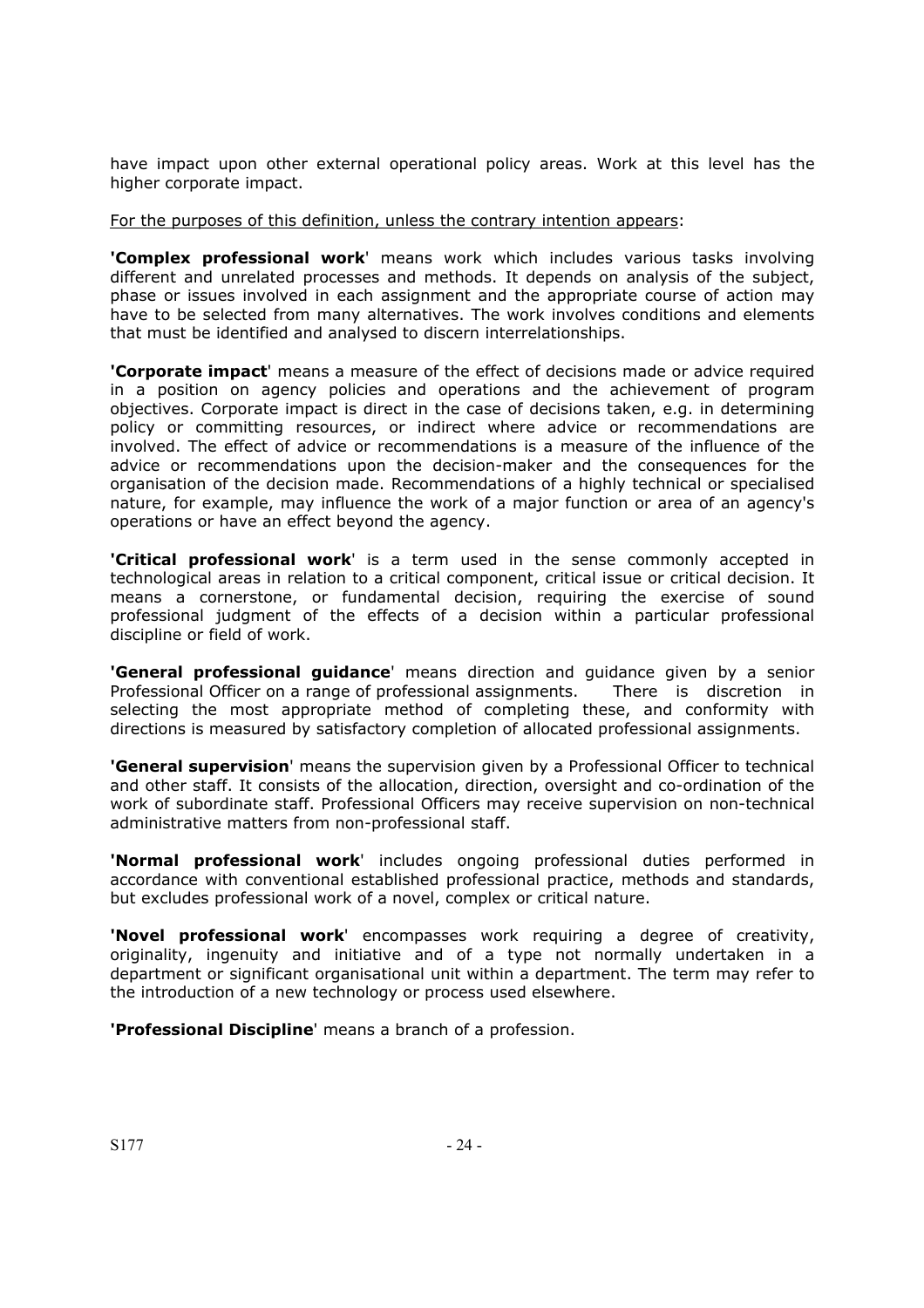**'Professional field of work**' means a major subdivision of a professional discipline.

**'Professional judgment**' means the application of professional knowledge and experience in defining objectives, solving problems, establishing guidelines, reviewing the work of others, interpreting results and providing and assessing advice or recommendations and other matters which have an element of latitude or decisionmaking.

**'Professional knowledge**' includes knowledge of principles and techniques applicable to the profession. It is obtained during the acquisition of professional qualifications and relevant experience.

**'Professional Manager**' is a person required to have a sound knowledge of the relevant principles, practices and procedures applicable to a professional discipline or field of work. Professional Managers are responsible for the achievement of particular objectives or completion of a project. This responsibility includes accountability for material, human and financial resources allocated to that objective or project.

**'Professional Practitioner**' means an individual, team member or team leader. In their initial years at Professional Officer Level 1 they apply professional judgment across a limited range of activities. Professionals may perform normal professional work under different types of supervision and guidance. Professional supervision is required, but it may not need to be continuous. As they gain experience at Level 1 and at the higher levels they carry out a broad range of activities or functions using relevant practices or procedures within a professional discipline or field of work. This role can provide advice to others on aspects of the discipline or field and can be expected to contribute in an original and innovative manner to activities of the work area. This role includes the supervision of subordinate professional staff and staff from other fields of work.

**'Professional specialist**' means a person who has an in-depth knowledge of, and is acknowledged as an authority both by senior management and by professional peers in a professional discipline, field of work or a range of disciplines or fields. An original and continuing contribution to the discipline(s) or field(s) is an essential element of this role.

**'Professional supervision**' means supervision given to subordinate professional officers which requires the exercise of professional judgment and consists of:

- setting guidelines for the work of Professional officers
- suggesting approaches to the conduct of professional work
- solving technical problems raised by subordinate Professional Officers
- giving decisions on technical solutions proposed by subordinate Professional Officers
- reviewing and sometimes checking the work of other Professional Officers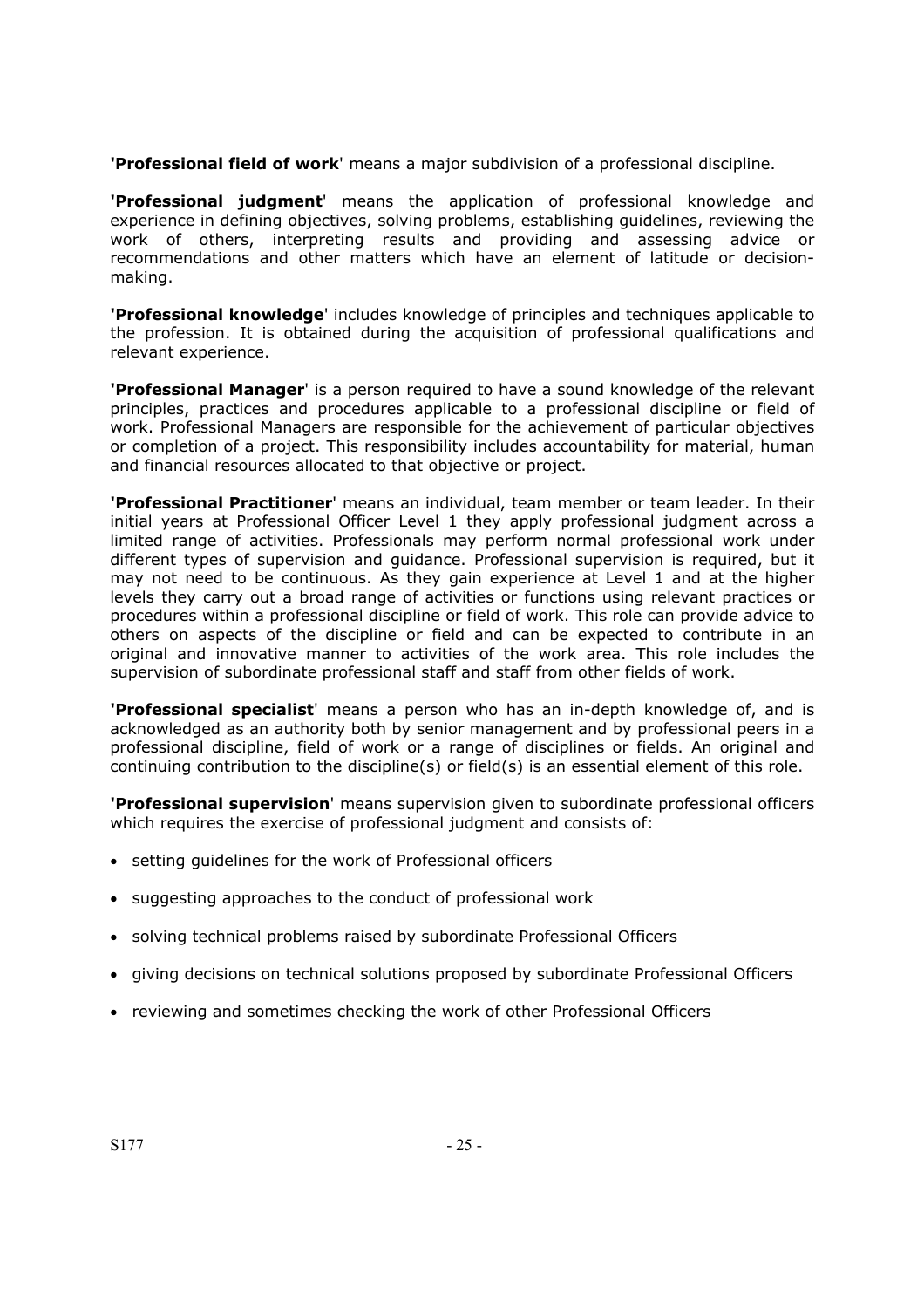**'Work of a professional nature**' means the application of professional knowledge initially gained by satisfactorily completing an appropriate course of study at a recognised tertiary institution, experience and judgment in the development, management and use of technology; investigation; survey; analysis; testing; observation; evaluation; applied research; planning; provision and maintenance of facilities and services; diagnosis/prognosis; remediation/treatment; liaison; administration of safety regulations; and education in laboratory, field or other situations.

## **8. SALARIES**

An employee appointed or promoted to a position within a classification level prescribed by this award shall, subject to satisfying the prescribed requirements, be paid the salary rate determined for the relevant classification.

Furthermore the fortnightly equivalents of each relevant award rate (as defined) prescribed by this award shall be calculated by dividing the annual figure payable by twenty-six.

## (a) Operational Employees

An employee appointed or promoted to a position within a level prescribed by this award shall be paid at the salary rate determined for that level by reference to the relevant classification standards as set out in Clause 7 - Definitions, subclause (b) - Classification Standards:

|                                                                   | Salary per Annum<br>\$  |
|-------------------------------------------------------------------|-------------------------|
| <b>Level 1</b> (as defined)                                       |                         |
| First 3 months<br>After 3 months and for the next 12 months       | 18875<br>19596          |
| <b>Level 2</b> (as defined)                                       |                         |
| 1st year of service<br>2nd year of service<br>3rd year of service | 20033<br>20487<br>20927 |
| <b>Level 3</b> (as defined)                                       |                         |
| 1st year of service<br>2nd year of service<br>3rd year of service | 21157<br>21438<br>21841 |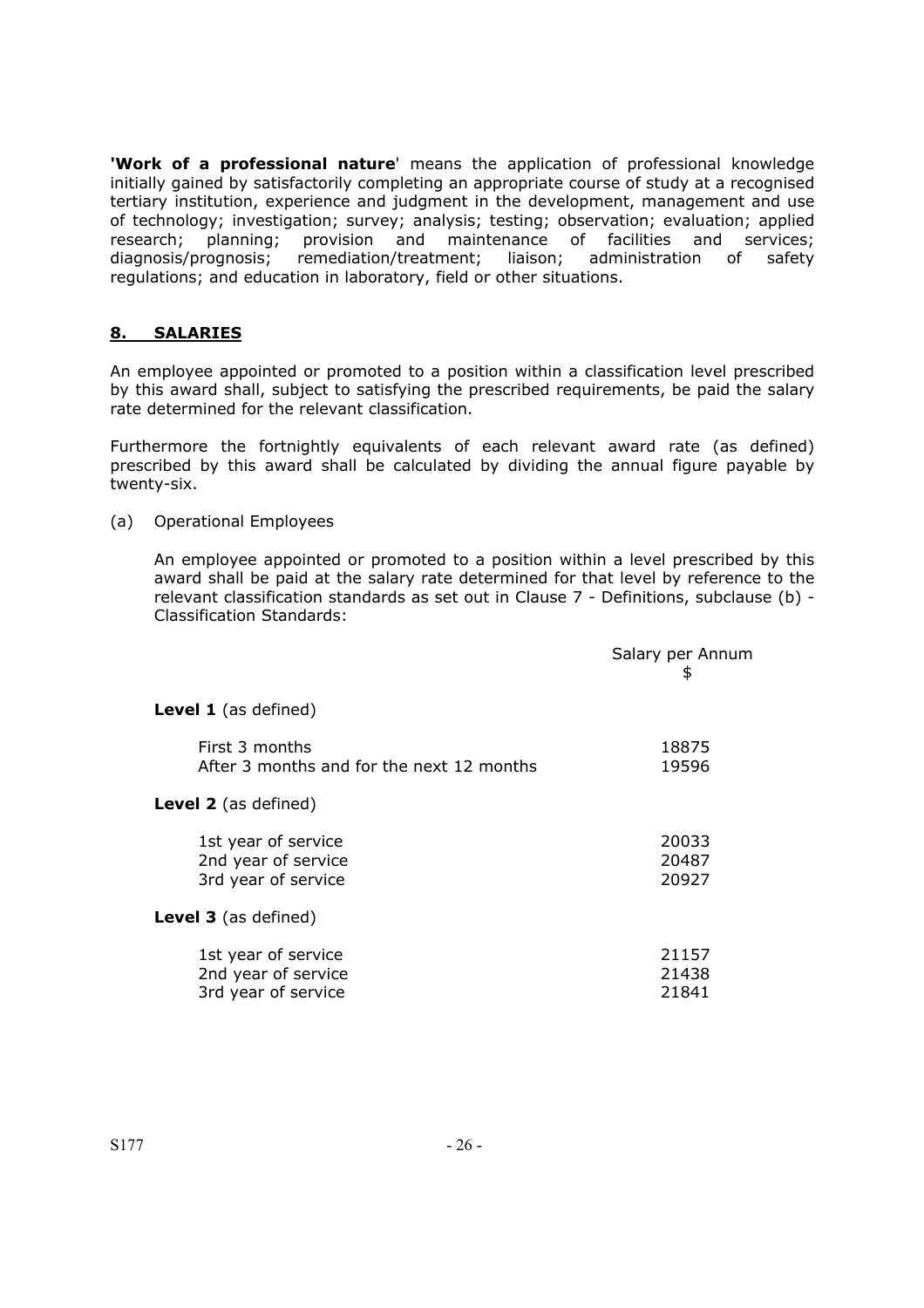**Level 4** (as defined)

| 1st year of service<br>2nd year of service<br>3rd year of service | 22256<br>22562<br>22774 |
|-------------------------------------------------------------------|-------------------------|
| <b>Level 5</b> (as defined)                                       |                         |
| 1st year of service<br>2nd year of service<br>3rd year of service | 22969<br>23170<br>23652 |
| <b>Level 6</b> (as defined)                                       |                         |
| 1st year of service<br>2nd year of service                        | 24883<br>25312          |
| <b>Level 7</b> (as defined)                                       | 26085                   |
| <b>Level 8</b> (as defined)                                       | 28488                   |
| <b>Level 9</b> (as defined)                                       | 30951                   |
| <b>Level 10</b> (as defined)                                      | 33428                   |

# (b) Administrative and Clerical Employees

An employee appointed or promoted to a position within a level prescribed by this award shall be paid at the salary rate determined for that level by reference to the relevant classification standards as set out in Clause 7 - Definitions, subclause (b) - Classification Standards.

|                                    | Salary per Annum<br>\$ |
|------------------------------------|------------------------|
| <b>Level 1</b> (as defined)        |                        |
| 1st year of service                | 17673                  |
| 2nd year of service                | 18875                  |
| 3rd year of service                | 20077                  |
| 4th year of service                | 21279                  |
| <b>Level 2</b> (as defined)        |                        |
| 1st year of service                | 22480                  |
| 2nd year of service                | 23681                  |
| 3rd year of service and thereafter | 24883                  |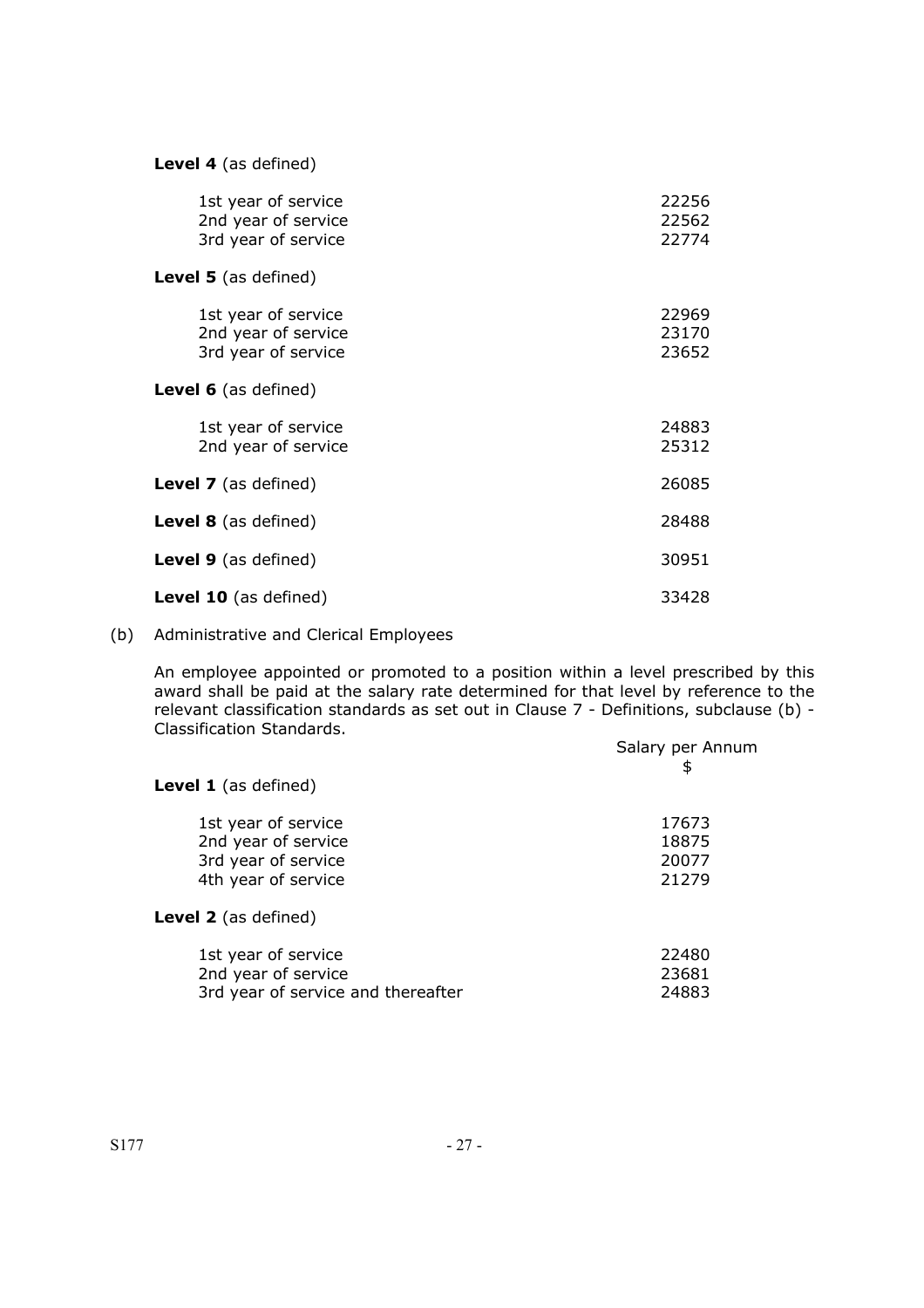# **Level 3** (as defined)

| 26085<br>26686<br>27286<br>27887<br>28488 |
|-------------------------------------------|
|                                           |
| 29712<br>30331<br>30951<br>31570<br>32179 |
|                                           |
| 33428<br>34047<br>34665                   |
|                                           |
| 35903<br>36523<br>37142                   |
|                                           |
| 38381<br>39617<br>40857                   |
|                                           |
| 43332<br>44570<br>45809                   |
|                                           |
| 48279<br>49521                            |
| 51998<br>54475<br>58189                   |
|                                           |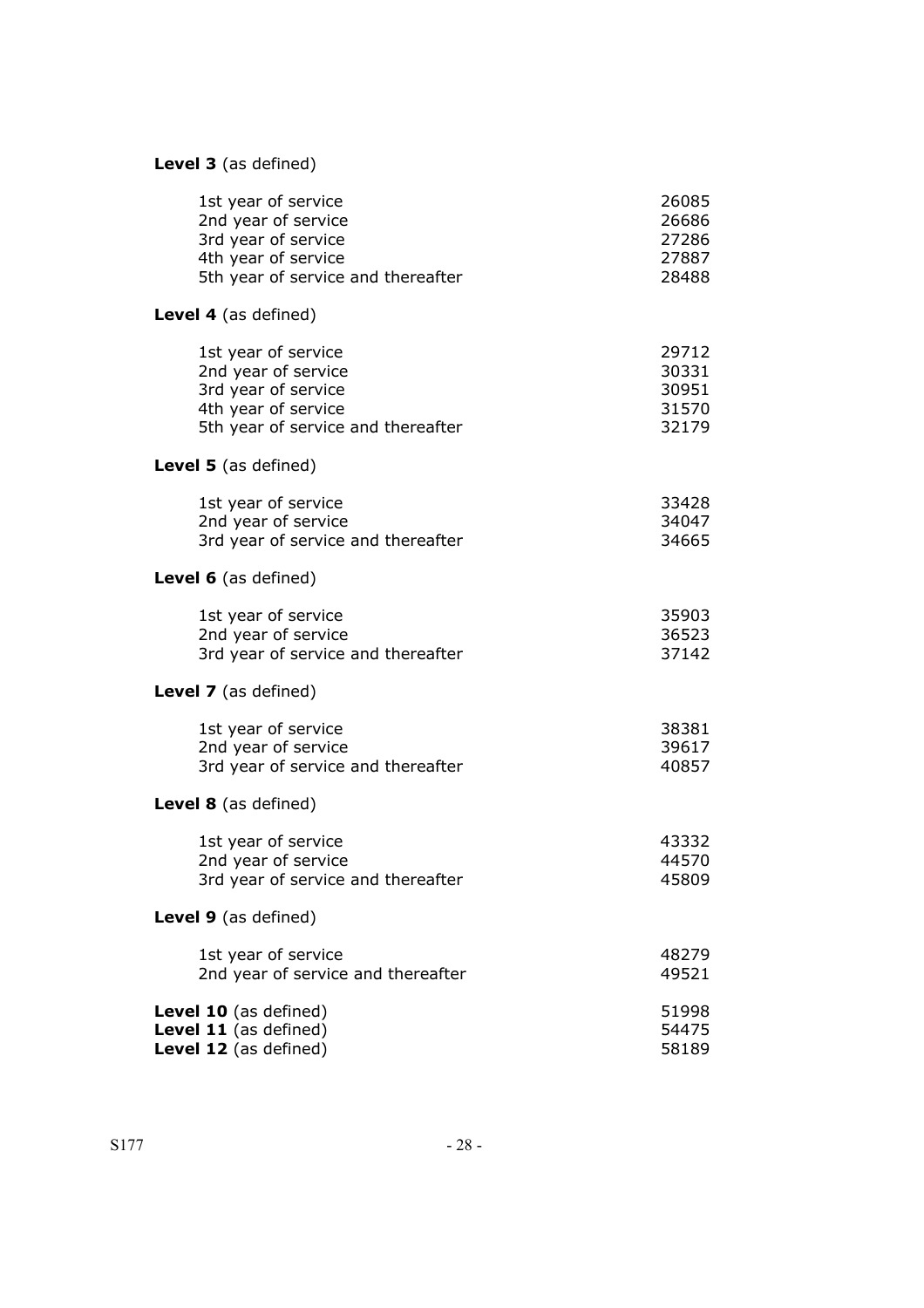#### (c) Technical Employees

An employee appointed or promoted to a position within a level prescribed by this award shall be paid at the salary rate determined for that level by reference to the relevant classification standards as set out in Clause 7 - Definitions, subclause (b) - Classification Standards.

|                                    | Salary per Annum |
|------------------------------------|------------------|
| Level 1 (as defined)               | \$               |
| 1st year of service                | 21879            |
| 2nd year of service                | 22480            |
| 3rd year of service                | 23081            |
| 4th year of service                | 23681            |
| 5th year of service and thereafter | 24883            |
| Level 2 (as defined)               |                  |
| 1st year of service                | 26085            |
| 2nd year of service                | 27286            |
| 3rd year of service                | 28488            |
| 4th year of service                | 29712            |
| 5th year of service and thereafter | 30951            |
| Level 3 (as defined)               |                  |
| 1st year of service                | 32179            |
| 2nd year of service                | 33428            |
| 3rd year of service and thereafter | 34666            |
| Level 4 (as defined)               |                  |
| 1st year of service                | 35903            |
| 2nd year of service                | 37142            |
| 3rd year of service and thereafter | 38380            |
| Level 5 (as defined)               | 42095            |
| <b>Level 6</b> (as defined)        | 44570            |
|                                    |                  |

## (d) Professional Employees

An employee appointed or promoted to a position within a level prescribed by this award shall be paid at the salary rate determined for that level by reference to the relevant classification standards as set out in Clause 7 - Definitions, subclause (b) - Classification Standards.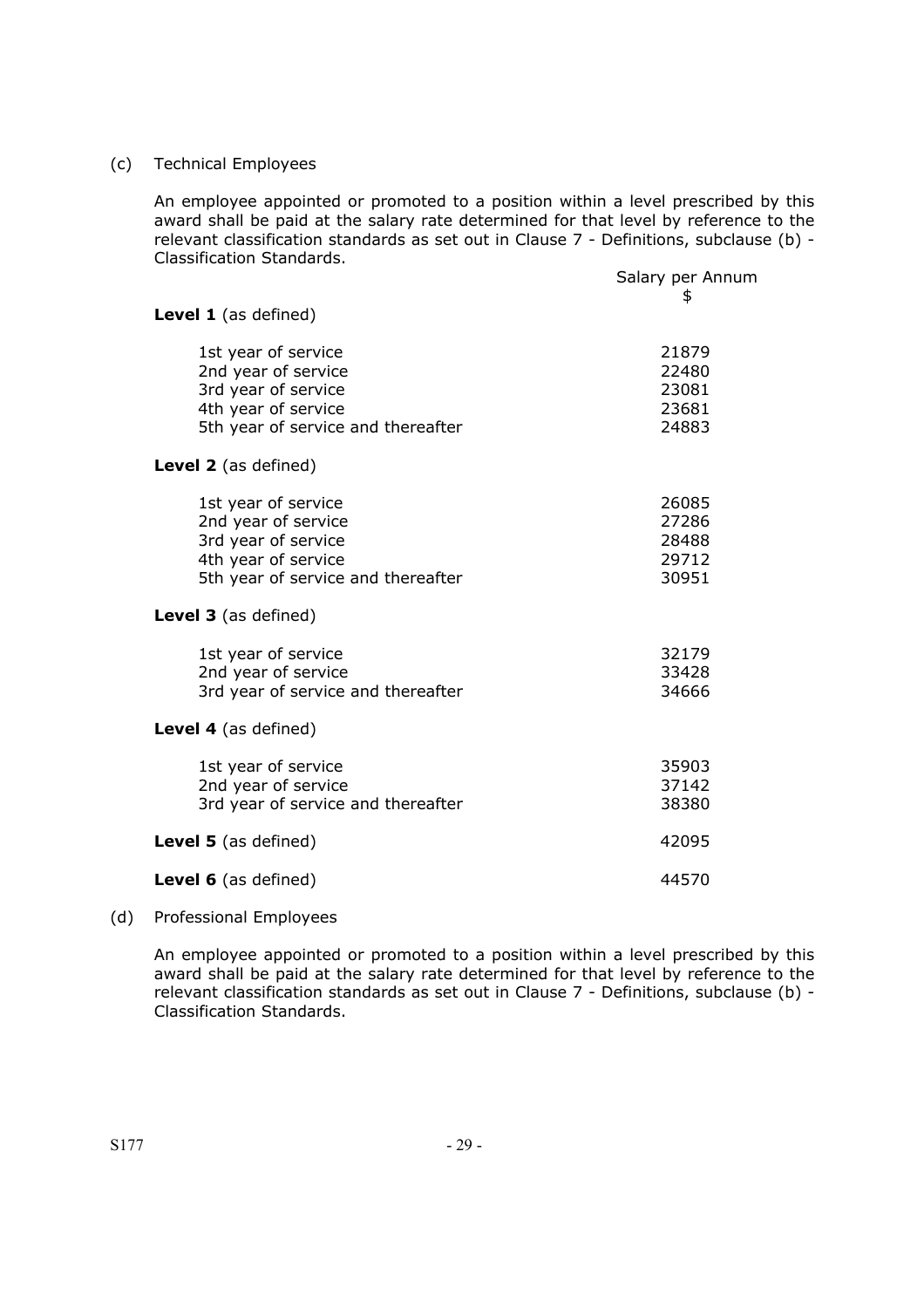|                                                                                                                                                                                                     | Salary per Annum<br>\$                                               |
|-----------------------------------------------------------------------------------------------------------------------------------------------------------------------------------------------------|----------------------------------------------------------------------|
| Level 1 (as defined)                                                                                                                                                                                |                                                                      |
| 1st year of service<br>2nd year of service<br>3rd year of service<br>4th year of service<br>5th year of service<br>6th year of service<br>7th year of service<br>8th year of service and thereafter | 27286<br>29095<br>30950<br>32808<br>34665<br>36522<br>38380<br>40236 |
| <b>Level 2</b> (as defined)                                                                                                                                                                         |                                                                      |
| 1st year of service<br>2nd year of service<br>3rd year of service and thereafter                                                                                                                    | 42095<br>43951<br>45809                                              |
| Level 3 (as defined                                                                                                                                                                                 |                                                                      |
| 1st year of service<br>2nd year of service<br>3rd year of service and thereafter                                                                                                                    | 48283<br>50761<br>51998                                              |
| Level 4 (as defined)                                                                                                                                                                                |                                                                      |
| 1st year of service<br>2nd year of service<br>3rd year of service and thereafter                                                                                                                    | 54474<br>56331<br>58189                                              |
| <b>Level 5</b> (as defined)                                                                                                                                                                         | 63141                                                                |

# (e) Apprentices

The salary rates of apprentices shall be;

| 1st year apprentice | 45% of Level 6, 1st year rate Operational Employee   |
|---------------------|------------------------------------------------------|
| 2nd year apprentice | 57.5% of Level 6, 1st year rate Operational Employee |
| 3rd year apprentice | 75% of Level 6, 1st year rate Operational Employee   |
| 4th year apprentice | 88% of Level 6, 1st year rate Operational Employee   |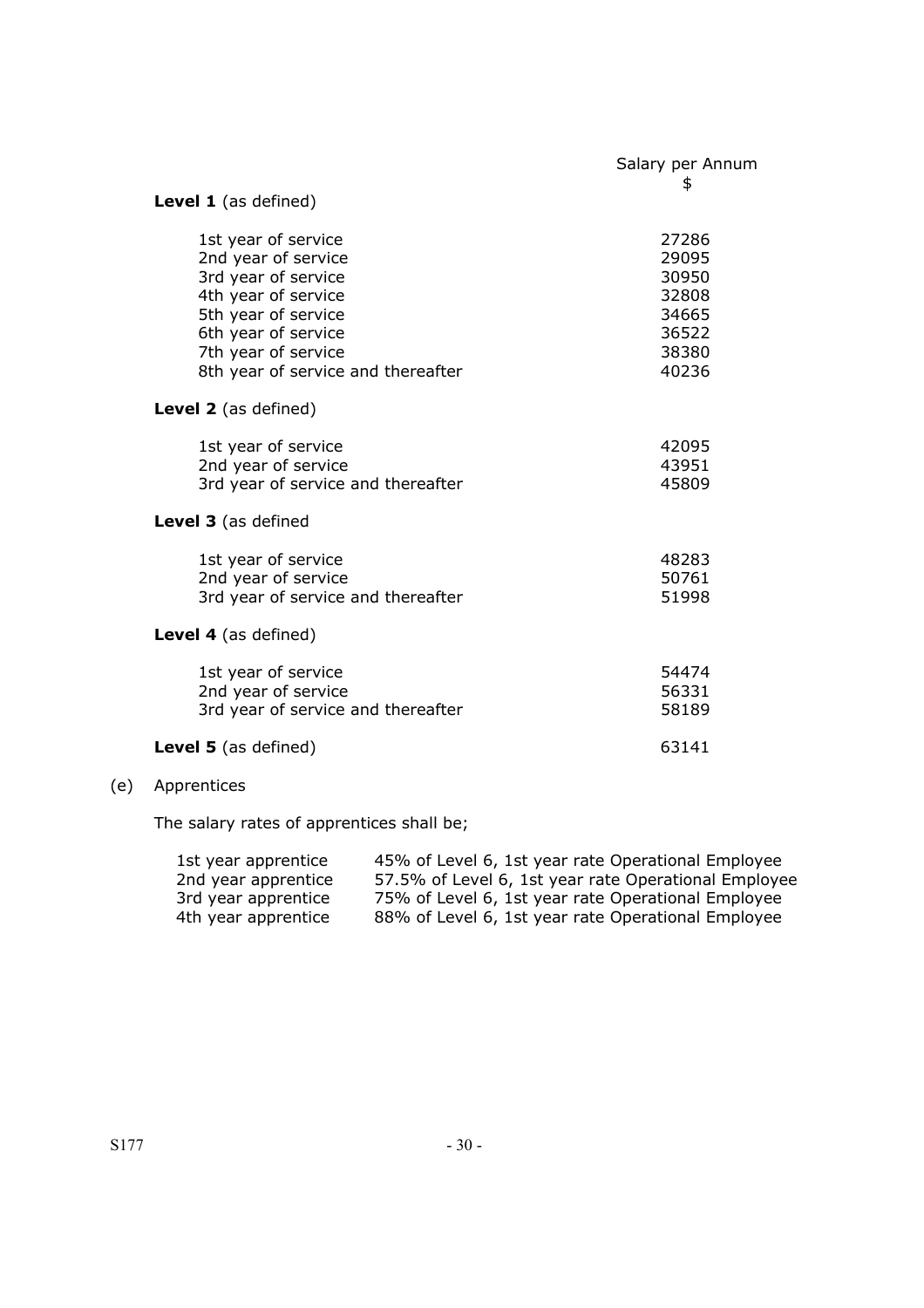## **9. ABANDONMENT OF EMPLOYMENT**

Where an employee is absent from work without justifiable cause for more than 14 days without notifying the Head of Agency of the reason for that employee's absence from work, it shall be considered on face value that the employee has abandoned his/her employment. Service shall be deemed to have ceased from that time (ie 14 days from the first day of absence).

## **10. ACCOMMODATION AND OTHER REQUIREMENTS**

- (a) Suitable comfortable accommodation shall be provided for resident employees, and where practicable, single bedrooms.
- (b) Linen, cutlery, crockery and blankets shall be provided by the employer free of cost to the employee.
- (c) Dressing rooms, luncheon rooms and conveniences shall be provided for all nonresident employees.

## **11. ALLOWANCES**

(a) Annual Leave Allowance

During a period of annual leave an employee shall be paid an allowance by way of additional salary, calculated at the rate of salary prescribed for the relevant classification in Clause 8 - Salaries of this award, as follows:-

(i) Day Worker (as defined):

A day worker (as defined) (excluding employees who receive the 20% loading in lieu of annual leave, sick leave and holidays with pay) who proceeds on annual leave for a period of 10 or more days shall be paid an allowance calculated at the rate of 17.5% of the employee's normal salary, including any higher and more responsible duties allowance or all-purpose payments payable to the employee concerned.

(ii) Shiftworker (as defined)

An employee who, but for the period of annual leave, would have worked shiftwork (as defined), shall receive an allowance calculated at the rate of 17.5% of the employee's normal salary including any higher duties allowance.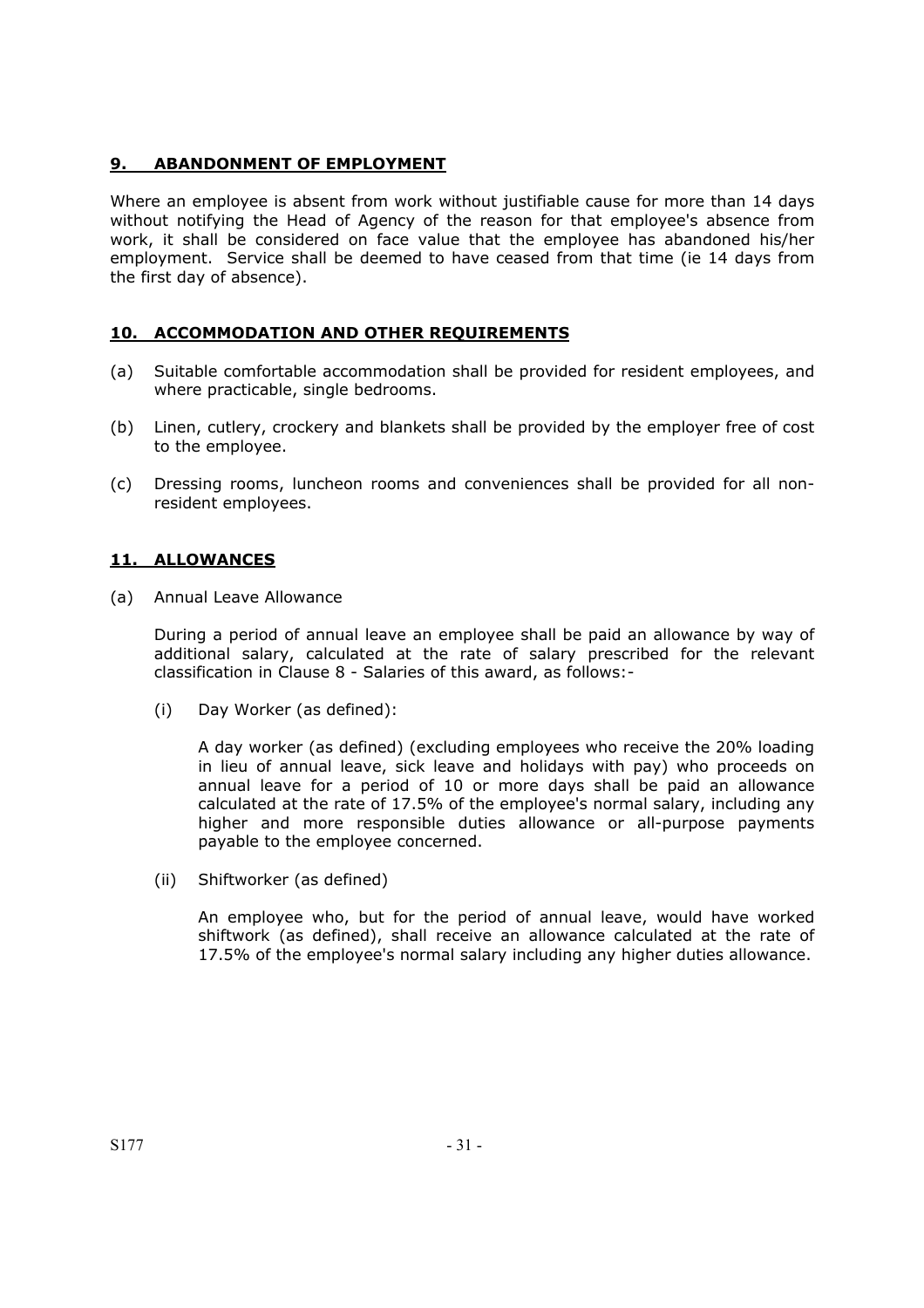**PROVIDED** that an employee who would have received shift payments as prescribed by Clause 33 - Shift Work of this award had the employee not been on annual leave during the relevant period, and where such shift payments would have entitled to the employee a greater monetary amount than an allowance of 17.5% of the employee's normal salary, the employees annual leave allowance shall be calculated as an amount equivalent to the shift payment the employee would have received in accordance with his/her projected shift roster.

**PROVIDED ALWAYS** that such allowance shall -

- (1) be calculated on the basis of a maximum period in any one leave year as follows:
	- (A) in the case of a shiftworker (as defined) a period of five weeks' annual leave; and
	- (B) in all other cases a period of four weeks' annual leave.

Where, in the case of a shiftworker (as defined), more than five weeks' annual leave accrues per annum the excess above five weeks shall be paid only as per projected shift roster;

- (2) in no case where the allowance is calculated on the basis of 17.5% of normal salary, shall it exceed the allowance which would be payable in respect of the classification of Administrative and Clerical Employee, Level 7, First year of service of this award, on and from the employees anniversary date, in respect of all annual leave accrued during the previous 12 months;
- (3) not apply to proportionate annual leave accrued by an employee in the leave year of the year of termination of service where such employee voluntarily resigns or whose services are terminated for disciplinary or other good reason;
- (4) be calculated in the case of
	- (A) a non-shiftworker, at the salary rate applicable to the employee concerned, on the day of annual leave accrual in the year in which the annual leave is credited; and
	- (B) a shiftworker (as defined), where the allowance is calculated as to projected shift roster, at the salary rate applicable to the employee concerned as at the date of commencement of annual leave; or
	- (C) a shiftworker (as defined), where the allowance is calculated at 17.5% of the employee's normal salary, at the salary rate applicable to the employee concerned on the day of annual leave accrual in the year in which the annual leave is credited;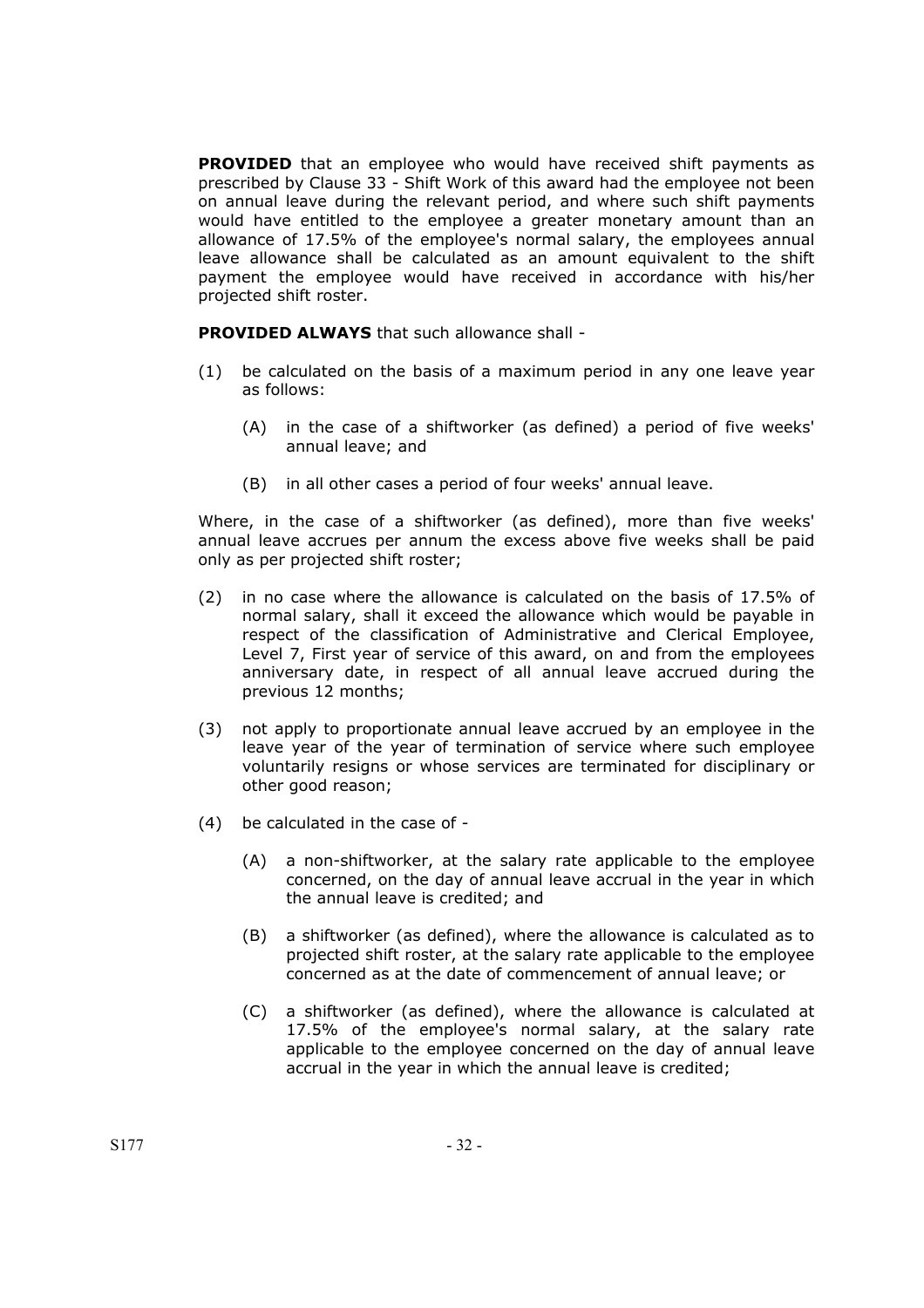- (5) not be cumulative. Any balance of such allowance due to an employee at the expiration of a period of one year following the date upon which the annual leave was credited shall be paid to such employee as soon as is practicable after the date of the expiration of such period.
- (b) District Allowance
	- (i) The purpose of this general allowance is to compensate for excess costs necessarily incurred by an employee living in an isolated area (as defined) and without limiting the foregoing includes partial reimbursement for STD, freight, fuel and depreciation costs.
	- (ii) Where a person is stationed permanently in one or the other of the following districts the employee may, on the determination of the employer, be paid an allowance in accordance with the following rates:
		- (1) Category R Remote locations approved as such by the Tasmanian Industrial Commission including Bass Strait Islands, Maria Island and Bruny Island:

|     |                                 | Rate Per Annum |
|-----|---------------------------------|----------------|
| (A) | Person with dependant relatives |                |
|     | residing with the employee      | 2375           |
| (B) | Other (no dependents)           | 1185           |

(2) Category B - Location under the Commonwealth Taxation Zone B prescription:

|     |                                                               | Rate Per Annum |
|-----|---------------------------------------------------------------|----------------|
| (A) | Person with dependent relatives<br>residing with the employee | 1185           |
| (B) | Other (no dependents)                                         | 594            |

(3) Category S - Special locations as may be approved by the Tasmanian Industrial Commission:

|     |                                                               | Rate Per Annum |
|-----|---------------------------------------------------------------|----------------|
| (A) | Person with dependent relatives<br>residing with the employee | 594            |
|     | Other (no dependents)                                         | 301            |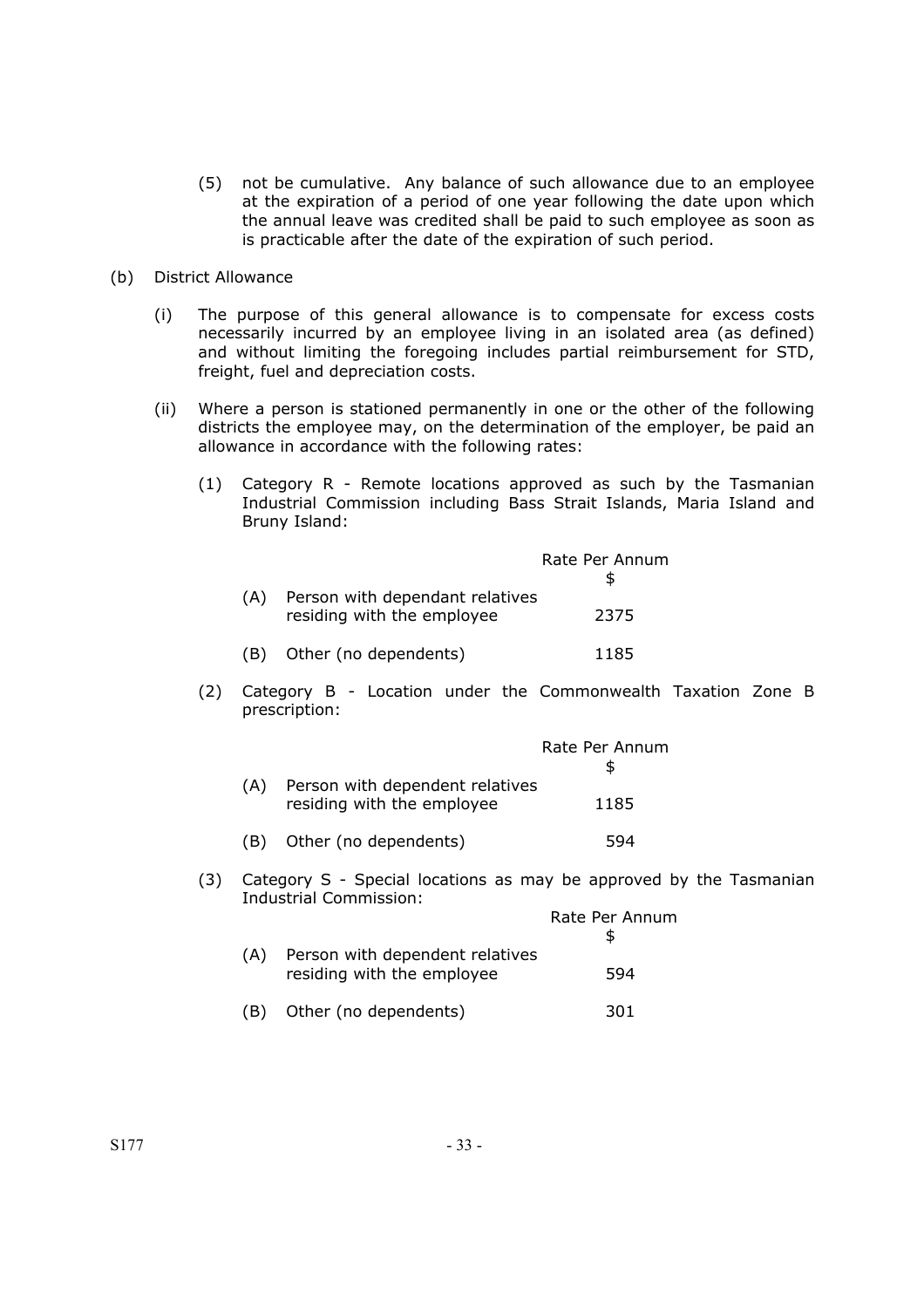**PROVIDED** that an employee with dependants residing with the employee shall be regarded as an employee without dependants if the employee's spouse, of entitlement arising from employment, is in receipt of a district allowance.

- (c) First Aid Allowance
	- (i) An employee nominated by the employer to perform first aid duties and who is the current holder of a St John Ambulance First Aid Certificate, or an equivalent certificate, shall be paid an allowance of \$400 per annum
	- (ii) Where the employer requires an employee to obtain a first aid qualification, the employer shall pay all associated costs, and where necessary, shall provide paid time off for the purpose of undertaking first aid training leading to an appropriate first aid qualification such as a certificate from St John Ambulance.
	- (iii) An employee nominated to perform first aid duties shall be allowed to undertake refresher courses as in paragraph (ii) of this subclause providing the employer still requires the employee to perform such duties.
- (d) Higher Duties, More Responsible Duties and Mixed Functions Allowances
	- (i) Higher Duties Allowance
		- (1) Where an employee is directed by the employer to temporarily perform the duties of an employee with a higher classification for a period of five days or more, that employee shall be paid an allowance equal to the difference between the employee's own salary and the minimum salary of the higher position.
		- (2) Where an employee is directed by the employer to perform temporarily a part of the duties of an employee with a higher classification for a period of five days or more, that employee will receive an allowance established by reference to the proportion that the duties assumed bear to the whole of the duties of the higher position and the difference between the employee's substantive salary and the minimum salary of the higher position.
		- (3) Where an employee is promoted to a higher position in which that employee has previously been performing the duties in a temporary capacity, that employee will receive the increment to which the employee would normally have been entitled had the employee been promoted to the position at the commencement of the period of acting duty.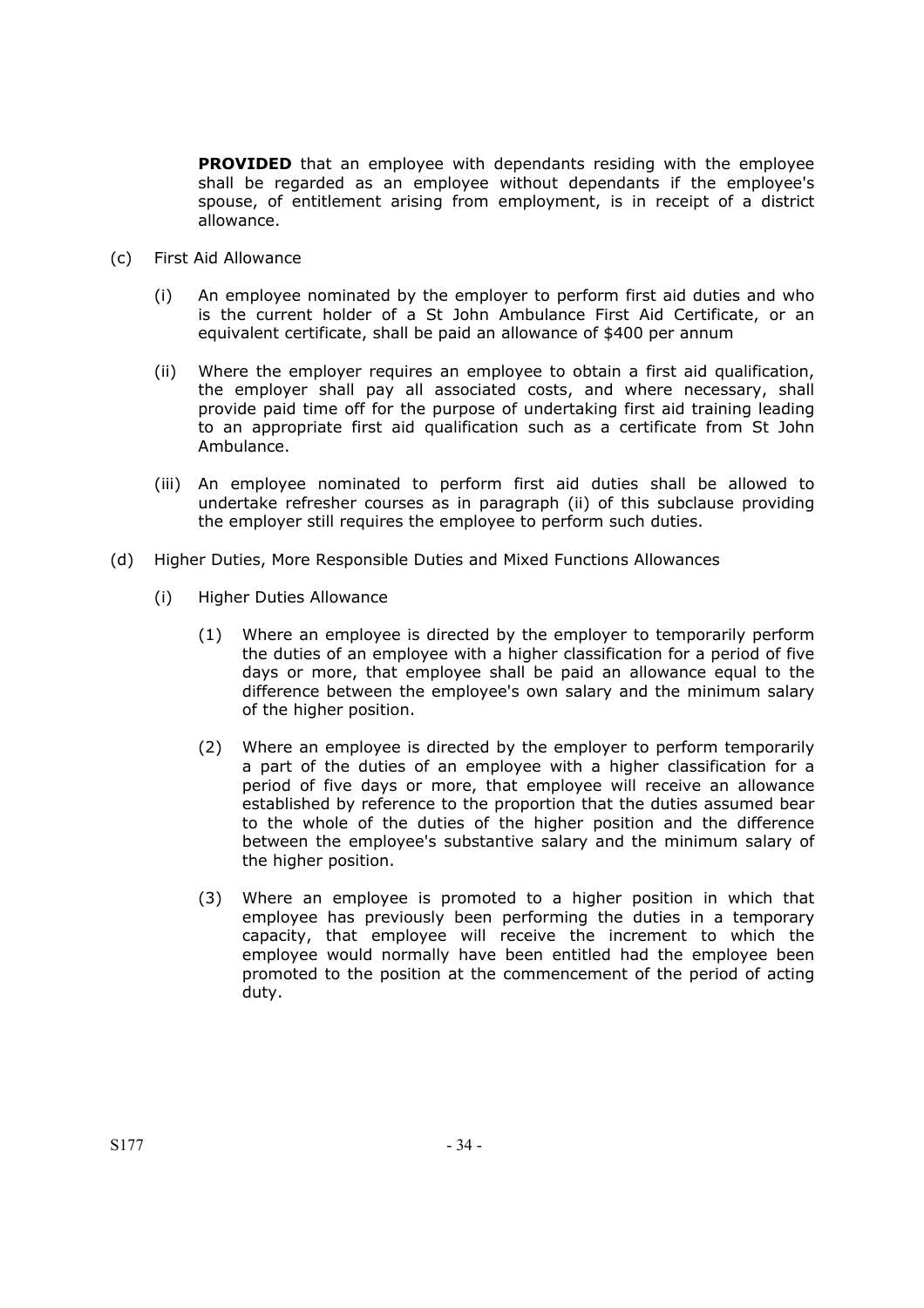- (4) Where an employee continues to perform the higher duties as provided for in paragraph (i)(1) hereof for a period of more than twelve months an increment if provided for in the higher classified position shall be paid.
- (5) Where an employee receiving an allowance under paragraphs (1) or (2) of this subclause, proceeds on approved paid leave, the employee will continue to receive that allowance provided that the duties continue after the period of such leave.

**PROVIDED THAT** no employee shall be entitled to receive any increase in salary by virtue of paragraph (i) (4) hereof unless, in the opinion of the employer, the employee's conduct, diligence and efficiency during the twelve months immediately prior to the date from which such increase would be payable shall have been satisfactory.

- (5) For the purposes of paragraph (i) (4) reference to employee does not include temporary employee (as defined) or casual employee (as defined).
- (ii) More Responsible Duties Allowance
	- (1) Where, for a period of five days or more an employee is required to perform more responsible duties which are not capable of being paid for in paragraphs (i) (1) and (2) of this subclause, the employer shall authorise a more responsible duties allowance.

The allowance shall be established by reference to the value of the more responsible duties involved.

- (2) Where an employee receiving an allowance under paragraphs (i) or (ii) of this subclause, proceeds on approved paid leave*,* the employee will continue to receive that allowance provided that the duties continue after the period of such leave.
- (3) Payment for overtime (as defined) shall be at the classification rate inclusive of the allowance provided in paragraphs (i) or (ii) of this subclause.
- (2) For the purposes of paragraphs (1), (2) and (3) of this subclause reference to employee does not include temporary employee (as defined) or casual employee (as defined).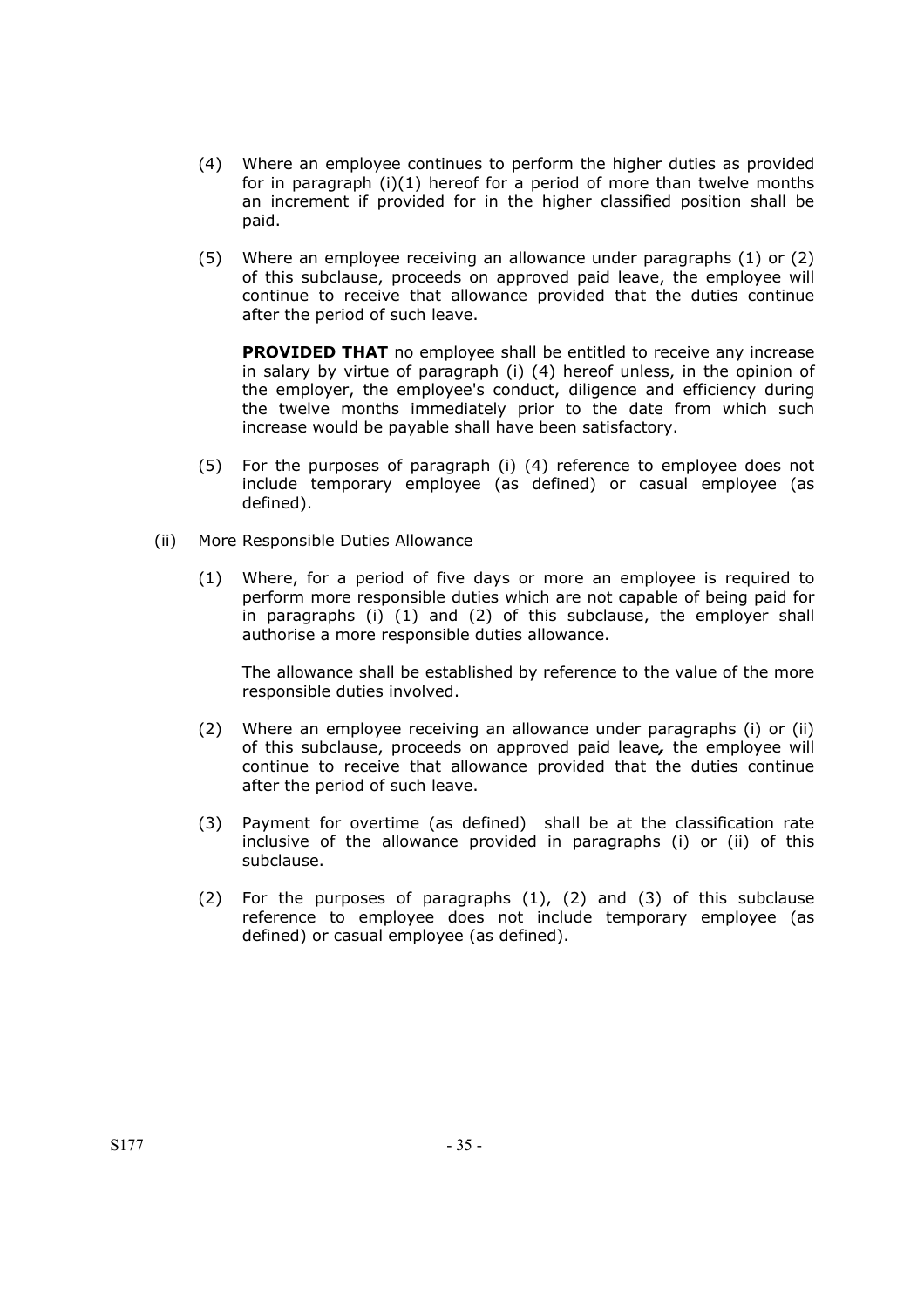(iii) Mixed Functions

Notwithstanding paragraphs (i) or (ii) of this subclause, an operational employee engaged continuously for two hours or more on duties carrying a higher rate than that employee's ordinary classification, shall be paid the higher rate for such day or shift. If for less than two hours the employee shall be paid the higher rate for the time worked.

**PROVIDED** that where an employee is required to work to relieve a person occupying a supervisory position where that person is absent on his/her nominated day off or a day in lieu thereof, this allowance shall not apply.

#### (e) Kilometreage

(i) Required User Category

Where an employee is required in writing by the employer to have available on a regular basis a private motor vehicle which the employee will be required to use for official purposes, and the employee agrees in writing to do so an allowance shall be paid for such use in accordance with the following rates:

| Annual Kilometreage Travelled<br>on Duty in a Financial Year | Cents per Kilometre          |                              |
|--------------------------------------------------------------|------------------------------|------------------------------|
|                                                              | Rate 1<br>2 litres and above | Rate 2<br>Less than 2 litres |
| First 10,000 kilometres<br>Any additional kilometres         | 52.87 (100%)<br>28.02 (53%)  | 45.47 (86%)<br>24.32 (46%)   |

**PROVIDED** that where the employer wishes to withdraw the requirement to provide a private motor vehicle then, except where special circumstances exist, at least one year's notice in writing shall be given, and the notice period shall specified to end on 30 June.

(ii) Occasional User Category

Where an employee is not required to provide a private motor vehicle for official use as prescribed in subclause (e) - Kilometreage, paragraph (i) - Required User Category but otherwise receives approval from the employer to use a private motor vehicle for official purposes on a occasional basis, an allowance shall be paid in accordance with the following rates:

| Annual Kilometreage Travelled<br>on Duty in a Financial Year | Cents per Kilometre          |                              |
|--------------------------------------------------------------|------------------------------|------------------------------|
|                                                              | Rate 3<br>2 litres and above | Rate 4<br>Less than 2 litres |
| First 10,000 kilometres<br>Any additional kilometres         | 34.94 (100%)<br>18.52 (53%)  | 30.05 (86%)<br>16.07 (46%)   |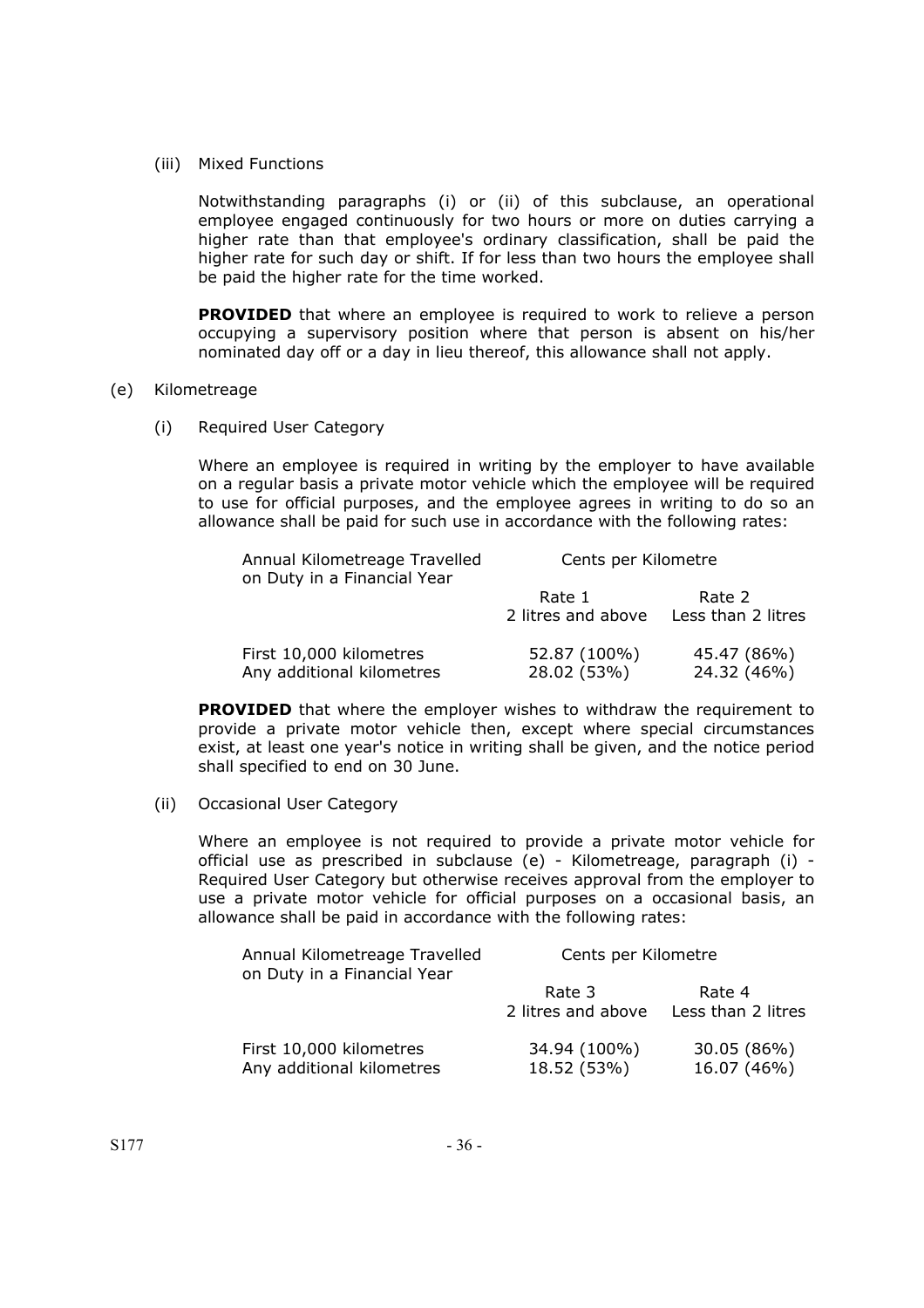**PROVIDED** that the rates set out in this subparagraph shall not apply until such time as they exceed the rates which were effective as at 12 June 1985. The rates effective as at 12 June 1985 shall be known as the "Interim Occasional User Allowance" and shall not be varied.

 **PROVIDED ALWAYS** an employee entitled to Rate 4 who as at 12 June 1985 was entitled to the rates which are now Rate A of the Interim Occasional User Allowance, set out below, for the use of a particular vehicle, shall continue to receive Rate A for the use of that same vehicle until the Rate 4 rates exceed 28.77 cents and 15.14 cents, where applicable.

(iii) Interim Occasional User Allowance

| Annual Kilometreage Travelled<br>on Duty in a Financial Year | Cents per Kilometre                                             |                |
|--------------------------------------------------------------|-----------------------------------------------------------------|----------------|
|                                                              | Rate A<br>16 HP of more incl. Less than 16 HP<br>rotary engines | Rate B         |
| First 10,000 kilometres<br>Any additional kilometres         | 28.77<br>15.14                                                  | 24.62<br>13.12 |

 (iv) For the purpose of subclause (e) - Kilometreage, paragraphs (i) - Required User Category and (ii) - Occasional User Category, the rates specified therein shall apply as follows:

> RATES 1 and 3 Apply to motor vehicles generally recognised as having an engine capacity of 2:0 litres or more and include rotary engines.

> RATES 2 and 4 Apply to motor vehicles generally recognised as having an engine capacity of less than 2:0 litres.

(v) The rates specified in subclause (e) - Kilometreage, paragraph (i) - Required User Category and (ii) - Occasional User Category, shall not be varied as a consequence of National Wage Case decisions. The rates shall be varied upon application subsequent to 30 March and 30 September of each year after the Hobart Transportation, Private Motoring subgroup, Consumer Price Index Numbers for the quarters ending 30 March and 30 September respectively, become available. The Rate 1 and Rate 3 variations for the first 10,000 kilometres travelled shall be calculated in accordance with the formula specified in decision T.33 of 1985 dated 13 June 1985.

Variations to the other rates specified in the tables in subclause (e) - Kilometreage, paragraphs (i) - Required User Category and (ii) - Occasional User Category, shall be calculated by applying the percentage shown in brackets to the relevant first 10,000 kilometres rate (as varied) shown as 100%.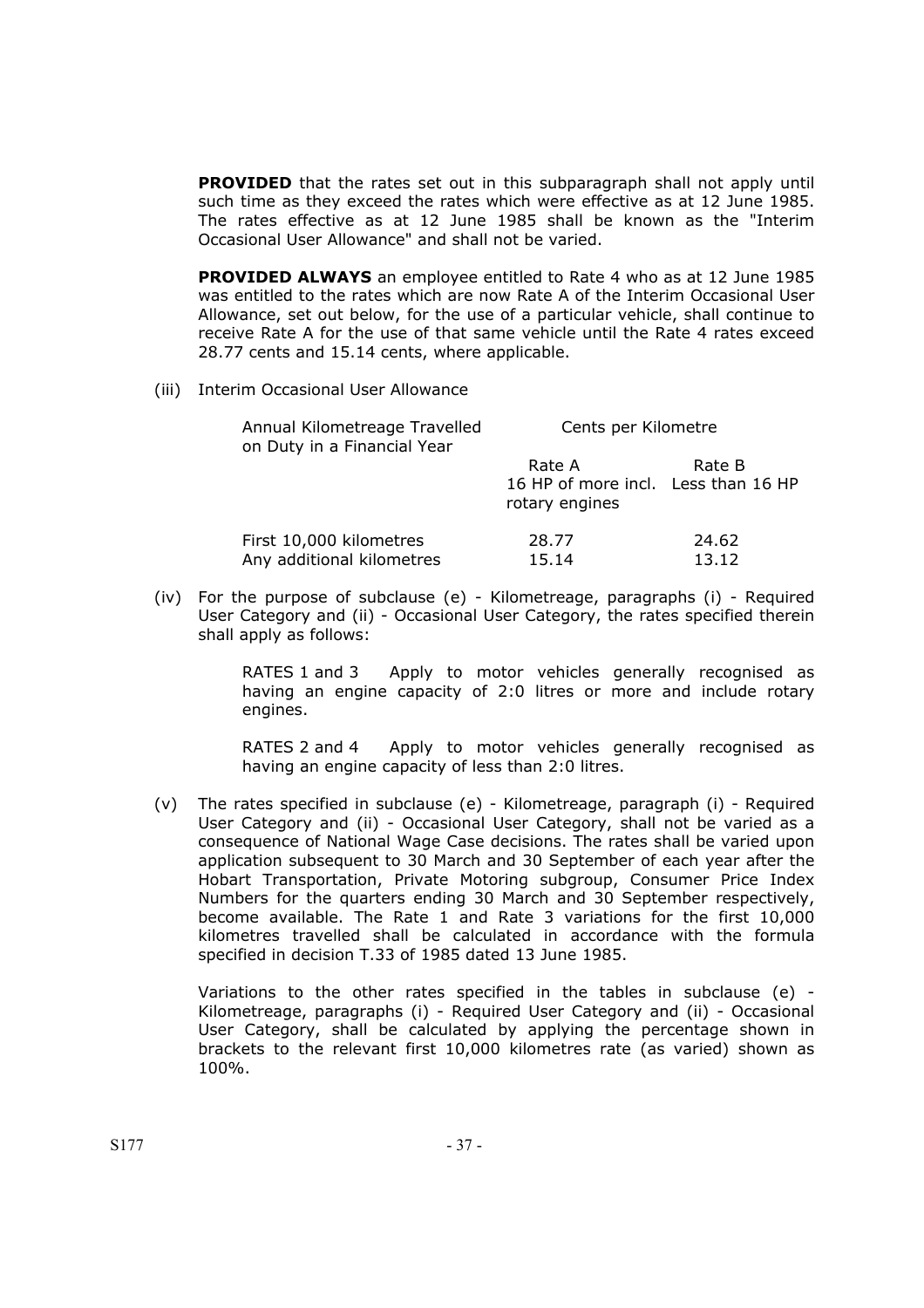- (vi) An employee shall not receive an allowance for kilometres travelled in excess of 16,000 kilometres in any one financial year unless authorised by the employer concerned on the recommendation of the Head of Agency, to travel a greater distance in that year.
- (vii) In addition the following allowances shall be paid to employees:
	- (1) Where stationed in Category R as provided in subclause (b) District Allowances, paragraph (ii), subparagraph (1) of this clause, \$24.70 per month plus \$9.90 per 1,600 kms travelled on duty.
	- (2) Where stationed in Category B as provided in subclause (b) District Allowance, paragraph (ii), subparagraph (2) of this clause, \$16.40 per month plus \$9.90 per 1,600 kms travelled on duty.
	- (3) Where authorised to use a utility, four-wheel drive motor vehicle or any other special type of motor vehicle approved by the employer concerned - \$9.90 per month.
	- (4) Where authorised to use a trailer attached to the motor vehicle 2.97 cents for each kilometre travelled on duty with the trailer attached.
	- (5) Where authorised to use a motor vehicle on work involving the regular carrying of heavy equipment - \$9.90 per month.
	- (6) Where authorised to use a motor cycle 9.67 cents for each kilometre travelled on duty.
- (viii) Where an employee is required to provide a private motor vehicle in accordance with paragraph (i) - Required User Category of this clause and the distance travelled on duty in any financial year does not exceed 4,000 kilometres, the employee shall be paid an allowance calculated by multiplying the appropriate rate per kilometre by the difference between the actual number of kilometres travelled on duty during that year and 4,000 kilometres.
- (ix) Where a part-time employee (as defined) is eligible for any payment under subclause (e) - Kilometreage, paragraph (viii) of this clause, such allowance shall be calculated on the proportion of the total hours worked in that year by the part time employee to the annual standard hours for a full time employee of the same classification.
- (x) Unless otherwise directed by the employer, kilometreage on duty shall be the distance travelled from an employee's place of employment to his or her destination and return to his or her place of employment.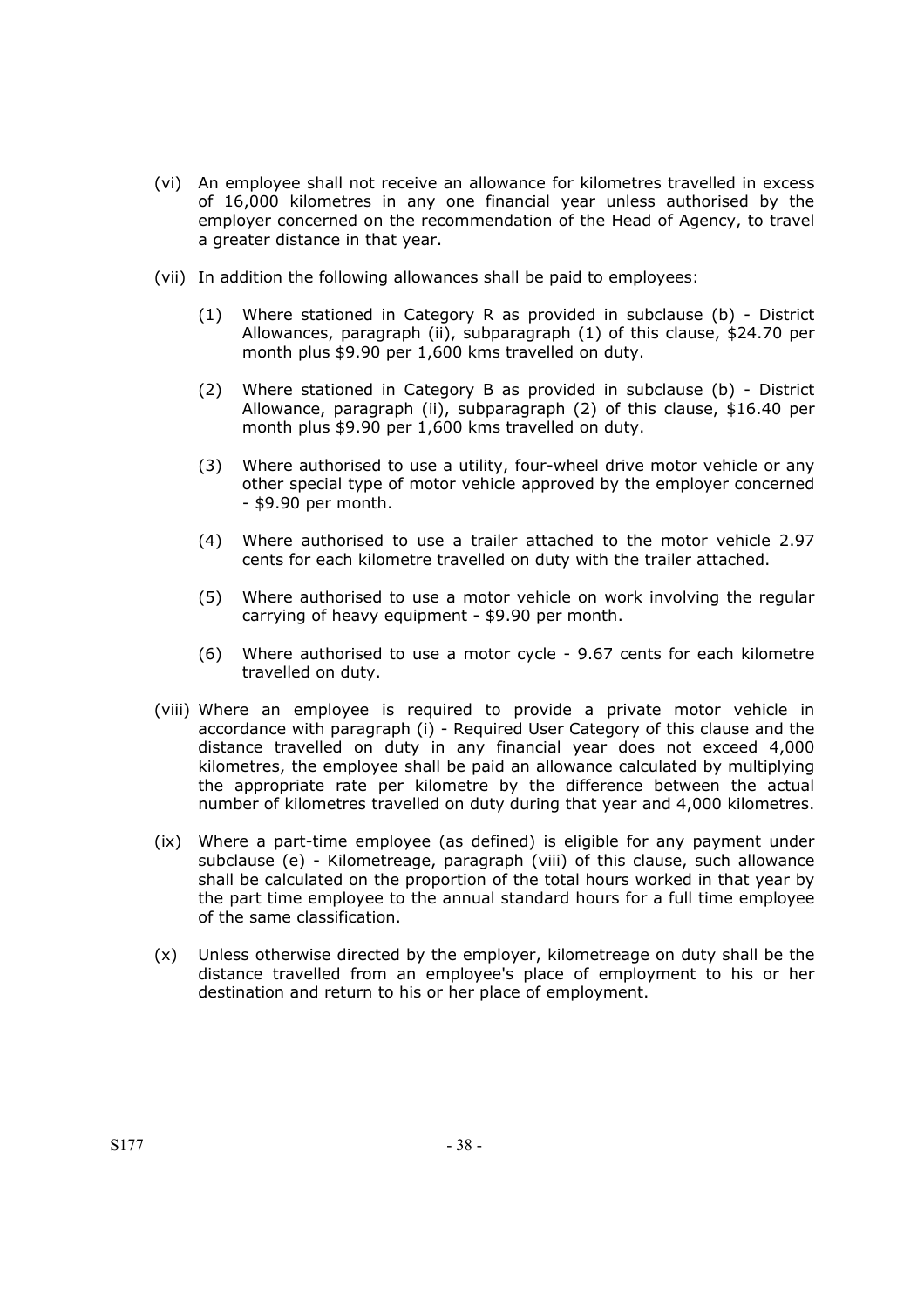- (xi) A kilometreage allowance in excess of or at variance with the rates set forth in paragraphs (i) - Required User Category and (ii) - Occasional User Category of this subclause may be paid if, on the determination of the employer concerned, special circumstances exist which justify such excess or variation.
- (f) Meal Allowance
	- (i) Where an employee is required to commence duty at their headquarters not less than one and a half hours before, or to remain on duty for not less than one and a half hours after, the normal hours of duty, and that requirement necessitates the employee obtaining a meal away from home, that employee shall, subject to this paragraph, be paid a meal allowance at the following rate:

| Meal                    | Rate of Allowance |
|-------------------------|-------------------|
| <b>Breakfast</b>        | 7.00              |
| Lunch (or midday meal)  | 7.70              |
| Dinner (or evening meal | 13.60             |

**PROVIDED** that where an employee who is required to work overtime (as defined) on a Saturday, Sunday or holiday with pay, has been given prior notice the previous day or earlier, the employee shall not be entitled to the meal allowance BUT where such prior notice has not been given the employee shall attract such payment.

- (ii) Where the duties of an employee require the employee to travel from that employee's headquarters and the employee is more than 60 kilometres at the normal meal break, that employee shall, subject to this paragraph, be paid:
	- (1) in the case of a meal purchased by the employee at any hotel, boarding house, or public eating house, a meal allowance at the following rate:

| Meal                    | Rate of Allowance |
|-------------------------|-------------------|
| <b>Breakfast</b>        | 7.00              |
| Lunch (or midday meal)  | 7.70              |
| Dinner (or evening meal | 13.60             |

(2) in the case of a meal provided by the employee, a meal allowance of \$2.20 for each meal so provided.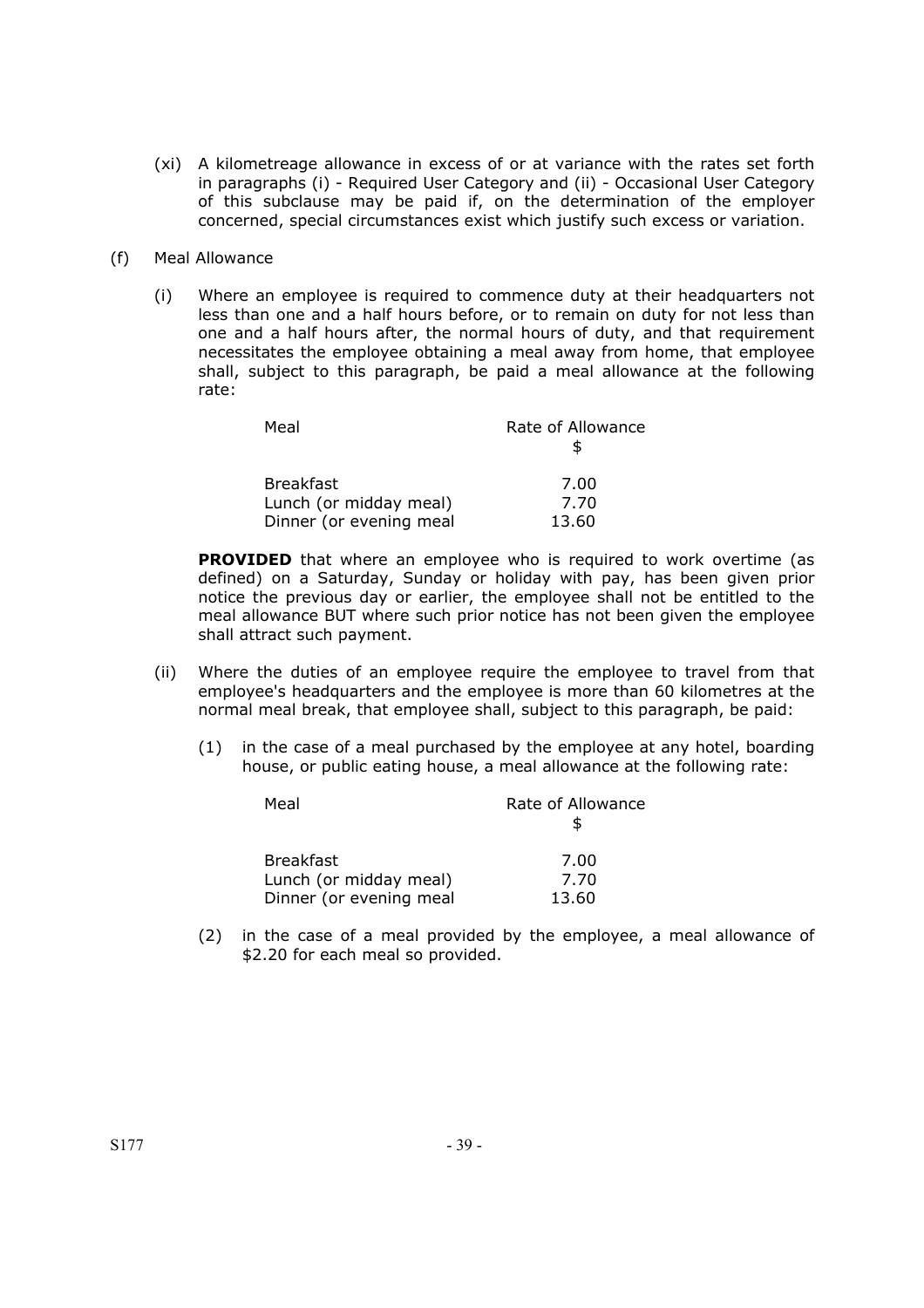(g) Training Courses and Conferences Allowance

An employee who is required or is authorised to attend either a training course, conference or other similar function where full accommodation (including meals) is provided at no extra cost to such employee , he/she shall be paid an allowance for incidental expenses for each day of such attendance at the rate of:

|      |                    | Rate per Day |
|------|--------------------|--------------|
| (i)  | Within this State  | 7.70         |
| (ii) | Outside this State | 17.40        |

- (h) Travelling Allowance
	- (i) Employees travelling on duty who are required to remain away from their normal place of residence overnight shall be paid an allowance calculated in accordance with the following components:

| Component                                                                                      | Within<br>Tasmania<br>\$ | Outside<br>Tasmania<br>\$ | Sydney<br>\$ |
|------------------------------------------------------------------------------------------------|--------------------------|---------------------------|--------------|
| Overnight Absence from Normal<br>Place of Residence                                            | 69.05                    | 96.60                     | 112.75       |
| Breakfast (preceding or following<br>an overnight absence) applicable<br>hours 7.00am - 8.30am | 11.25                    | 11.25                     | 11.25        |
| Lunch (preceding or following an<br>overnight absence) applicable<br>hours 12.30pm - 2.00pm    | 10.05                    | 10.05                     | 10.05        |
| Dinner (preceding or following an<br>overnight absence) applicable<br>hours 6.00pm - 7.30pm    | 21.35                    | 21.35                     | 21.35        |

**PROVIDED** that if the employee so wishes, that employee shall be allowed advance payment of the estimated allowance payable for the period of travel in question.

(ii) In addition to the allowance available in accordance with paragraph (i) of this subclause and provided the employer is satisfied that the employee did incur the expense claimed, an employee shall be entitled to reimbursement of reasonable expense incurred, as a result of his or her absence from the normal place of residence, for the following purposes:-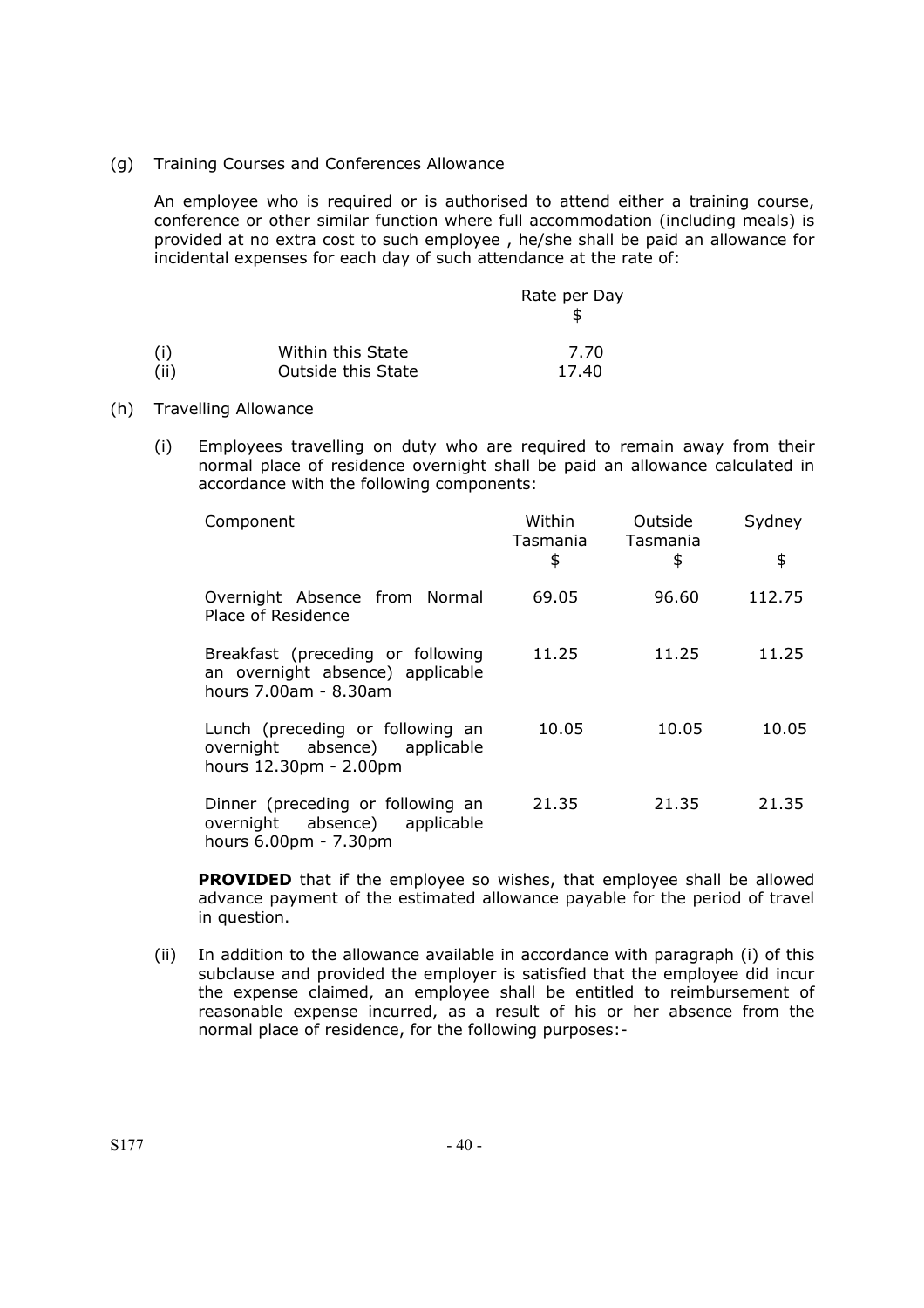- (1) a telephone call to the employee's spouse or children each 24 hours;
- (2) dry cleaning or laundry required as the result of an extended absence.
- (iii) Notwithstanding paragraph (i) of this subclause where the employer is satisfied that no reasonable alternative accommodation is available, the employee may be reimbursed for actual expenses incurred.
- (iv) Where an employee travels with a Minister or in a representative capacity for the State, or on special duties as determined by the employer, and thereby incurs additional expense, the employee may be paid such travelling allowance as may be determined by the employer.
- (v) Where public transport is not conveniently available and employees in the performance of their duties find it necessary to hire other forms of transport, they shall, subject to the approval of the employer, be reimbursed the actual costs incurred in the hiring of such transport.
- (vi) Where employees in the performance of their duties are required to be stationed temporarily at any place other than their usual headquarters for a period exceeding three weeks, and are absent from their normal place of residence, and have to procure board and lodging whilst so stationed, they shall be paid a travelling allowance at the following rates:
	- (1) for the first three weeks in accordance with the rates set forth in paragraph (i) of this subclause; and
	- (2) thereafter, at such rate as the employer concerned may determine.
- (vii) Where the employer certifies that the duties of an employee involve systematic travelling, the employer shall determine the rate to be paid to such employee within the limits of the rates set forth in paragraph (i) of this subclause.
- (viii) Where an employee in the performance of their duties is required to travel:
	- (1) Within Australia (including Papua New Guinea and New Zealand by ship, aircraft, railway train, or other means of conveyance, where the employee is provided meals and sleeping quarters, that employee, while so travelling, shall be paid a travelling allowance at the rate of:

|                    | Rate per day |
|--------------------|--------------|
| Within this State  | 10.75        |
| Outside this State | 15.10        |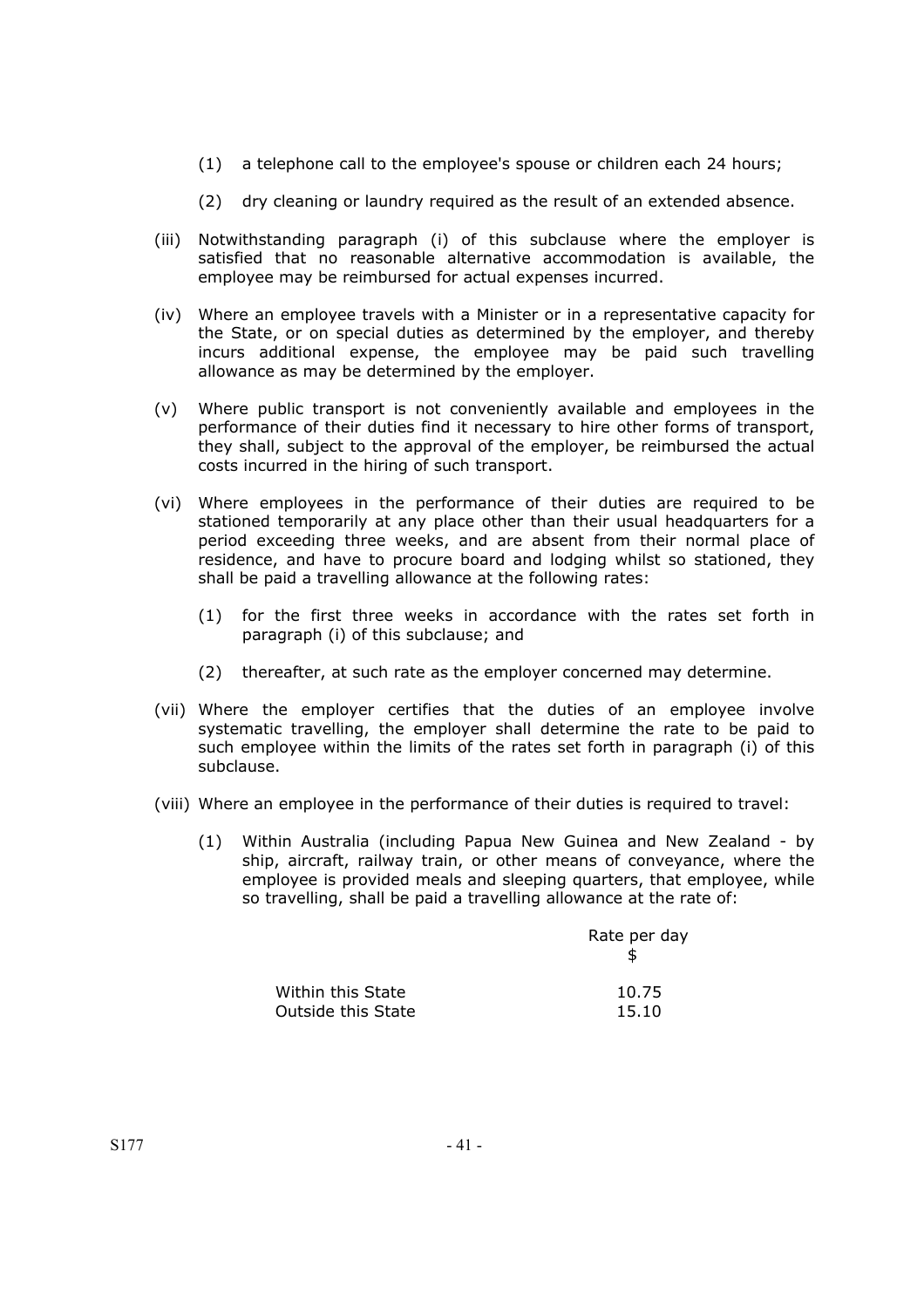(2) Outside Australia, Papua New Guinea and New Zealand - that employee, while so travelling, shall be paid a travelling allowance at such a rate as the employer may approve.

## **12. ANNUAL LEAVE**

- (a) Period of Leave
	- (i) Employees other than those who receive a 20% loading (in lieu of annual leave, sick leave and holidays with pay) shall be allowed annually and after 12 month of continuous service:
		- 152 hours leave in the case of employees working 38 hours per week
		- 150 hours leave in the case of employees working 37.5 hours per week
		- 147 hours leave in the case of employees working 36.75 hours per week
	- (ii) Shiftworkers (as defined)
		- (1) In addition to the leave prescribed in subclause (a) (i) of this clause shiftworkers (as defined) shall be allowed 38 hours leave to be taken in 7 consecutive days including non-working days. Where an employee with 12 months' continuous service is engaged for part of the 12 monthly period as a shiftworker (as defined), that employee shall be entitled to have the period of annual leave prescribed in subclause (a) (i) of this clause increased by 3.16 hours for each month the employee is continuously engaged.
		- (2) To qualify as a shift worker for the purposes of annual leave, an employee shall be rostered to perform work on not less than 10 Saturdays and 10 Sundays during any one leave year.
	- (iii) Part-Time Employees (as defined)

Part-time employees (as defined) (excluding employees who receive the 20% loading in lieu of annual leave, sick leave and holidays with pay shall be entitled to annual leave based on the number of ordinary hours worked in the leave year.

The leave entitlement shall be calculated as follows:

part-time hours worked p.a.(including any periods of annual leave)

 $\mathcal{L}_\text{max} = \mathcal{L}_\text{max} = \mathcal{L}_\text{max} = \mathcal{L}_\text{max} = \mathcal{L}_\text{max} = \mathcal{L}_\text{max} = \mathcal{L}_\text{max}$ full-time hours per annum X full-time leave entitlement  $\mathcal{L}_\mathcal{L} = \{ \mathcal{L}_\mathcal{L} \mid \mathcal{L}_\mathcal{L} \in \mathcal{L}_\mathcal{L} \}$  , where  $\mathcal{L}_\mathcal{L} = \{ \mathcal{L}_\mathcal{L} \mid \mathcal{L}_\mathcal{L} \in \mathcal{L}_\mathcal{L} \}$ 

 $\sim$  1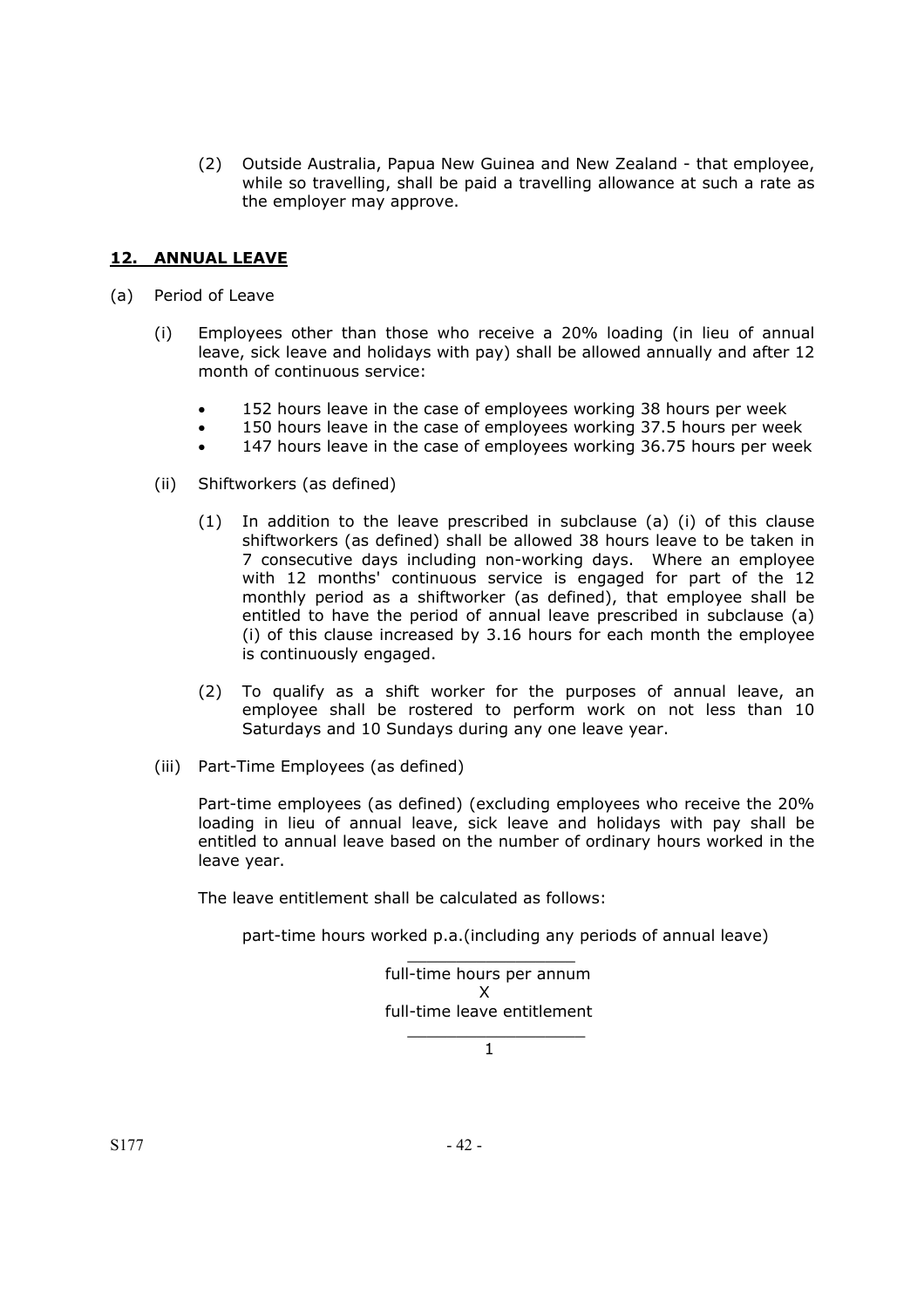(b) Annual Leave Exclusive of Holidays With Pay

Subject to this subclause the annual leave prescribed by this clause shall be exclusive of any of the holidays prescribed by Clause 20 - Holidays with Pay, and if any such holiday falls within an employee's period of annual leave and is observed on a day which in the case of that employee would have been an ordinary working day, there shall be added to the period of annual leave time equivalent to the ordinary time which the employee would have worked if such day had not been a holiday.

Notwithstanding the foregoing provisions, a shift worker (as defined) shall have added to their period of annual leave one day for each statutory holiday mentioned in Clause 20 - Holidays with Pay, whether or not such holiday is observed on a day which, for that employee would have been a rostered day off. This shall not apply to a Statutory holiday which is observed on a Saturday or on a Sunday.

(c) Broken Leave

Leave allowed under the provisions of this clause shall be given and taken in not more than 2 separate periods unless the Head of Agency and the employee otherwise agree.

(d) Time of Taking Leave

Annual leave shall be given at a time fixed by the Head of Agency within a period not exceeding 6 months from the date when the right to annual leave accrued and after not less than 2 weeks notice to the employee.

(e) Payment in Lieu Prohibited

Except as provided in subclause (g) of this clause payment shall not be made or accepted in lieu of annual leave.

(f) Payment for Period of Leave

Each employee before going on leave shall be paid the amount of wages that employee would have received in respect of the ordinary time which the employee would have worked had that employee not been on leave during the relevant period and no deduction shall be made for board and lodging. Payment calculated in accordance with the provisions of this clause should be made for the full weeks of leave at the time, unless otherwise specified by the employee.

**PROVIDED** that a shiftworker (as defined) who is normally rostered to work 160 hours in an accounting period, in accordance with the proviso to Clause 33 - Shift Work, subclause (e) - Hours, paragraph (i) of this award, shall be paid the amount of wages they would have received in respect of the ordinary time they would have worked had they been rostered to work the standard 152 hours had they not been on leave during the relevant period and no deduction shall be made for board and lodging and no day in lieu shall accrue.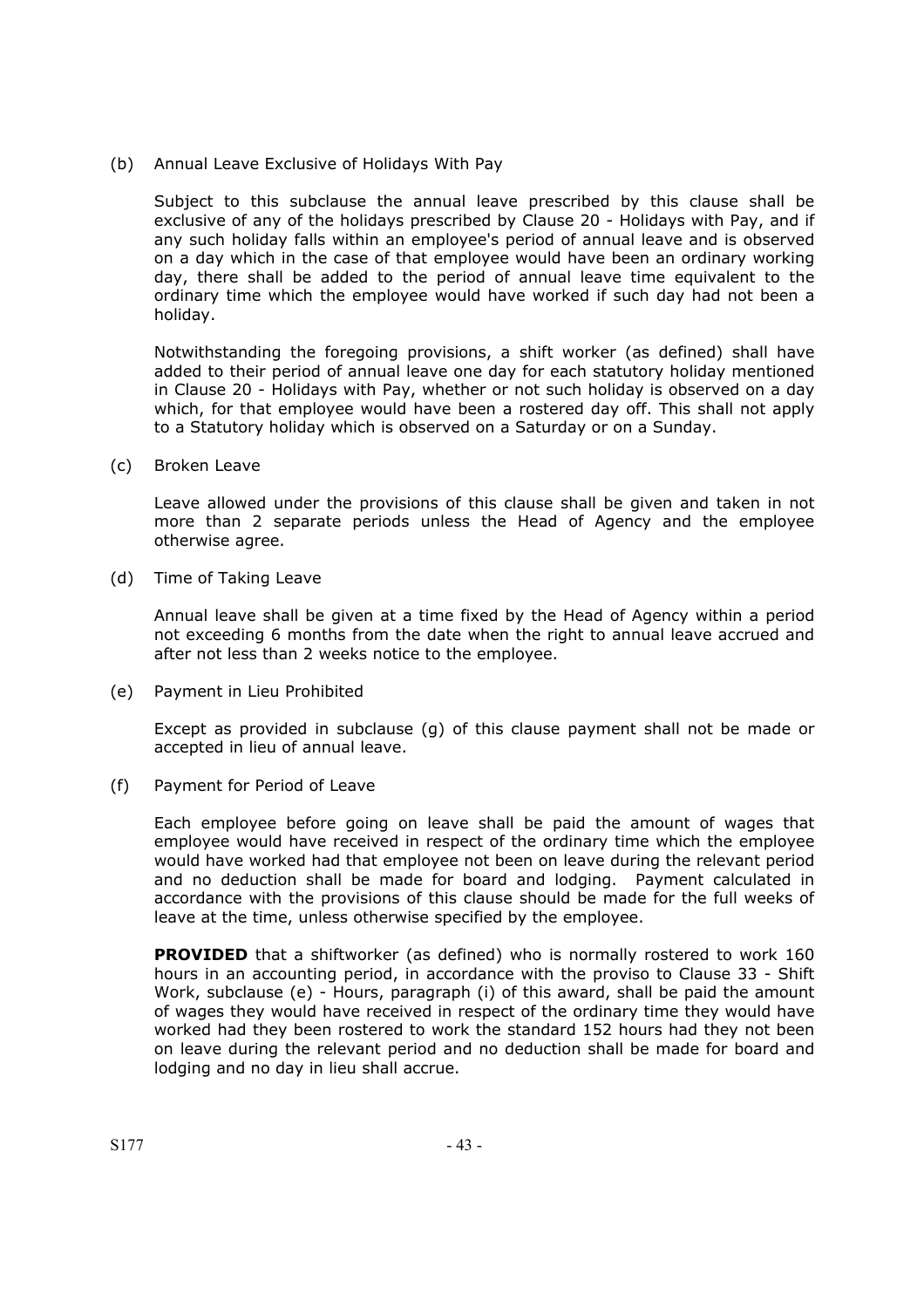Payment shall be made not later than 12 noon on the last day of work prior to going on leave.

(g) Proportionate Leave on Ending Service

If after one month of continuous service in any qualifying 12 month period an employee lawfully leaves their employment or their employment is terminated by the employer through no fault of the employee, the employee shall be paid at that employee's ordinary rate of wages as follows:-

- (i) Day Worker (as defined) 8.33% of annual leave entitlement for that category of employee for each completed month of continuous service.
- (ii) Shift Worker who is entitled to five weeks leave in a full year 8.33% of annual leave entitlement for that category of employee for each completed month of continuous service in addition such entitlements established under the provisions of subclause (b) - Annual Leave Exclusive of Holidays with Pay of this clause.
- (iii) Part-Time Employees (as defined) not attracting a 20% Loading.
	- (1) Shift Worker (as defined) 8.33% of normal hours worked in each completed month of continuous service in addition to such entitlements established under the provisions of subclause (b) - Annual Leave Exclusive of Holidays with Pay of this clause.
	- (2) Day Worker (as defined) 8.33% of annual leave entitlement for that category of employee for each completed month of continuous service.

Service shall be deemed to be continuous if the employee was engaged as a part-time employee (as defined) during the relevant period.

(h) Calculation of Continuous Service

For the purpose of this clause, service shall be deemed to be continuous notwithstanding any absence from work on account of any approved leave with pay.

In calculating the period of 12 months continuous service, leave without pay shall not be calculated as continuous service after a cumulative period of 91 calendar days in any 12 month period.

.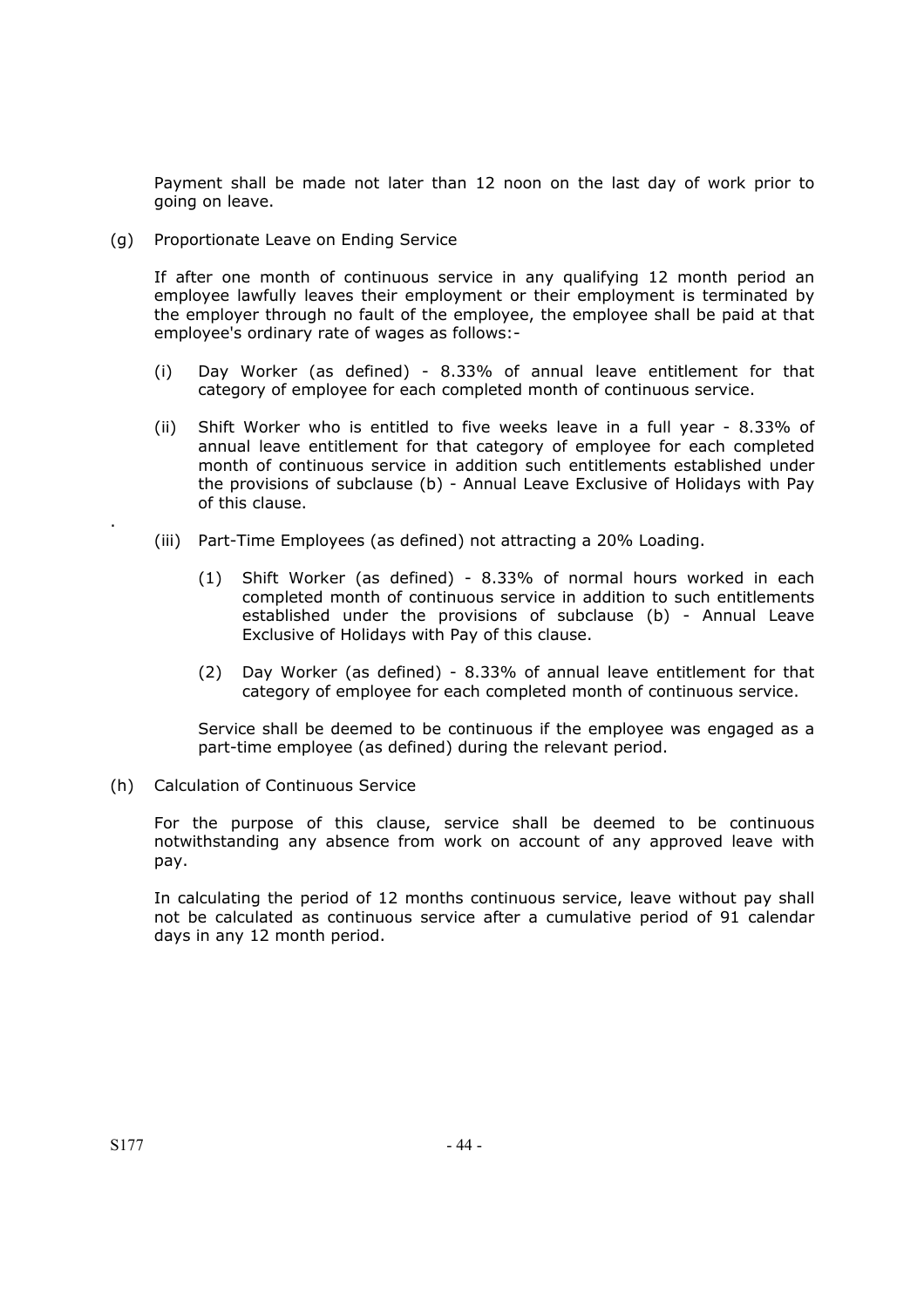- (i) Employer Instigated Cancellation of Leave by the Head of Agency
	- (i) Where the Head of Agency cancels approved annual leave (whether agreed or otherwise by the employee, and irrespective of when such cancellation notification is given) an employee incurs a monetary loss directly associated with pre-established annual leave holiday arrangements, and such loss is deemed to be unrecoverable, the employee shall be entitled to recover such otherwise unrecoverable costs from the employer.

**PROVIDED** that such claims must be verified by the production of receipts or other form of documentation indicating the prior expenditure incurred associated with pre-holiday arrangements. This information is to be accompanied by written notification, from the person or organisation with whom or which the payment was made, stating the amount which is not recoverable.

 **PROVIDED ALWAYS** that the employer shall only be liable to pay that portion of the payment declared unrecoverable, which is not subject to an insurance claim or payment.

(ii) An employee who, during a period of annual leave, responds to an employer instigated request to return to work during such a period of annual leave shall be entitled to redeem from the employer any travel and other associated costs incurred in returning to work and the subsequent resumption of annual leave. Such costs are deemed to be those in excess of costs normally incurred by the employee in travelling daily to and from work.

The reimbursement of costs associated with the resumption of annual leave would only apply when the period of leave was deemed to be continuous, save only for the interruption occasioned by the return to work.

Claims for reimbursement of travel and other associated costs must be accompanied by receipts and any other form of documentation which would be appropriate to the circumstances of the claim.

(iii) An employee, on returning to work in response to an employer instigated request, shall be recredited with one day's annual leave for each day or part thereof the employee is deemed to be at work. The employee shall be entitled to observe such additional recredited day or days in addition to that unused portion of approved annual leave (which the employee would have observed but for the interruption occasioned by his/her return to work) immediately upon the expiration of the period of duty for which the employer recalled the employee.

**PROVIDED** that an employee may elect to take the balance of unused leave and recredited days at a later date.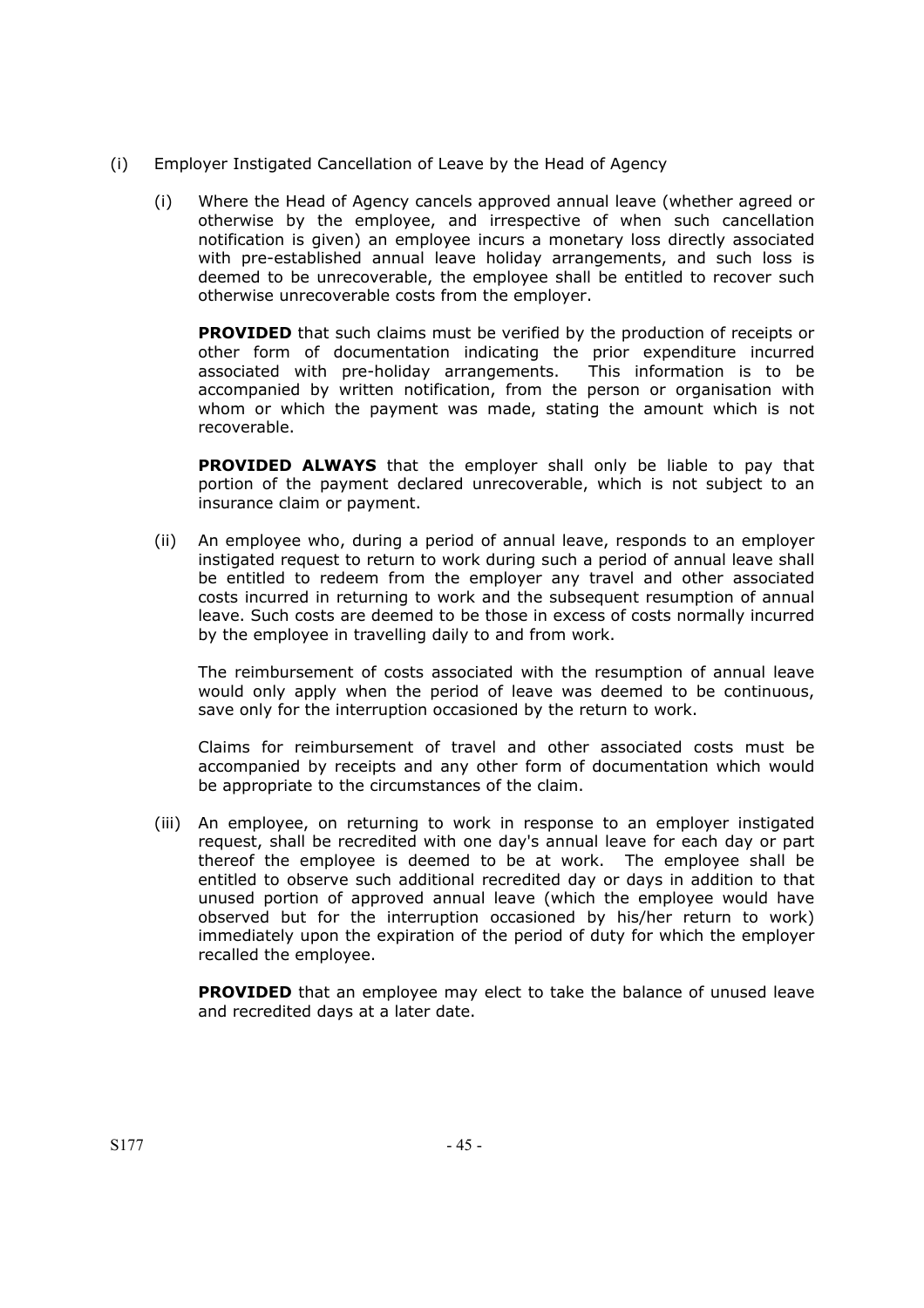### **13. APPRENTICES**

- (a) Except where otherwise specifically determined by this award, the terms and conditions of the employment of apprentices in respect of period of indenture, form and effect of indenture, assignment of indenture, cancellation of, and determination of disputes in relation to indentures, proportionate number of apprentices to tradesperson employed preparatory education, course of apprenticeship and the standards of education and trade experience for such course in each trade, attendance of apprentices at compulsory classes and time off for attendance, payment for examinations passed, and disciplinary measures shall be in accordance with the provisions of the Vocational, Education and Training Act 1994 and Regulations.
- (b) The ordinary hours of employment of apprentices shall not in any case exceed those of a tradesperson.
- (c) No apprentice shall, except in an emergency, work or be required to work overtime (as defined) or shiftwork (as defined) at times which would prevent their attendance at any course of instruction as required by the Vocational, Education and Training Act 1994 and Regulations.
- (d) Apprentices who are attending approved education training institutions and who present reports of satisfactory conduct shall be reimbursed all fees paid by them.

### **14. BOARD AND LODGING**

(a) An employee who is provided with board and/or lodging at a health service facility shall have deducted from that employee's salary the following amounts in respect of such board and lodging:

 $\mathfrak{p}$ 

- $(i)$  Where both board and lodging is provided per week 97.00
- (ii) Where lodging but no board is provided per week 17.80
- (iii) Where board but no lodging is provided per week 79.20
- (b) The amount that may be deducted where meals only are provided shall be as follows:-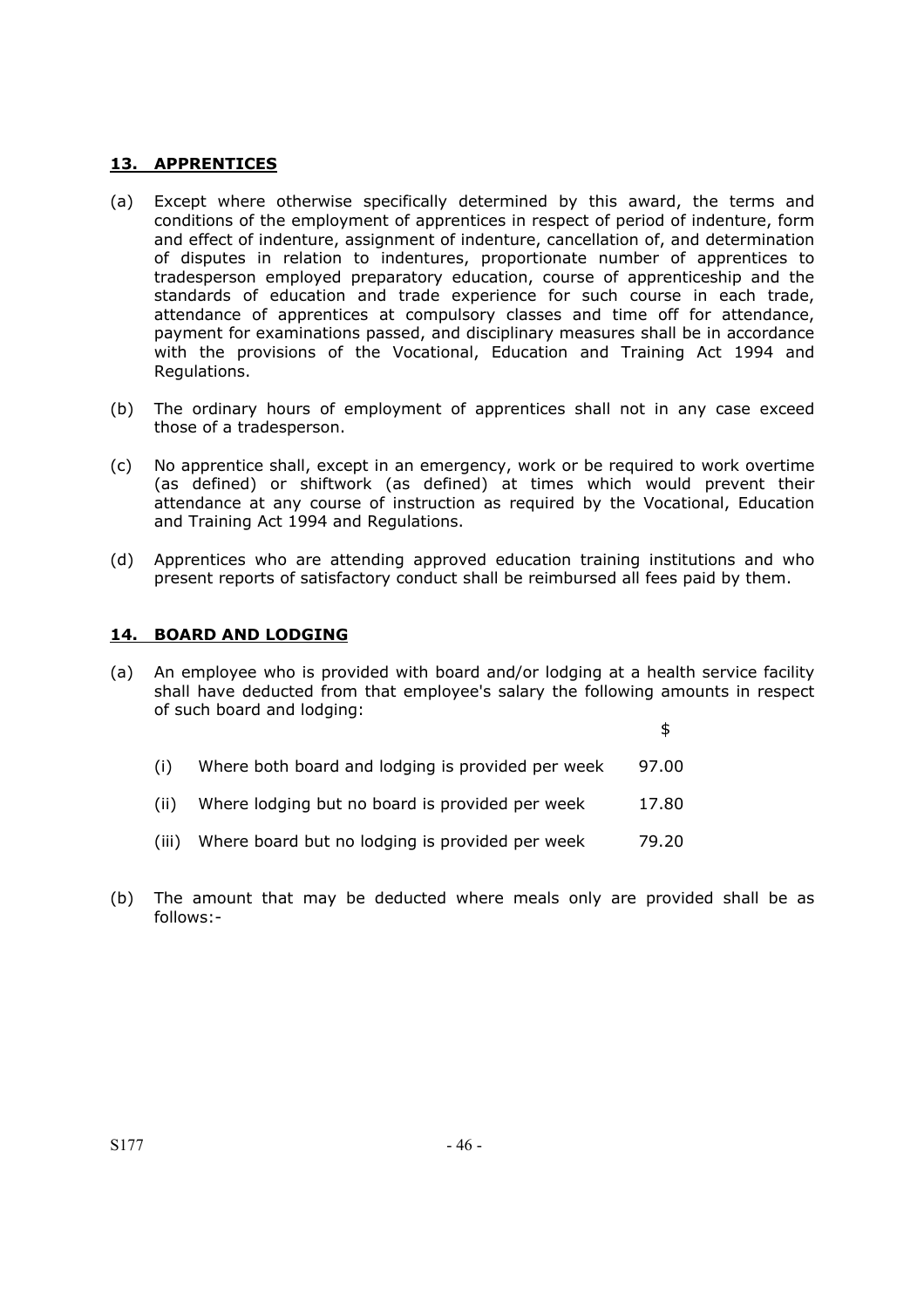|                                      | Rate Per Meal |
|--------------------------------------|---------------|
| LUNCH/EVENING                        |               |
| 3 Course (Soup, Main and Sweet)      | 4.35          |
| 2 Course (Main, Soup or Sweet)       | 3.20          |
| Single Main - Hot or Cold            | 2.10          |
| Single Course other than Main Course | 1.15          |
| All breakfasts - full                | 4.35          |
| Continental breakfast                | 2.60          |

**PROVIDED** that the employer may include on the cafeteria menu meals at prices above those covered by the award.

#### **PROVIDED ALWAYS** -

- (i) a minimum charge of \$1.15 applies for each meal taken;
- (ii) in each case where a one, two or three course meal is ordered and charged for as above, no extra charge is to be levied for either beverages, toast, bread, butter or condiments.

### **15. CASUAL EMPLOYEES**

A casual employee (as defined) shall:

- (a) be engaged by the hour up to a maximum of 1 calendar month.
- (b) receive a 20% loading at the appropriate rate to compensate for annual leave, sick leave and holidays with pay as prescribed in Clause 12 - Annual Leave, Clause 34 - Sick Leave and Clause 20 - Holidays with Pay.
- (c) be given a minimum of 2 hours work or pay on each occasion they are required to attend work unless otherwise mutually agreed by the employee, employer and relevant union (as defined).
- (d) be paid penalty payments over and above the 20% loading.

#### **16. COMPASSIONATE LEAVE**

An employee shall, on the death of a wife, husband, father, mother, child, stepchild, brother, sister, mother-in-law, father-in-law, stepmother, stepfather, grandfather, grandmother and grandchild, be entitled upon application being made to, and approved by the Head of Agency, to leave up to and including the day of the funeral of such relative and such leave will be without deduction of pay not exceeding the number of ordinary hours worked by the employee in 3 ordinary days.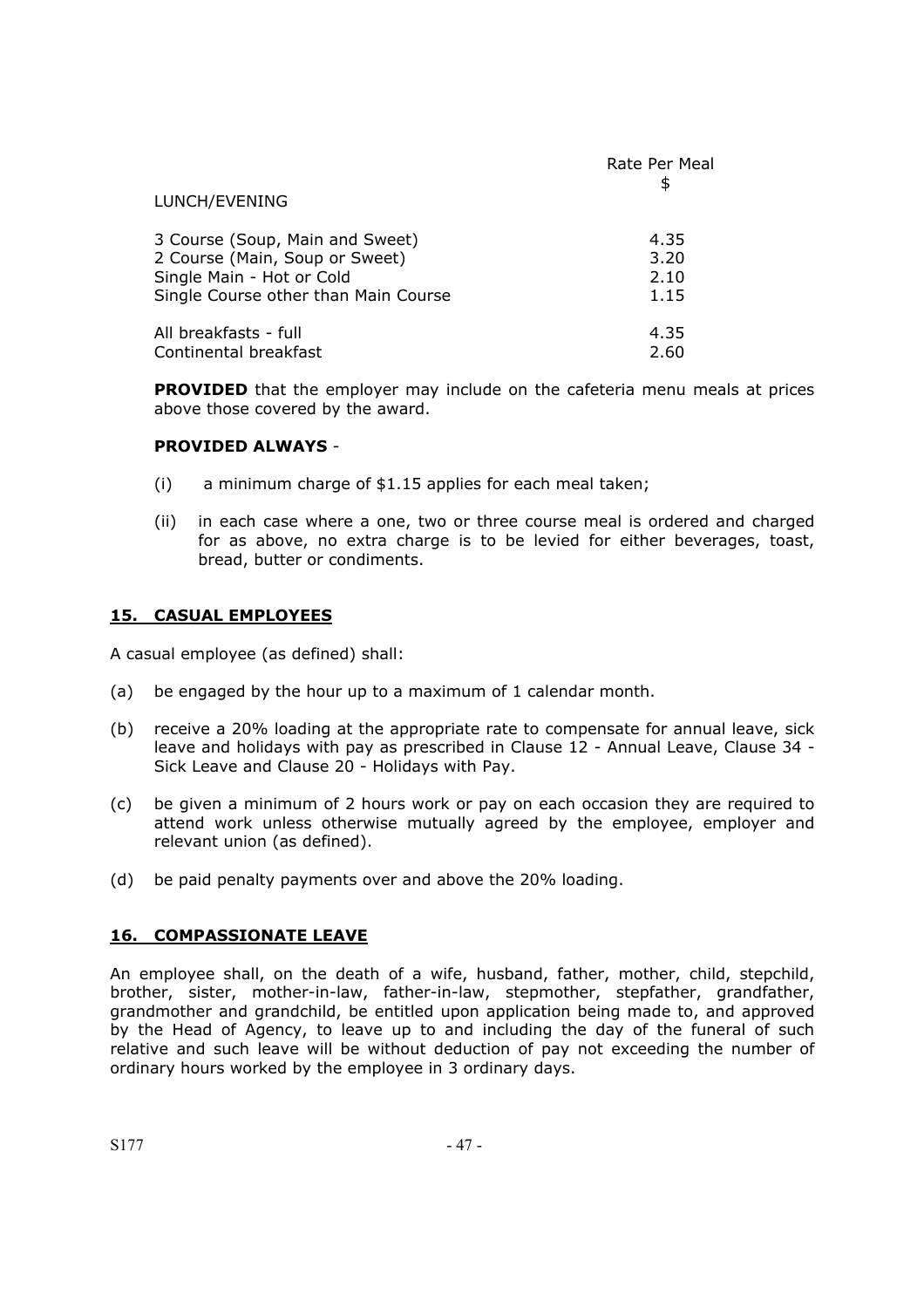**PROVIDED** that no payment shall be made in respect of an employee's rostered days off.

Proof of such death, in the form of a death notice or other written evidence, shall be furnished by the employee to the satisfaction of the employer,

**PROVIDED ALWAYS** that this clause shall have no operation while the period of entitlement to leave under it coincides with any other period of entitlement to leave.

For the purpose of this clause the words "wife" and "husband" shall not include a wife or husband from whom the employee is separated, but shall include a person who lives with the employee as a de facto wife or husband.

### **17. CONTRACT OF EMPLOYMENT**

- (a) Except as otherwise provided by the State Service Act 1984, employment shall be by the fortnight. Any employee not specifically engaged as a casual employee (as defined) shall be deemed to be employed by the fortnight.
- (b) An employee (other than a casual employee (as defined)) willing to work, who works for less than a full working fortnight, shall be entitled to a full fortnight's wages.
- (c) Employment shall be terminated by 2 weeks notice given by either side or by the payment or forfeiture of 2 weeks wages as the case may be. This shall not affect the right of the employer to dismiss an employee for serious misconduct or serious neglect of duty, in which case wages shall be paid up to the time of dismissal only.

## **18. EXCESS FARES**

An employee who is required by the Head of Agency to attend work for short periods at a location other than their regular place of employment shall be paid such reasonable fares necessarily incurred.

**PROVIDED** that no employee shall be entitled to the benefits of this paragraph for more than three months in any one continuous period.

## **19. GRIEVANCE AND DISPUTE SETTLEMENT PROCEDURE**

The objectives of this procedure are to promote the resolution of grievances and disputes by measures based on consultation, co-operation and discussion; to reduce the level of industrial disputation and to avoid interruption to the performance of work and the consequential loss of service to the community and of wages.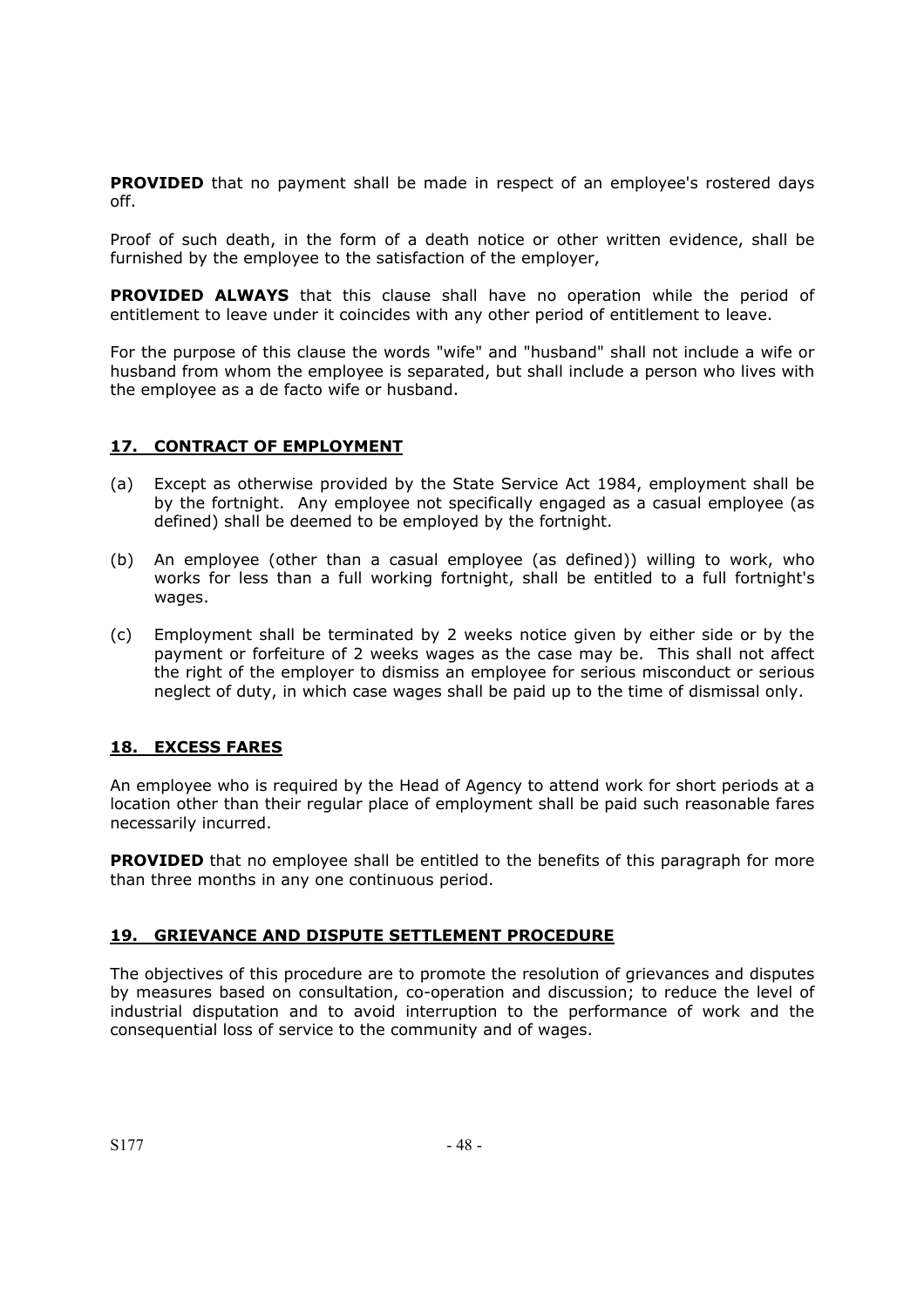- (a) In the first instance, the employees and/or union(s) (as defined) shall attempt to resolve the grievance or dispute with the immediate supervisor. The local union representative(s) shall be present if desired by either party.
- (b) If the grievance or dispute is not settled at that stage, the matter shall be referred to the manager of the work unit. The local union representative shall be present if desired by either party.
- (c) If the grievance or dispute remains unresolved, the matter shall be referred to representatives of regional or corporate management and the state secretary of the appropriate union.
- (d) It is agreed that steps (a) to (c) shall take place within 7 days.
- (e) If the grievance or dispute remains unresolved, the matter shall be referred to the Tasmanian Industrial Commission for decision, which shall be accepted by all parties as settlement of the grievance or dispute.
- (f) Until the grievance/dispute is resolved through any or all of the steps (a) to (e), work shall continue normally in accordance with custom and practice existing before the grievance or dispute arose.

No party shall be prejudiced as to the final settlement of a grievance or dispute by the continuation of normal work as above.

(g) The foregoing grievance and dispute settling procedure is without prejudice to any statutory rights available to an employee under the provisions of the Tasmanian State Service Act.

## **20. HOLIDAYS WITH PAY**

(a) All employees, other than shift workers (as defined), casual employees (as defined) and part-time employees (as defined) engaged to work more than 20 hours per week, shall be entitled to the following holidays without deduction from their wages -

> Christmas Day, Boxing Day, New Year's Day, Australia Day, Cup Day (as defined), Hobart Regatta Day (south of Oatlands, including Oatlands), Eight Hours Day, Good Friday, Easter Monday, Easter Tuesday, ANZAC Day, Queen's Birthday, Show Day (as defined) and the first Monday in November in those districts where Hobart Regatta Day is not observed, or such other day as may be observed in the locality in lieu of any of the aforementioned holidays.

In addition, such other day or days declared from time to time to be State Service holidays, having regard to the declared location of such day or days.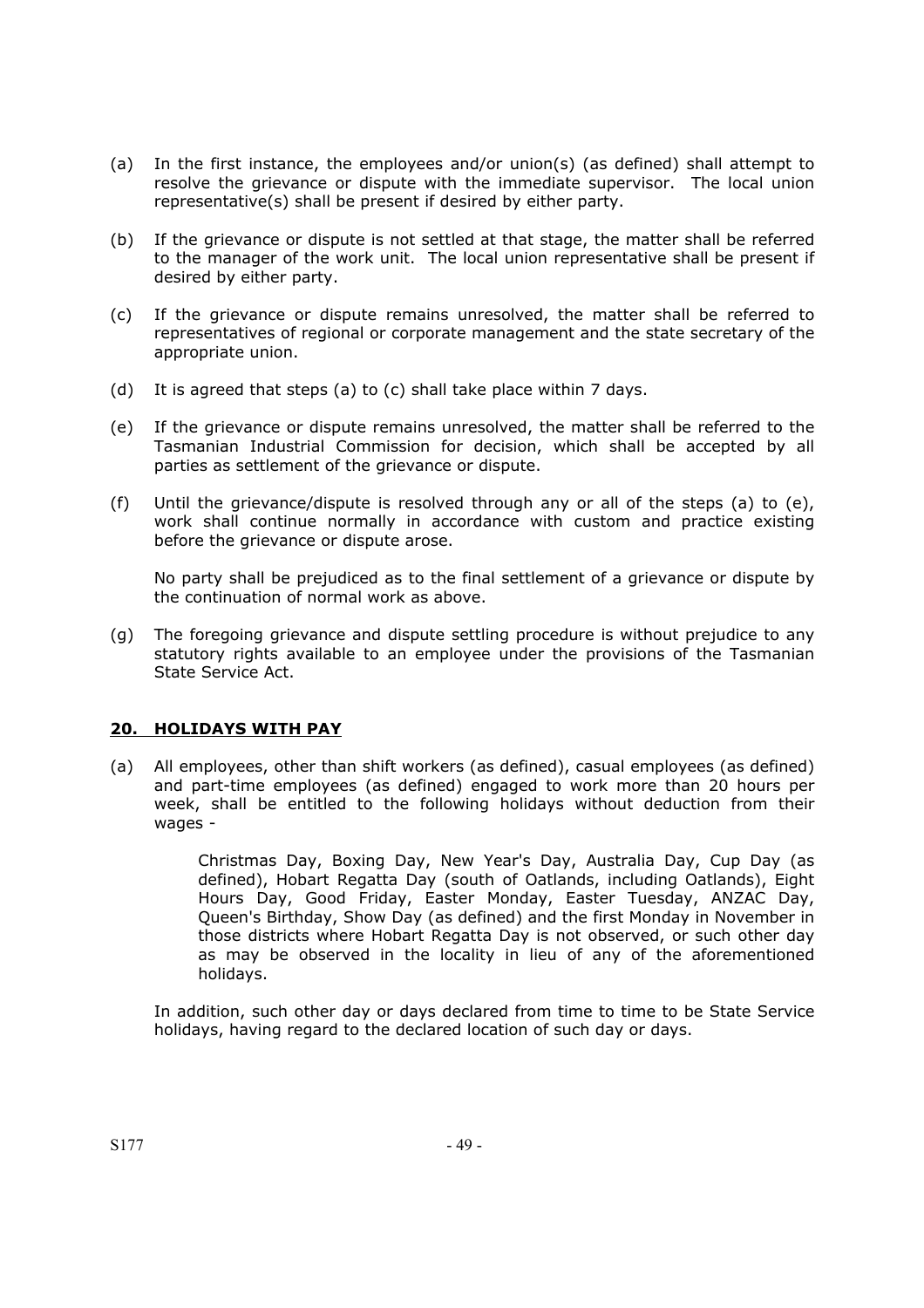- (b) Payment for the holidays mentioned in subclause (a) of this clause which are taken and not worked, shall be at the normal rate of pay which would have applied to the employee concerned, when if it were not for such holiday, he/she would have had been at work.
- (c) Where an employee who is entitled to holidays' in accordance with subclause (a) of this clause is required to work on any of the holidays mentioned in that subclause, either for part or the whole of such day the employee shall, in the case of a shift worker (as defined) be paid at the rate prescribed in Clause 33 - Shift Work, subclause (h) - Saturday, Sunday and Holiday with Pay shifts, and in the case of a day worker be paid at the overtime rate prescribed in Clause 27 - Overtime - Other than Shiftworkers.
- (d) An employee required to work on any of the holidays mentioned in subclause (a) of this clause, where such holiday applies at his/her normal place of work but because his/her duties require the employee to work at a place where the holiday does not apply, shall have the time in lieu of such holiday added to the employee's annual leave entitlement.

**PROVIDED** that ordinarily no employee shall be entitled to observe more than one full day or one-half day (as the case may be) Cup Day (as defined) holiday in any one year.

## **21. HOURS OF WORK - DAY WORKER (AS DEFINED)**

- (a) The ordinary hours of work for a day worker (as defined) shall be
	- (i) thirty six and three quarters hours per week;
	- (ii) thirty seven and a half hours per week;
	- (iii) thirty eight hours per week;

to be worked five days, Monday to Friday inclusive, in continuous periods of seven hours twenty one minutes, seven and a half hours and seven hours thirty six minutes per day respectively between the hours of 7am and 5.30pm except for a meal break of no more than one hour.

**PROVIDED** that all employees, engaged after 1 December 1993, shall work 38 hours per week, with all existing employees working less than 38 hours per week employed on or before the operative date shall, at their current classification level retain those hours until they reach the top of their classification level and have spent 12 months at that level.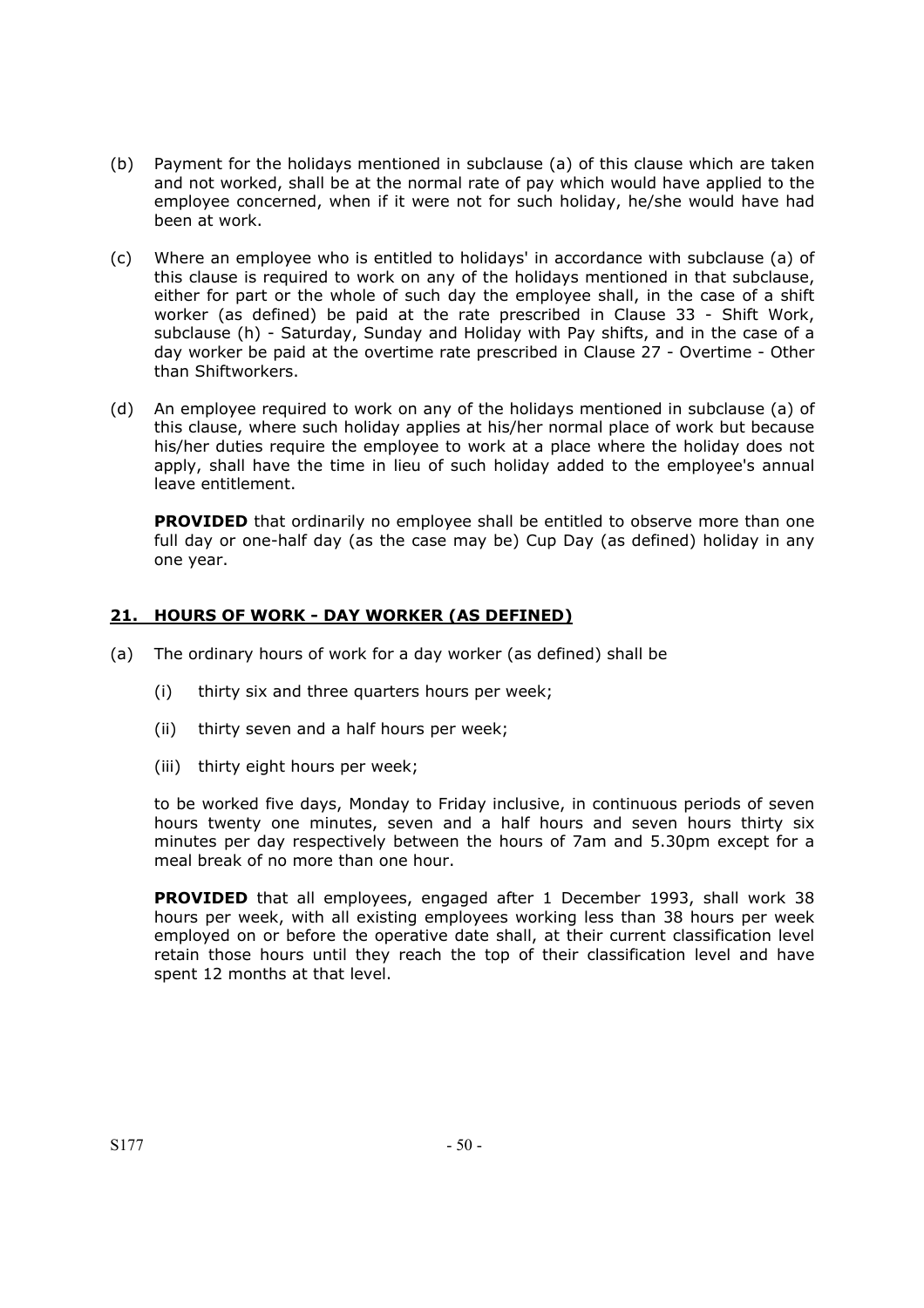**PROVIDED ALWAYS** that work performed by day workers (as defined) prior to 7am and after 5.30pm, shall be paid for at overtime rates, but shall be deemed for the purpose of this subclause to be part of the employees ordinary hours of work where his/her ordinary hours of work within the period 7am to 5.30pm in any week, have been less than 38, or whichever is applicable.

 **PROVIDED FURTHER** that no employee shall be required to work more than 5 hours without a meal break.

- (b) A day worker (as defined) employed as an operational employee within a hospital who is directed to work during their recognised meal break shall, for all work performed during such period and thereafter until a meal break is allowed, be paid at the rate of double that employee's normal salary rate.
- (c) Notwithstanding the provisions of this subclause, the spread of hours may be altered between 7am and 7pm to all or a section of employees by mutual agreement between the employer, the relevant union (as defined) and the majority of the employees affected, but not so as to require any employee to work more than nine hours in any day; or;
	- (i) for employees working 36.75 hours per week, no more than 147 hours in any 2 consecutive fortnightly pay periods;
	- (ii) for employees working 37.50 hours per week, no more than 150 hours in any 2 consecutive fortnightly pay periods;
	- (iii) for all other day workers (as defined), no more than 152 hours in any 2 consecutive fortnightly pay periods.

## **22. LEAVE EXPENSES - BASS STRAIT ISLANDS**

Where an employee is stationed permanently on the Bass Strait Islands and enters upon leave of absence that employee may, three times in 12 months, on the determination of the employer, be paid the return fares reasonably incurred by the employee for him/herself and any dependant member of the employee's family, permanently resident on the Bass Strait Islands, travelling from his/her station to the nearest seaport or airport on the mainland of this State. Such travel shall include travel via Melbourne when such indirect travel is the most expedient means of travelling to or returning from the nearest seaport or airport on the mainland of this State.

#### **PROVIDED** that -

(a) with the approval of the employer an employee may, in substitution for travel to the nearest seaport or airport in this State, travel to any other seaport or airport in this State or to Melbourne;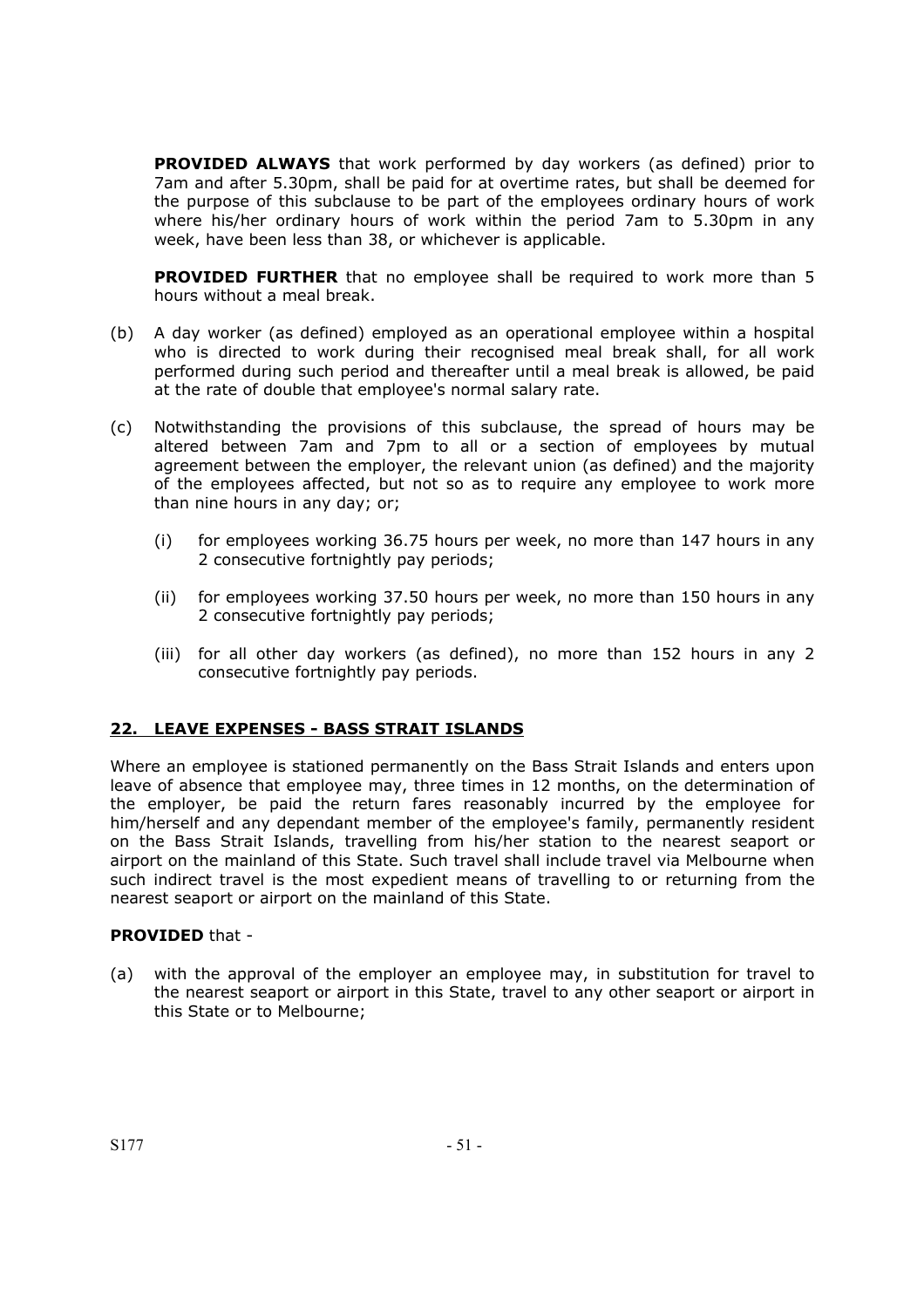- (b) for the purpose of obtaining emergency medical or dental treatment for an employee or dependant member of the employee's family, permanently resident on the Bass Strait Islands, an employee may, by way of reimbursement and, with the approval of the employer, be paid the return fare reasonably incurred for travel from his/her station to the nearest centre in this State or to Melbourne, where such treatment can be obtained. Such reimbursement shall be in substitution for one or all of the return fares for the person concerned, more particularly set forth, in this subclause;
- (c) the above entitlement is not cumulative, each 12 month period standing alone;
- (d) no employee shall be eligible to receive payment for the return fares as set forth above unless such employee has first completed three months continuous service on one or other of the Bass Strait Islands.

## **23. LIFTING OF PATIENTS**

No employee shall be required or permitted to lift or carry by hand any patient who is unable to provide reasonable assistance and weighs over 25 kg without the assistance of another person.

**PROVIDED** that where any patient, who is unable to provide reasonable assistance, weighs over 76 kg, no employee who is of the opinion that additional assistance is necessary shall be required or permitted to lift or carry by hand such patient without the assistance of 2 other persons.

The expression 'lift' shall include the following:

- (a) raising a patient in bed;
- (b) raising or moving a patient who has fallen;
- (c) removing a patient from a bed to a chair, wheelchair, commode, trolley, bath or other conveyance or receptacle;
- (d) removing a patient from a chair, wheelchair, commode, trolley, bath or other conveyance or receptacle to a bed or other place.

#### **24. MATERNITY LEAVE**

(a) Eligibility for Maternity Leave

An employee who becomes pregnant, shall upon production to the employer of a certificate from a duly qualified medical practitioner stating the presumed date of her confinement, be entitled to maternity leave provided that she has had not less than 12 months' continuous service with that employer immediately preceding the date upon which she proceeds upon such leave.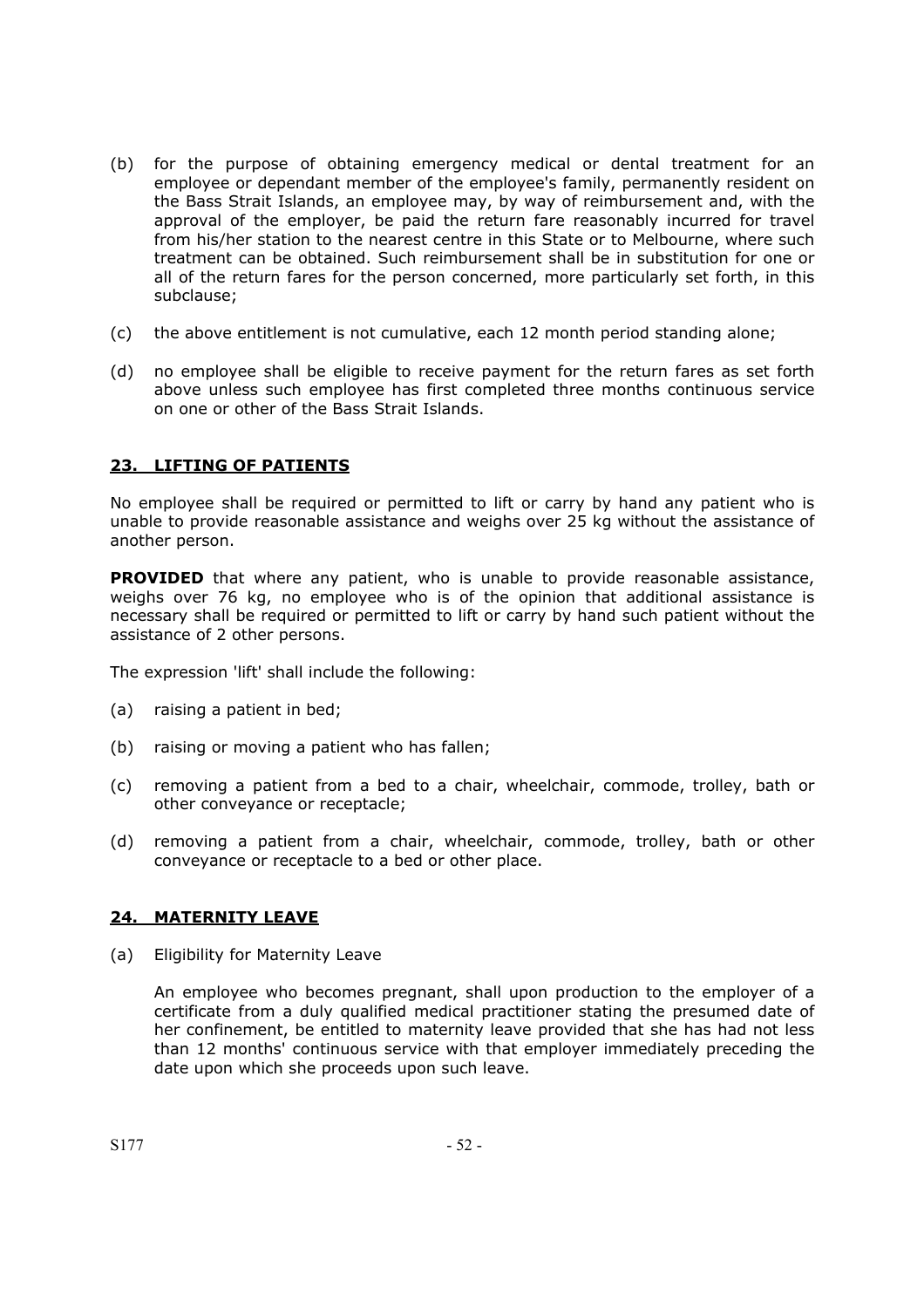For the purposes of this clause:

- (i) An employee shall include a part-time employee (as defined) but shall not include an employee engaged upon casual or seasonal work.
- (ii) Maternity leave shall mean unpaid maternity leave.
- (b) Period of leave and commencement of leave
	- (i) Subject to subclauses (c) and (f) hereof, the period of maternity leave shall be for an unbroken period of from 6 to 52 weeks and shall include a period of 6 weeks compulsory leave to be taken immediately following confinement.
	- (ii) An employee shall, not less than 10 weeks prior to the presumed date of confinement, give notice in writing to the employer stating the presumed date of confinement.
	- (iii) An employee shall give not less than 4 weeks' notice in writing to the employer of the date upon which she proposes to commence maternity leave stating the period of leave to be taken.
	- (iv) The employer by not less than 14 days' notice in writing to the employee may require her to commence maternity leave at any time within 6 weeks immediately prior to her presumed date of confinement.
	- (v) An employee shall not be in breach of this clause as a consequence of failure to give the stipulated period of notice in accordance with paragraph (iii) hereof, if such failure is occasioned by the confinement occurring earlier than the presumed date.
- (c) Transfer to a safe job

Where in the opinion of a duly qualified medical practitioner, illness or risks arising out of the pregnancy or hazards connected with the work assigned to the employee make it inadvisable for the employee to continue at her present work, the employee shall, if the employer deems it practicable, be transferred to a safe job at the rate and on the conditions attaching to that job until the commencement of maternity leave.

If the transfer to a safe job is not practicable, the employee may, or the employer may require the employee to, take leave for such period as is certified necessary by a duly qualified medical practitioner. Such leave shall be treated as maternity leave for the purposes of subclauses  $(g)$ ,  $(h)$ ,  $(i)$  and  $(j)$  hereof.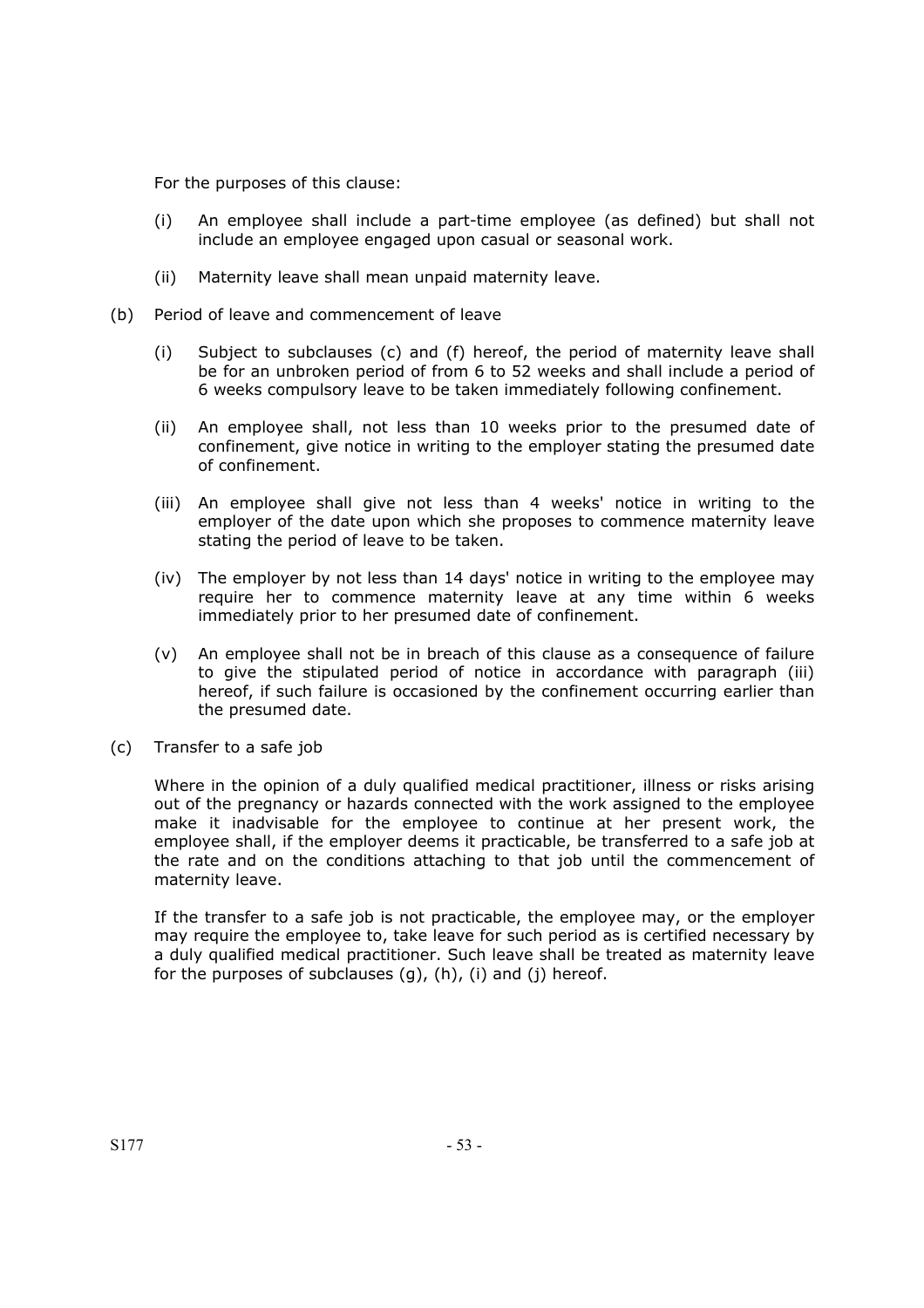- (d) Variation of period of maternity leave
	- (i) Provided the addition does not extend the maternity leave beyond 52 weeks, the period may be lengthened once only, by the employee giving not less than 14 days' notice in writing stating the period by which the leave is to be lengthened.
	- (ii) The period of leave may, with the consent of the employer, be shortened by the employee giving not less than 14 days' notice in writing stating the period by which the leave is to be shortened.
- (e) Cancellation of maternity leave
	- (i) Maternity leave, applied for but not commenced, shall be cancelled when the pregnancy of an employee terminates other than by the birth of a living child.
	- (ii) Where the pregnancy of an employee then on maternity leave terminates other than by the birth of a living child, it shall be the right of the employee to resume work at a time nominated by the employer which shall not exceed 4 weeks from the date of notice in writing by the employee to the employer that she desires to resume work.
- (f) Special maternity leave and sick leave
	- (i) Where the pregnancy of an employee not then on maternity leave terminates after 28 weeks other than by the birth of a living child then
		- (1) she shall be entitled to such period of unpaid leave (to be known as special maternity leave) as a duly qualified medical practitioner certifies as necessary before her return to work; or
		- (2) for illness other than the normal consequences of confinement she shall be entitled, either in lieu of or in addition to special maternity leave, to such paid sick leave as to which she is then entitled and which a duly qualified medical practitioner certifies as necessary before her return to work.
	- (ii) Where an employee not then on maternity leave suffers illness related to her pregnancy, she may take such paid sick leave as to which she is then entitled and such further unpaid leave (to be known as special maternity leave) as a duly qualified medical practitioner certifies as necessary before her return to work, provided that the aggregate of paid sick leave, special maternity leave and maternity leave shall not exceed 52 weeks.
	- (iii) For the purposes of subclauses (g), (h) and (i) hereof, maternity leave shall include special maternity leave.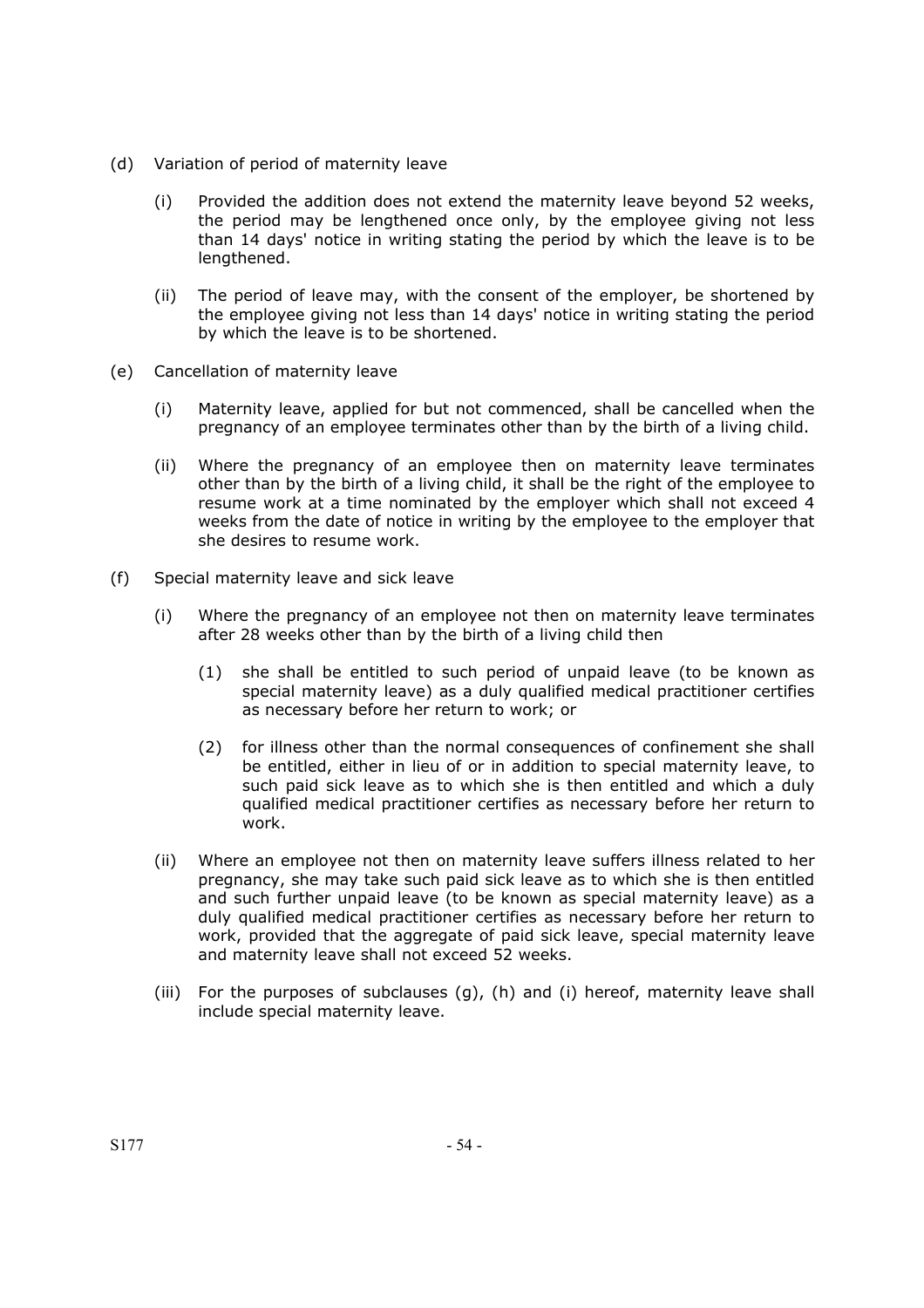(iv) An employee returning to work after the completion of a period of leave taken pursuant to this subclause shall be entitled to the position which she held immediately before proceeding on such leave or, in the case of an employee who was transferred to a safe job pursuant to subclause (c), to the position she held immediately before such transfer.

Where such position no longer exists but there are other positions available, for which the employee is qualified and the duties of which she is capable of performing, she shall be entitled to a position as nearly comparable in status and salary or wage to that of her former position.

(g) Maternity leave and other entitlements

Provided the aggregate of leave including leave taken pursuant to subclauses (c) and (f) hereof does not exceed 52 weeks:

- (i) An employee may, in lieu of or in conjunction with maternity leave, take any annual leave or any part thereof to which she is then entitled.
- (ii) Paid sick leave or other paid authorised award absences (excluding annual leave), shall not be available to an employee during her absence on maternity leave.
- (h) Effect of maternity leave on employment

Notwithstanding any award or other provision to the contrary, absence on maternity leave shall not break the continuity of service of an employee but shall not be taken into account in calculating the period of service for any purpose of an award.

- (i) Termination of employment
	- (i) An employee on maternity leave may terminate her employment at any time during the period of leave by notice given in accordance with this award.
	- (ii) The employer shall not terminate the employment of an employee on the ground of her pregnancy or of her absence on maternity leave, but otherwise the rights of a employer in relation to termination of employment are not hereby affected.
- (j) Return to work after maternity leave
	- (i) An employee shall confirm her intention of returning to her work by notice in writing to the employer given not less than 4 weeks prior to the expiration of her period of maternity leave.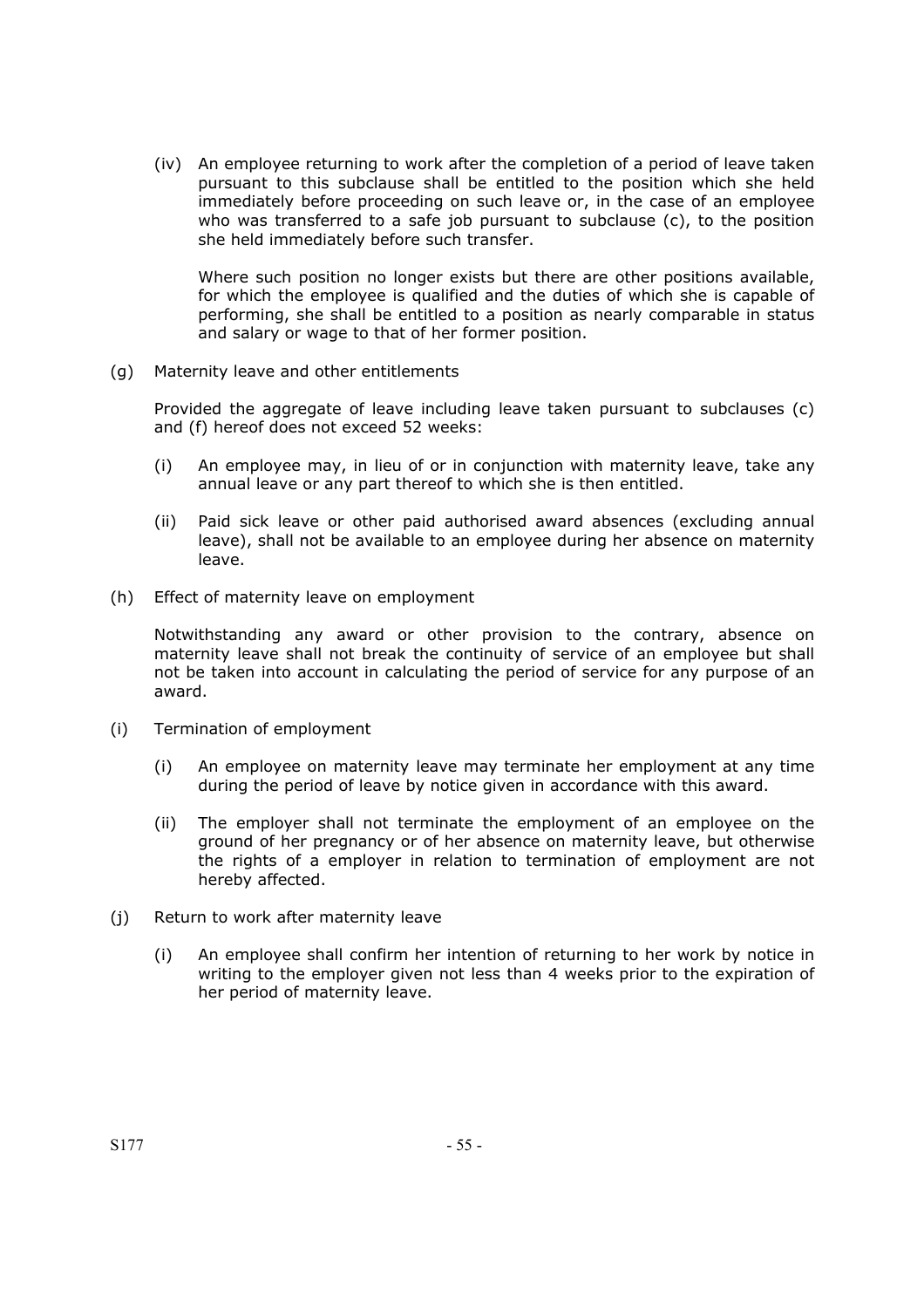- (ii) An employee, upon expiration of the notice required by paragraph (i) hereof, shall be entitled to the position which she held immediately before proceeding on maternity leave or, in the case of an employee who was transferred to a safe job pursuant to subclause (c) to the position which she held immediately before such transfer. Where such position no longer exists but there are other positions available for which the employee is qualified and the duties of which she is capable of performing, she shall be entitled to a position as nearly comparable in status and salary or wage to that of her former position.
- (k) Replacement employees
	- (i) A replacement employee is an employee specifically engaged as a result of an employee proceeding on maternity leave.
	- (ii) Before a employer engages, a replacement employee under this subclause, the employer shall inform that person of the temporary nature of the employment and of the rights of the employee who is being replaced.
	- (iii) Before an employer engages a person to replace an employee temporarily promoted or transferred in order to replace an employee exercising her rights under this clause, the employer shall inform that person of the temporary nature of the promotion or transfer and of the rights of the employee who is being replaced.
	- (iv) Provided that nothing in this subclause shall be construed as requiring a employer to engage a replacement employee.
	- (v) A replacement employee shall not be entitled to any of the rights conferred by this clause except where her employment continues beyond the 12 months' qualifying period.

## **25. MEALS ON DUTY**

Where, on the determination of the Head of Agency, the nature of an employee's duties are such as to warrant free meals on duty, or where in the Head of Agency's opinion other good reason exists for the provision to an employee of free meals on duty, such meals shall be provided free of charge.

## **26. NOTICE BOARD**

The Head of Agency shall provide a notice board of reasonable dimensions to be erected in the workplace in a prominent position upon which accredited union representatives shall be permitted to post formal signed union notices.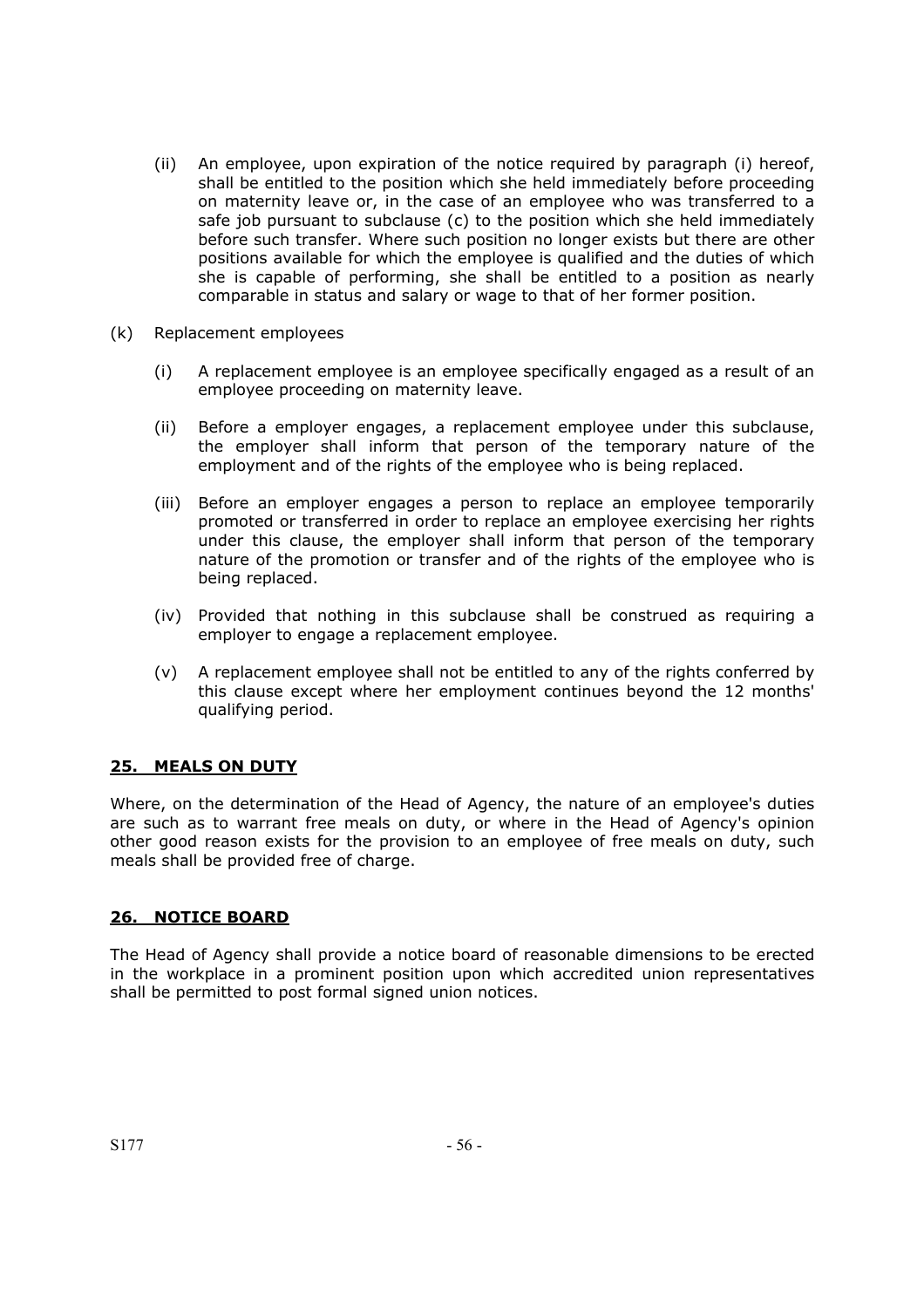### **27. OVERTIME - OTHER THAN SHIFTWORKERS**

- (a) (i) The Head of Agency may require an employee to work reasonable overtime (as defined) at overtime rates, and such employee shall work overtime (as defined) in accordance with such requirement. No overtime (as defined) shall be worked without the prior approval of the Head of Agency or a person authorised by the Head of Agency to approve overtime (as defined) work.
	- (ii) For all time worked in excess of the ordinary hours of work, Monday to Saturday inclusive, payment shall be made at the rate of time and a half for the first two hours, and double time thereafter. For overtime (as defined) work on Sunday, payment of double time and overtime (as defined) performed on a holiday with pay or such other day as may be allowed as a State Service Holiday (other than rostered shiftwork) to be paid at double time and one half.

**PROVIDED** that, except as provided by Clause 30 - Recall, On Call and Close Call of this award, where an employee is in receipt of a salary of or exceeding the maximum salary entitlement payable to Level 5 of the Administrative and Clerical classification as prescribed by this award but not exceeding the maximum salary entitlement prescribed for Level 7 of the Administrative and Clerical classification, an entitlement for payment of overtime (as defined) shall be computed at the rate of the maximum salary entitlement payable to Level 5 of the Administrative and Clerical classification.

 **PROVIDED ALWAYS** that, except as provided by Clause 30 - Recall, On Call and Close Call of this award, officers in receipt of a salary in excess of the maximum salary entitlement determined for Level 7 Administrative and Clerical classification under this award, shall not be entitled to payment for any overtime (as defined) worked.

An employee who holds a position which regularly requires them to work on holidays with pay shall, where mutually agreed, by the employee, employer and the appropriate union (as defined), be paid in addition to any paid time off in lieu granted by the employer concerned, at the rate of time and a half of their ordinary rate for the first eight hours worked during their normal spread of hours, and thereafter in accordance with the overtime rates set forth in paragraph (ii) above.

**PROVIDED FURTHER** that no employee shall receive in the aggregate more than the equivalent of double time and a half of the employee's ordinary rate. For the purposes of computing overtime (as defined), each day's work shall stand alone - except in those cases where overtime (as defined) is continuous from one day to the next.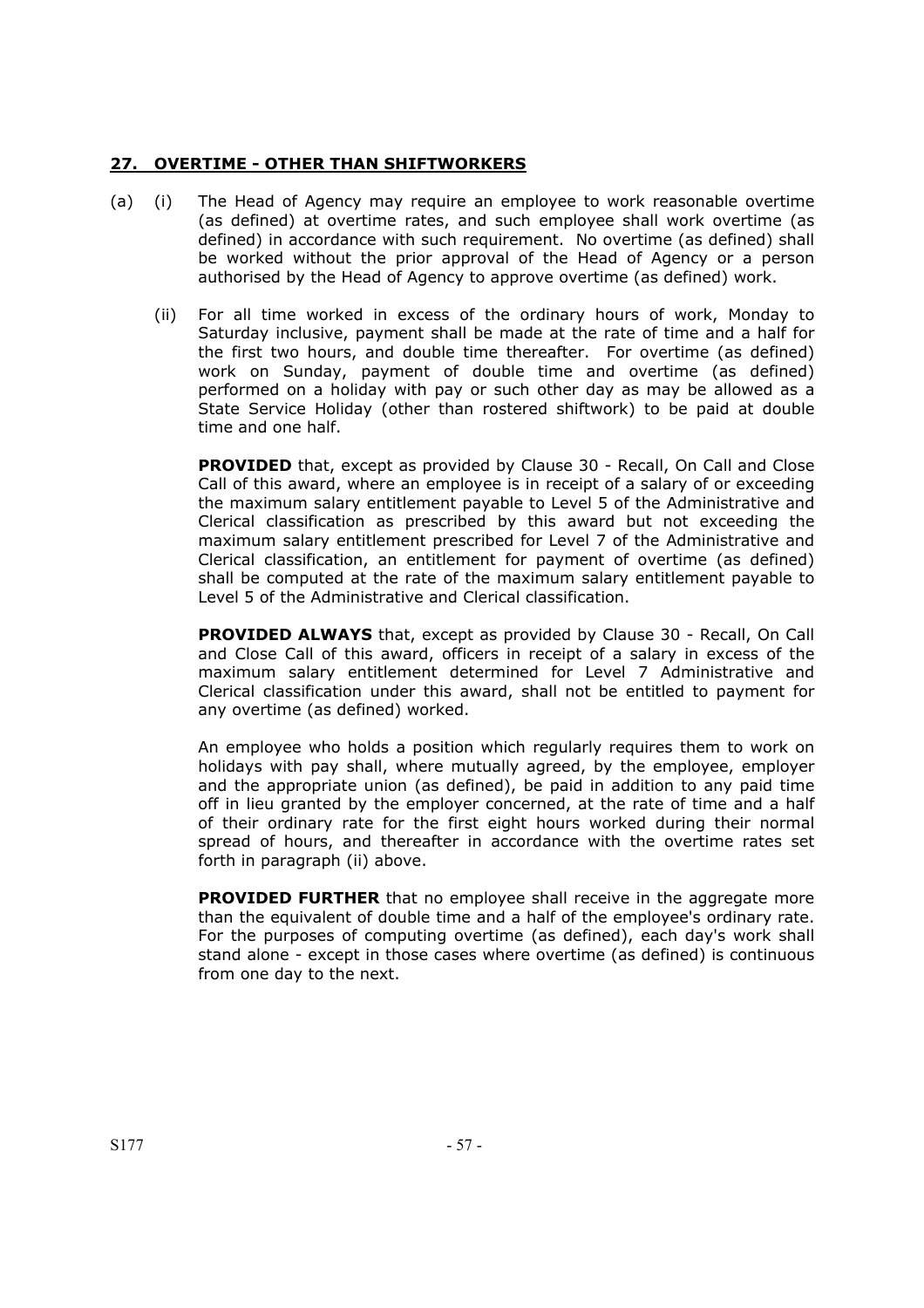- (iii) Unless the period of overtime (as defined) is one and a half hours or less, an employee before starting overtime (as defined) shall be allowed a meal break of twenty minutes, which shall be paid for at ordinary rates. The employer and an employee may agree to any variation of this provision to meet the circumstances of the work in hand.
- (iv) An employee required to work overtime (as defined) for more than two hours without being notified on the previous day or earlier that the employee will be so required, shall either be supplied with a meal by the employer, or paid \$9.25 in lieu thereof.
- (v) Allowances prescribed by this award other than Higher and More Responsible Duties and Mixed Functions allowance, shall not be taken into account in the compilation of overtime and penalty rates prescribed by this award.

Notwithstanding the foregoing, the 20% loading payable to casual employees (as defined) and part-time employees (as defined) working less than 20 hours per week shall be taken into account before calculating penalty rates payable for weekend and holiday with pay shifts, but shall not be taken into account when calculating overtime payments.

- (b) Rest period after overtime
	- (i) When overtime (as defined) work is necessary it shall, wherever reasonably practicable, be so arranged that employees have at least eight consecutive hours off duty between the work of successive days.
	- (ii) An employee (other than a casual employee (as defined)) who works so much overtime (as defined) between the termination of ordinary work on one day and the commencement of ordinary work on the next day, that the employee has not had at least eight consecutive hours off duty between those times shall, subject to this section, be released after completion of such overtime (as defined) until that employee has had eight consecutive hours off duty without loss of pay for ordinary working time occurring during such absence.
	- (iii) If on the instructions of the employer such an employee resumes or continues work without having had eight consecutive hours off duty, the employee shall be paid at double time until the employee is released from duty for such period and the employee shall then be entitled to be absent until that employee has eight consecutive hours off duty without loss of pay for ordinary working time occurring during such absence.

## **28. PART-TIME EMPLOYEES (AS DEFINED)**

Part-time employees (as defined) shall be entitled to the conditions prescribed by this award, except where such conditions are in conflict with those set out below, in which case this clause will apply.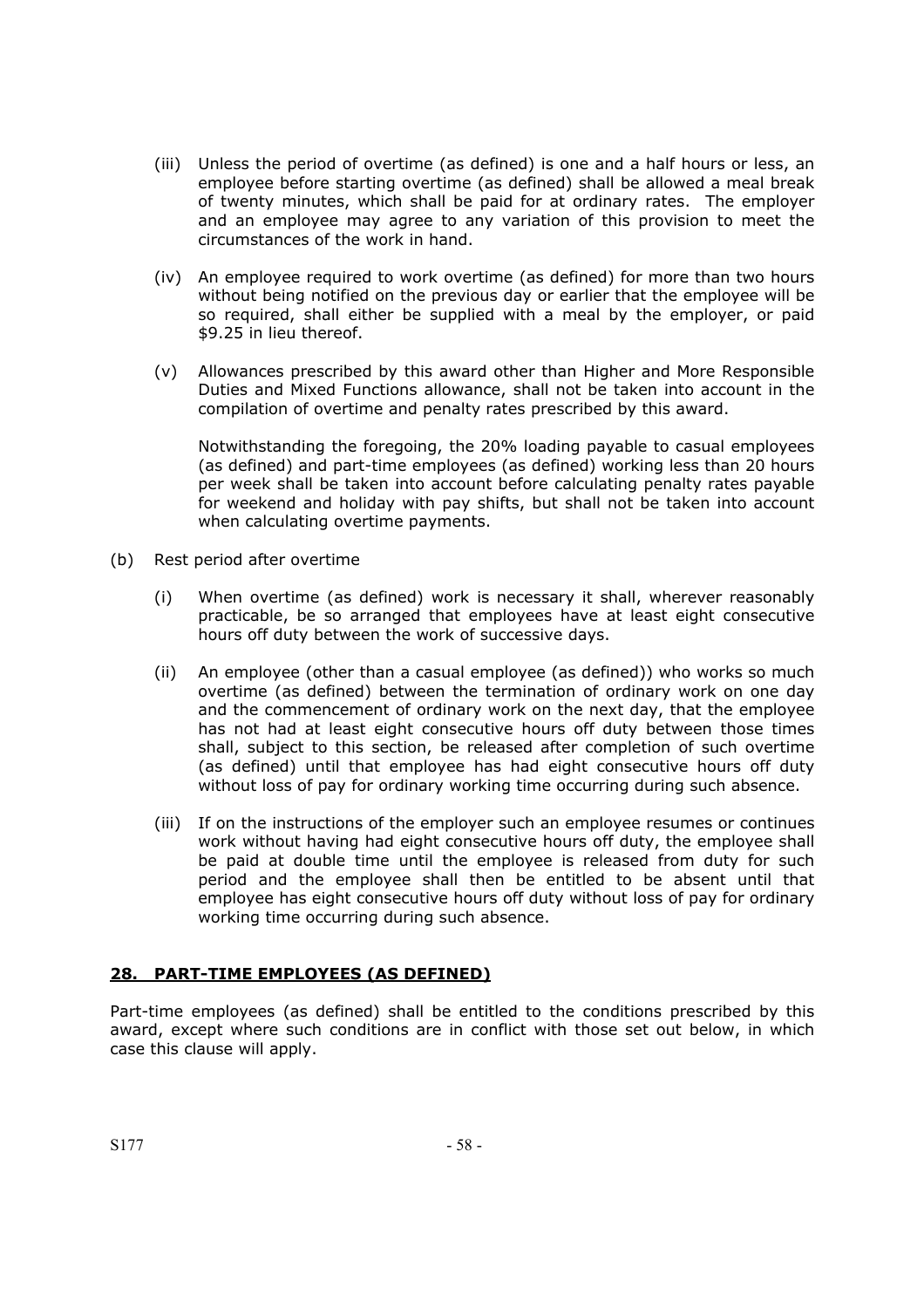- (a) Annual Leave Part-Time Shiftworkers
	- (i) To qualify as a shiftworker (as defined) for the purposes of receiving an additional week's annual leave a part-time employee (as defined) shall be rostered to perform work on not less than 10 Saturdays and not less than 10 Sundays during any one year.
	- (ii) A part-time shiftworker shall have his/her period of annual leave extended by the addition of one day for each holiday with pay as prescribed in Clause 20 - Holidays with Pay, whether or not such holiday is observed on a day which for that employee would have been a rostered day off.

This shall not apply in respect to a statutory holiday which is observed on a Saturday or a Sunday.

(iii) A part-time shiftworker whose place upon a roster does not rotate (by agreement between the relevant parties and persons bound by this award and the employees concerned) shall only have their period of annual leave extended by the addition of one day for each holiday prescribed in Clause 20 - Holidays with Pay, upon which the employee is rostered to work.

The provisions of paragraphs (ii) and (iii) of this subclause shall not apply in respect to a statutory holiday which is observed on a Saturday or a Sunday.

- (b) Calculation of Hourly Rate
	- (i) The hourly rate of pay to be paid to a part-time employee (as defined) shall be calculated in the following manner:
		- (1) if a part-time employee (as defined) is employed in a classification where the full-time equivalent hours are 38, then that employee shall be paid at the rate of 1/38 of the salary prescribed in Clause 8 - Salaries for that classification;
		- (2) if a part-time employee (as defined) is employed in a classification where the full-time equivalent hours are 37.50, then that employee shall be paid at the rate of 1/37.50 of the salary prescribed in Clause 8 - Salaries for that classification;
		- (3) if a part-time employee (as defined) is employed in a classification where the full-time equivalent hours are 36.75, then that employee shall be paid at the rate of 1/36.75 of the salary prescribed in Clause 8 - Salaries for that classification;
	- (ii) Part-time employees (as defined) working less than 20 hours per week shall receive a 20% loading in lieu of annual leave, sick leave and holidays with pay, at the appropriate rate to compensate for all paid leave and holiday entitlements.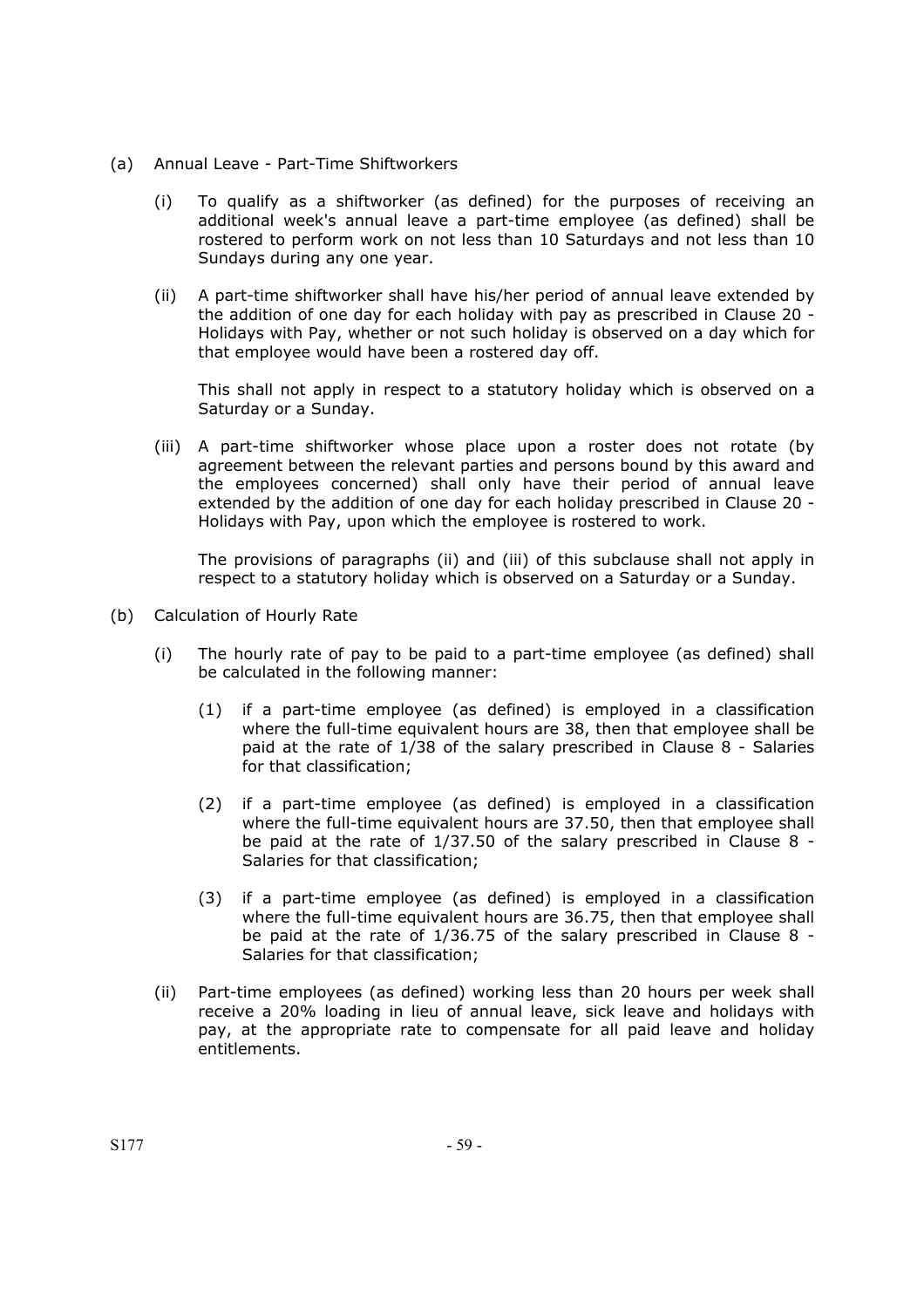(c) District Allowance

The district allowance payable to full-time employees under the provisions of this award shall be paid to part-time employees (as defined) on the following basis:-

| Less than 10 hours per week     | 1/4 of the rates prescribed for<br>similar full-time employees                |
|---------------------------------|-------------------------------------------------------------------------------|
| 10 hours but less than 20 hours | 1/2 of the rates prescribed for                                               |
| per week                        | similar full-time employees                                                   |
| 20 hours but less than 30 hours | 3/4 of the rates prescribed for                                               |
| per week                        | similar full-time employees                                                   |
| 30 hours or more per week       | The full amount of the rates<br>prescribed for similar full-time<br>employees |

### (d) Hours of Work

- (i) A part-time employee (as defined) shall be provided with minimum of 2 hours work or pay on each occasion they are required to attend for work unless otherwise mutually agreed by the employee, employer and the appropriate union (as defined).
- (ii) A part-time employee (as defined), engaged as a day worker (as defined), who is required to work outside the spread of hours as prescribed in Clause 21 - Hours of Work - Day Worker shall be paid penalty rates as follows:-
	- (1) Monday to Saturday time and a half for the first two hours, double time thereafter;
	- (2) Sunday double time;
	- (3) Holidays with Pay double time and a half.
- (iii) A part-time employee (as defined) who is required to work on Saturdays, Sundays and holidays with pay shall be paid for all time worked on those days, the penalty rates prescribed for those days in Clause 27 - Overtime - Other Than Shiftworkers, subclause (a) (ii).

**PROVIDED** that a part-time employee (as defined) who receives a loading in lieu of annual leave, sick leave and holidays with pay, shall be paid at the rate of 1.7 times the relevant award rate (as defined) for work on a holiday with pay.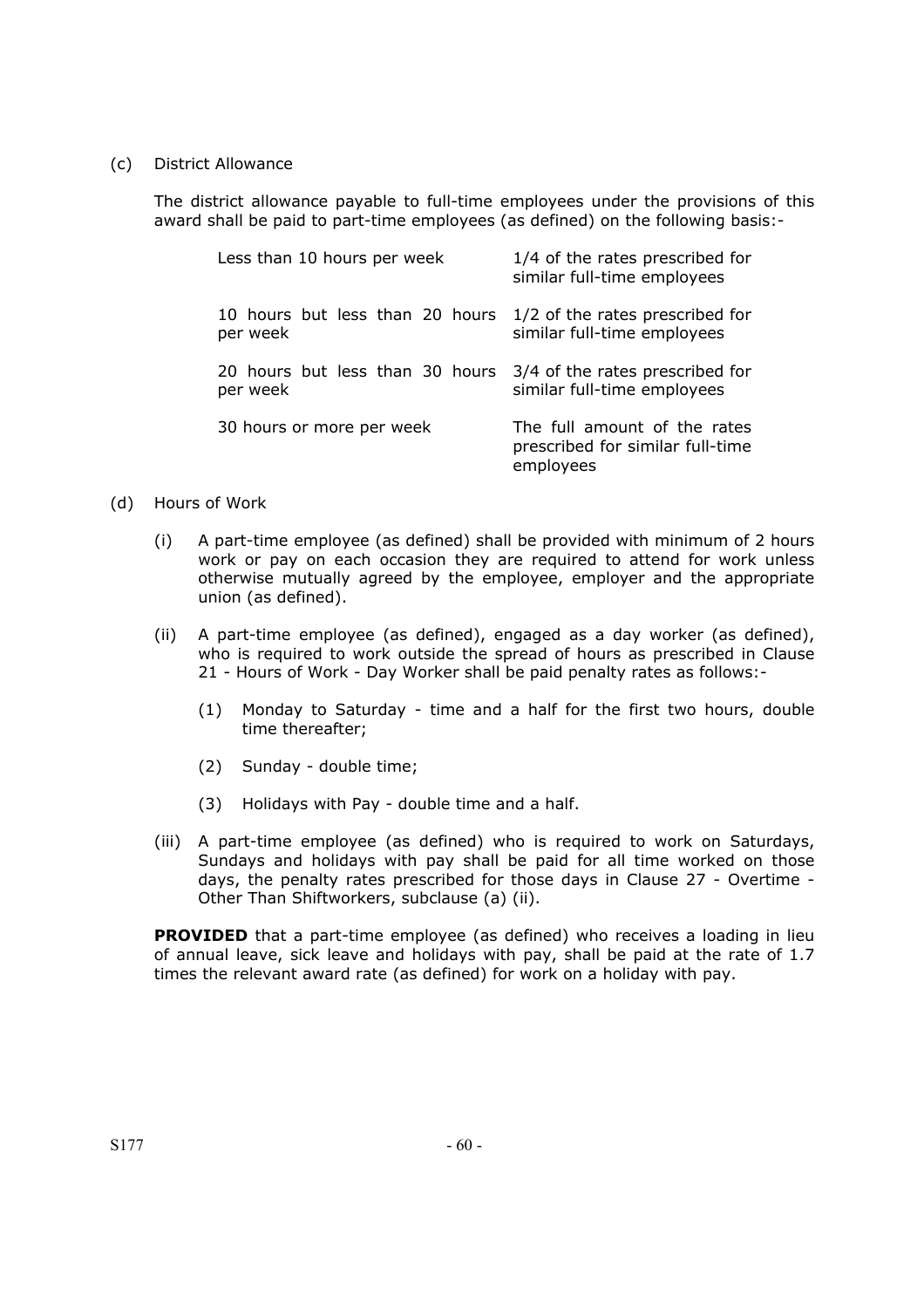(e) Leave Without Pay

A part-time employee (as defined) working less than 20 hours per week who receives a loading in lieu of annual leave, sick leave and holidays with pay, shall be entitled to elect to take up to 4 weeks leave without pay in any one leave year. Leave under this provision shall not be cumulative.

Leave allowed under this provision may be taken by mutual agreement by the employee, employer and the appropriate union (as defined).

(f) Overtime (as defined)

The overtime rate for part-time employees (as defined) shall be calculated by adding the overtime penalty prescribed in Clause 27 - Overtime - Other Than Shiftworkers, to the employee's normal hourly rate.

(g) Shiftwork - Part-time Employees (as defined)

Part-time shiftworkers shall be entitled to the provisions of Clause 33 - Shift Work with the following exceptions:-

- (i) Hours the maximum hours in any one fortnight shall be eighty.
- (ii) The maximum hours in any one day shall be 8, (except where such hours are worked in accordance with the provisions of Clause 33 - Shift Work, subclause (a) (i), any time worked outside of these hours shall be paid at the rate of double time.
- (iii) Rosters the provisions of Clause 33 Shift Work in this respect shall apply but work by choice or mutual agreement by the employee, employer or appropriate union (as defined) outside rostered shifts shall not be subject to penalty (other than shift, Saturday, Sunday and holiday with pay penalties).

**PROVIDED** that any time worked in excess of 8 hours per day shall be paid at the rate of double time.

Where an employee is instructed to work shifts other than in accordance with Clause 33 - Shift Work the employee shall be entitled to the penalty payments prescribed by that clause.

(iv) Meal breaks - the paid meal break prescribed by Clause 33 - Shift Work shall be given to all employees who work in excess of four hours.

**PROVIDED** that in determining the amount of leave to which an employee is entitled at any time (other than leave which has been accumulated) the average hours worked per week in the preceding 3 months shall be used except that where an employee has less than 3 months' service, the period per week for which the employee was engaged shall be used.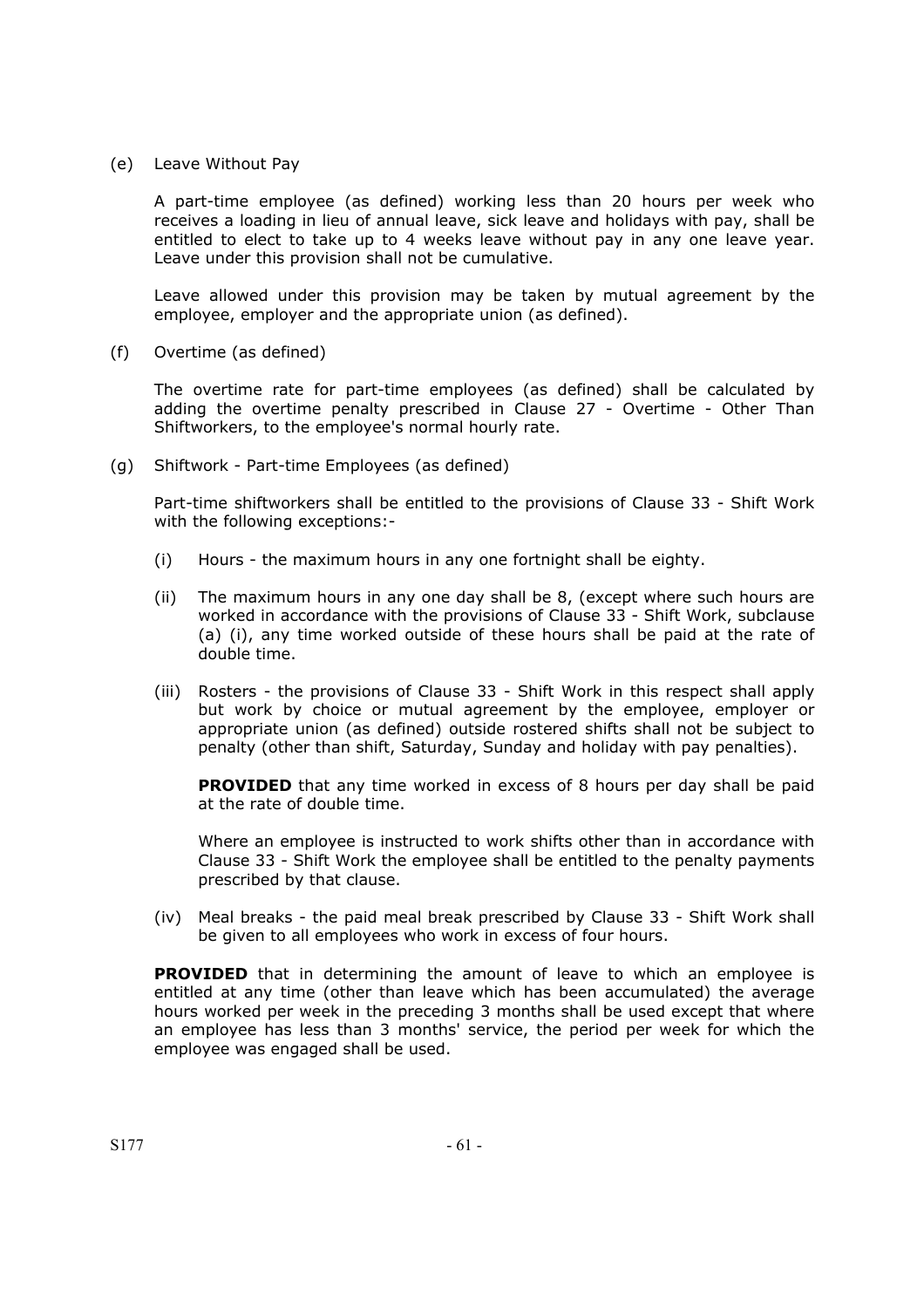**PROVIDED ALWAYS** that in determining the amount of leave to be accumulated for the purposes of Clause 34 - Sick Leave, subclause (d) the entitlement shall be based on the average number of hours worked in 12 months (less the period of sick leave taken).

(h) Sick Leave For Part-Time Employees (as defined)

Part-time employees (as defined) who work in excess of 20 hours per week shall, in any one year, be entitled to the following sick leave entitlements:-

| 20 hours to less than 30 hours per week | 114 hours p.a. |
|-----------------------------------------|----------------|
| 30 hours and above                      | 152 hours p.a. |

#### **29. PAYMENT OF WAGES**

(a) Wages, including overtime (as defined), shall be paid during working hours, at intervals of not more than two weeks and not later than Thursday.

When a holiday with pay, as prescribed in Clause 20 - Holidays with Pay, falls on a normal pay day wages shall be paid on the last working day prior to the holiday with pay.

(b) Payment shall be by direct deposit into a credit institution nominated by the employee.

The present pay day and time of payment, or method of payment shall not be varied, except after consultation with the appropriate union concerned and an agreed phasing-in period.

- (c) On or prior to pay day the employer shall provide to the employee, particulars in writing, setting out full details of the wages to which the employee is entitled to the statement shall at least include the following information:
	- (i) Date of payment;
	- (ii) Period covered by payment;
	- (iii) The total amount of wages;
	- (iv) The amount of wages at ordinary rate, including the hourly rate;
	- (v) The amount of wages paid as overtime, at the rate of time and one half, including the rate;
	- (vi) The amount of wages paid as overtime, at the rate of double time, including the rate;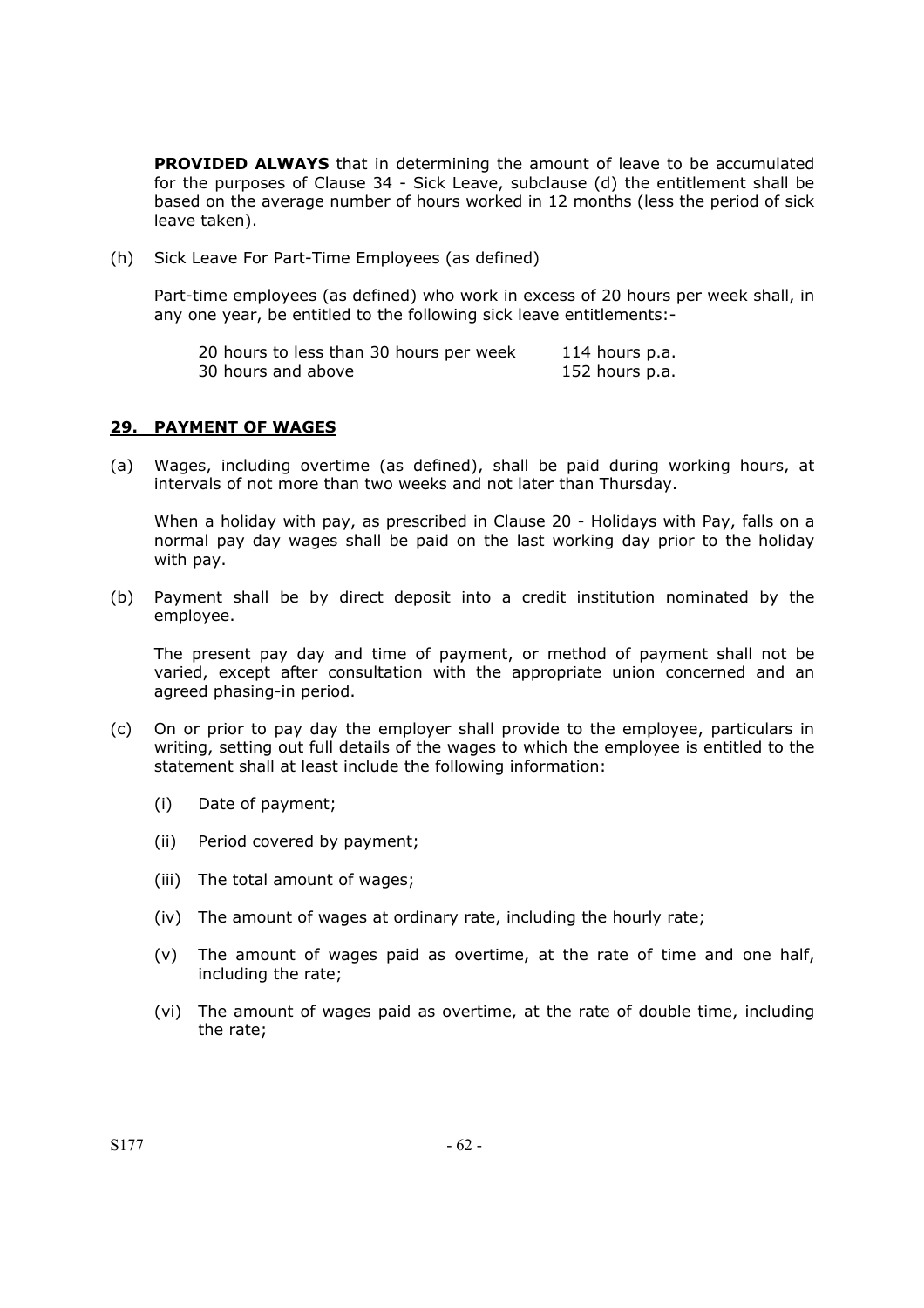- (vii) The amount paid as shift or other allowances, with sufficient information to allow the employee to identify each payment;
- (viii) The amount paid as penalty rates for rostered shifts, with' sufficient information to allow the employee to identify each payment;
- (ix) Any payment for annual leave, sick leave, workers compensation, back pay or any other payment not usually included in the employees wages, which shall contain sufficient detail so as to inform an employee how each amount has been calculated;
- (x) Employees classification;
- (xi) The amount deducted for taxation purposes;
- (xii) The amount of any other deduction shall be listed individually and identified;
- (xiii) The net amount of wages.
- (d) An employee kept waiting for their wages on a normal pay day for more than a quarter of an hour after the usual time for ceasing work shall be paid at overtime rates after that quarter of an hour, with a minimum of a quarter of an hour.

### **30. RECALL, ON CALL AND CLOSE CALL**

- (a) An employee who is recalled to work overtime (as defined) without prior notice thereof shall be paid as follows:-
	- (i) In respect of the first recall a minimum payment of 3 hours at the appropriate overtime rate.
	- (ii) In respect of subsequent recalls occurring up to three hours from the commencement of the first recall for which a minimum payment has been attracted, in accordance with (i) of this sub-clause no extra payment shall accrue until the time actually worked exceeds three hours.
	- (iii) Payment for all recalls occurring outside the three hour period from the commencement time of the first recall for which a minimum payment has been made shall be calculated at the appropriate overtime rate for actual time worked.
	- (iv) The appropriate overtime rate for the purpose of this clause shall be calculated as follows:
		- (1) Professional Employees

For a professional employee classified at Level 1 of this category, on the employees annual salary rate exclusive of all allowances.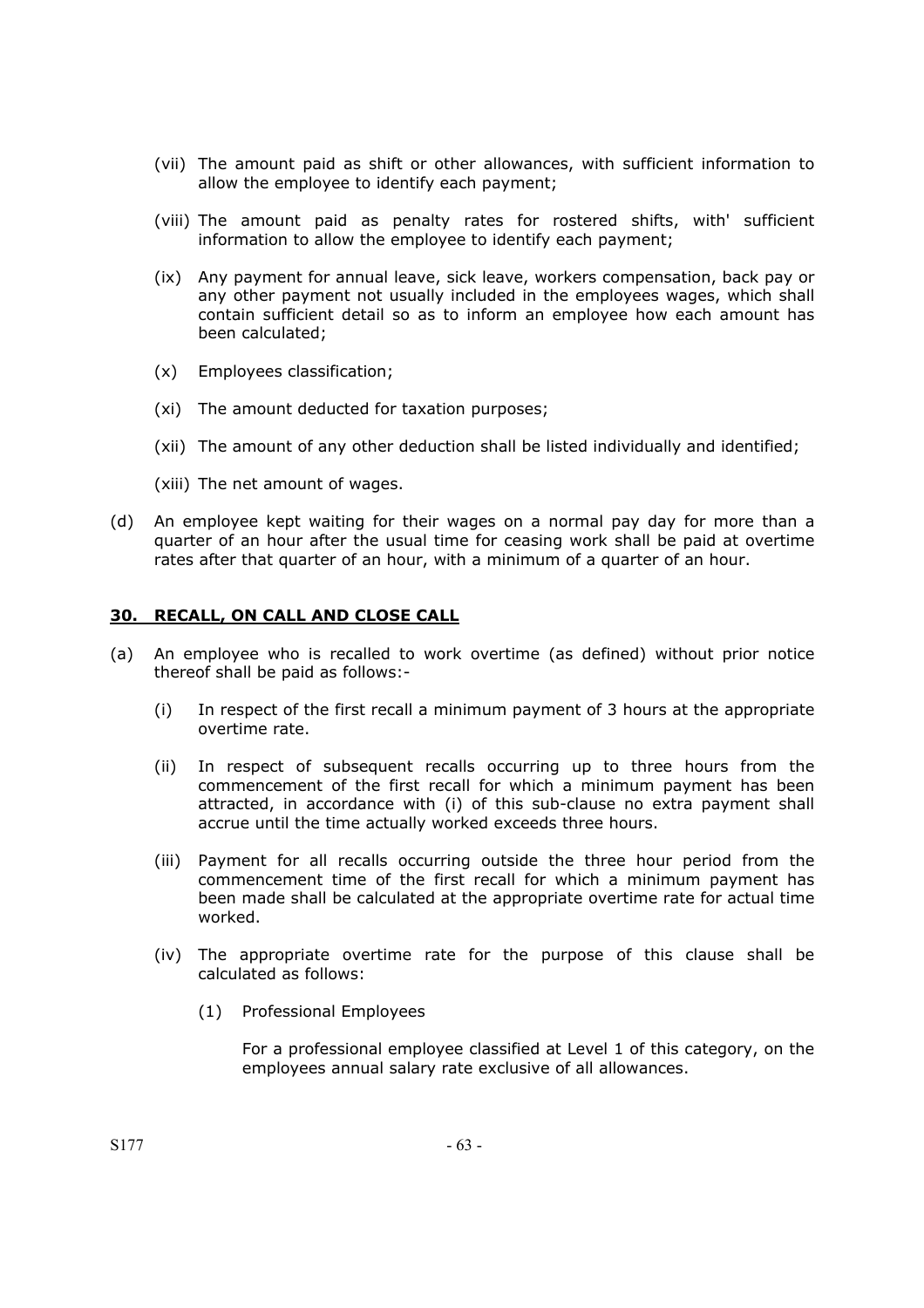For all other professional employees, on the maximum salary payable for a Level 1 employee (as defined) exclusive of all allowances.

(2) Technical Employees

For a technical employee classified at Levels 1 and 2 (as defined) of this category, on the employees annual salary rate exclusive of all allowances.

For all other technical employees, at the maximum salary payable for a Level 2 employee (as defined) exclusive of all allowances.

(3) Administrative and Clerical Employees

For an administrative and clerical employee classified at Levels 1, 2 and 3 (as defined) of this category, on the employees annual salary rate exclusive of all allowances.

For all other administrative and clerical employees, at the maximum salary payable for a Level 3 employee (as defined) exclusive of all allowances.

(4) Operational Employees

For an operational employee classified at Levels 1 through to 7 (as defined) of this category, on the employees annual salary rate exclusive of all allowances.

For all other operational employees, at the maximum salary payable for a Level 7 employee (as defined) exclusive of all allowances.

- (b) For the purposes of this clause time reasonably spent in travelling to and from work shall be regarded as time worked.
- (c) For the purposes of determining the first recall period each continuous On Call period shall stand alone.

**PROVIDED** that where a continuous On Call period exceeds 24 hours each 24 hour On Call period shall stand alone.

(d) Where an employee is recalled to work within three hours of commencing normal duty, the employee shall be paid at the appropriate overtime rate for that period up until the commencement time of the normal duty, but the employee shall not be obliged to work for the full period if the work for which the employee was recalled is completed in less time.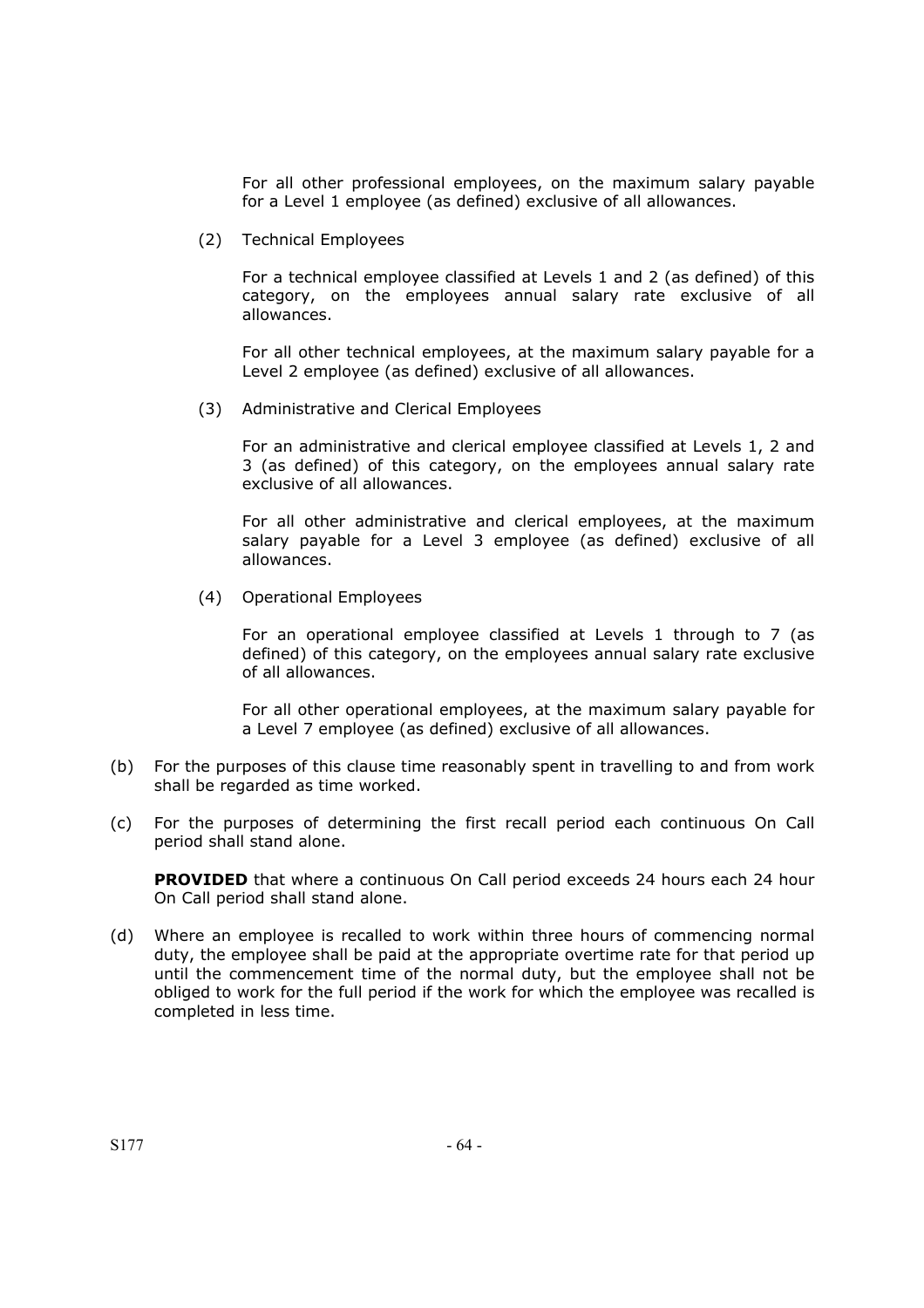(e) Where an employee as part of their normal duties returns to work for short periods to perform specific duties such as the checking of equipment or machinery, security or caretaking-type duties and the like that employee shall be excluded from the provisions of this clause.

# **31. PROTECTIVE CLOTHING AND SAFETY APPLIANCES**

- (a) The employer shall maintain at its own expense full and sufficient supplies of safety appliances, such as rubber gloves, disinfectants, etc. for the use of employees.
- (b) The employer shall provide where necessary, suitable protective clothing for the employees. An employee who is supplied with protective clothing, shall wear such clothing in such a way as to achieve the purpose for which it is supplied.
- (c) Reimbursement for the cost to the extent of the damage sustained shall be made where, in the course of the work, an employee's clothing is damaged or destroyed by fire or the use of corrosive substances.

# **32. SALARY INCREMENTS**

- (a) Except where otherwise specifically determined by this award or where inconsistent with any Act, an employee while holding a position within a classification level in respect of which a salary is prescribed by this award, and who for not less than twelve months has been in receipt of a salary less than the maximum salary prescribed for such classification, shall be entitled to receive the annual increment prescribed for such classification until the maximum salary is reached.
- (b) An employee who was an employee on the date of this award shall be entitled to receive such increments on the completion of a 12 months service after the date upon which the employee received his/her last salary increment in respect of the employee's present position.
- (c) An employee whilst continuing to hold the same position shall, unless the employer otherwise determines, be deemed for the purposes of this clause, to have been in receipt of a salary during any period of leave without pay in the twelve months immediately following the date upon which the employee's previous salary increment was awarded.
- (d) No employee shall be entitled to receive any increase in salary by virtue of this clause unless, in the opinion of the Head of Agency the employee's conduct, diligence and efficiency during the twelve months immediately prior to the date from which such increase would be payable shall have been satisfactory.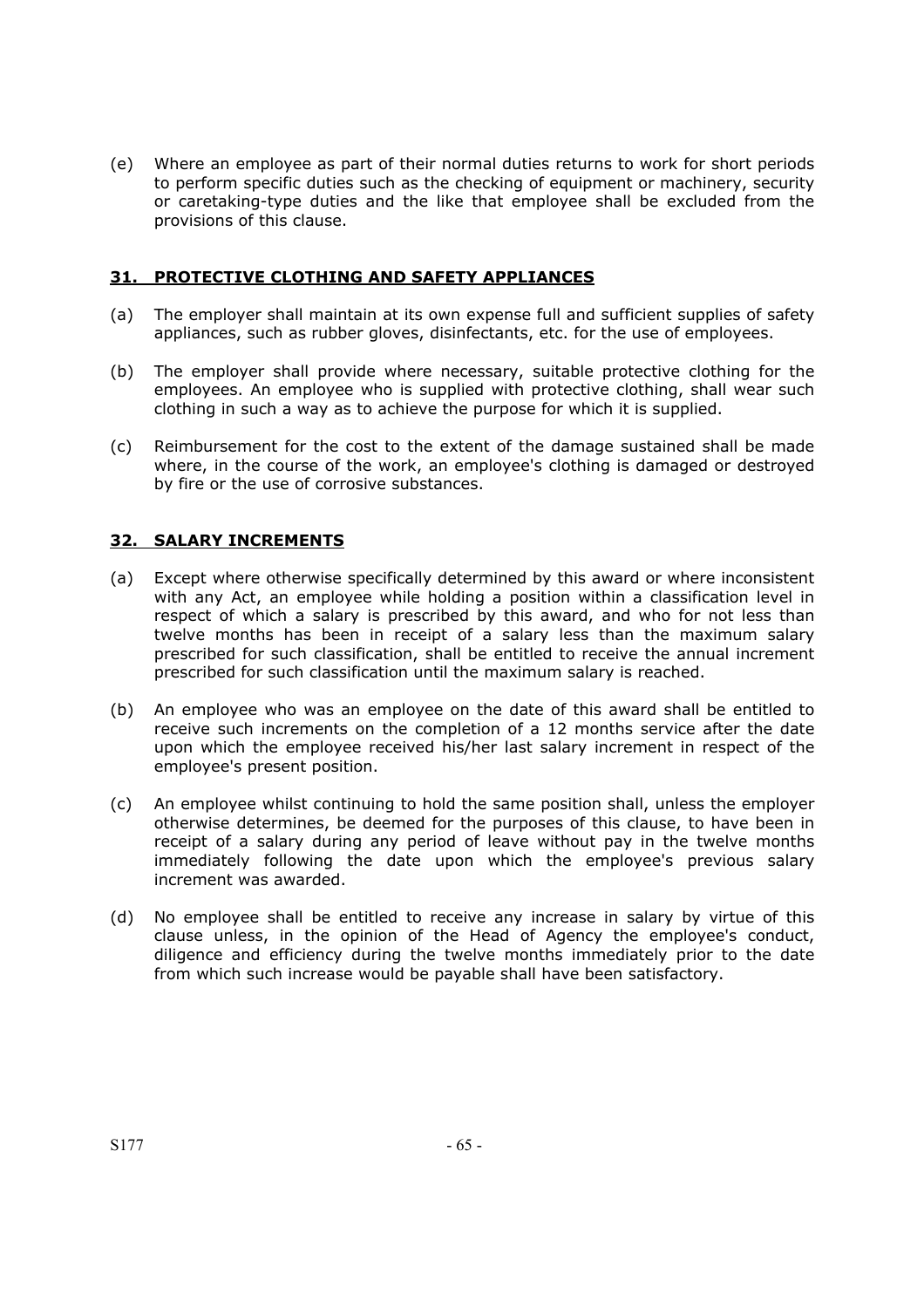### **33. SHIFT WORK**

(a) Afternoon Shift (as defined) and Night Shift (as defined) Allowances

Subject to existing customs and practices:-

- (i) Shiftworkers (as defined), whilst on afternoon shift (as defined) and night shift (as defined) shall be paid fifteen per cent more than the ordinary rate for such shifts.
- (ii) A shiftworker (as defined) who works on any afternoon shift (as defined) or night shift (as defined) which does not continue for at least five successive afternoons or nights shall be paid for each shift fifty per cent more than their ordinary rate.
- (b) Broken Shifts

Subject to the proviso hereto broken shifts shall not be worked.

**PROVIDED** that in an emergency situation a broken shift may be worked by mutual agreement between the employer, the employee(s) and the appropriate union. All work performed in excess of a spread of nine hours shall be paid at the rate of double time.

(c) Daylight Saving

In accordance with the Daylight Saving Act 1968:

- (i) An employee shall not be penalised for time not worked because of the commencement of Daylight Saving;
- (ii) An employee who works the extra time at the end of Daylight Saving shall not be paid for such time worked.
- (d) 48 Hours Notice of Transfer in Emergencies

To enable the services of a hospital to be carried on in cases of illness or emergency situations an employee working or likely to work as a shiftworker (as defined) may be transferred from a day worker (as defined), or vice versa, subject to a minimum period of 48 hours notice. Payment of the appropriate overtime rates shall be made in lieu of such notice.

- (e) Hours
	- (i) The ordinary hours of work for shift workers shall not exceed:
		- (1) eight in any one day; nor
		- (2) forty eight in any one week; nor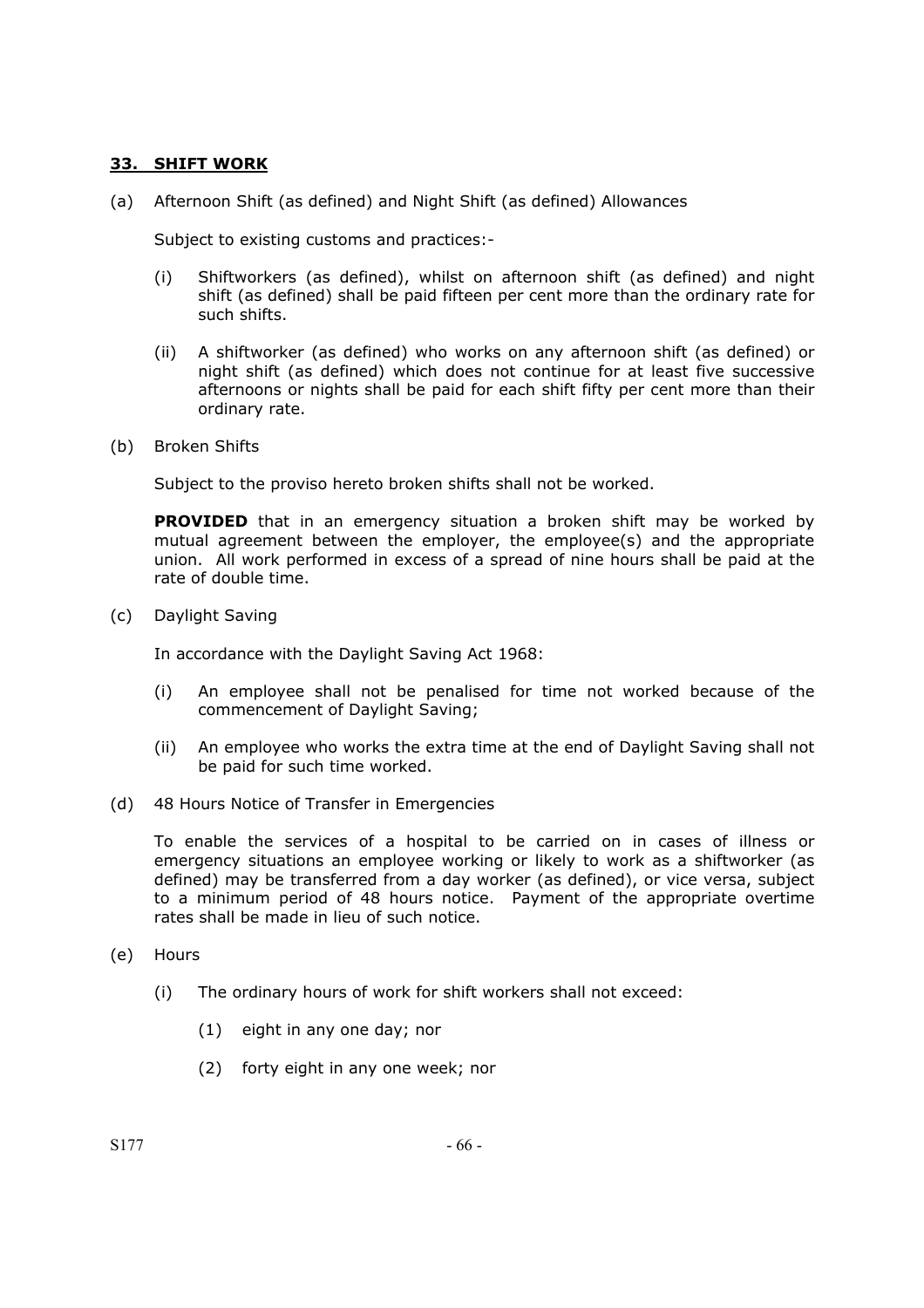- (3) eighty eight in any fourteen consecutive days; nor
- (4) one hundred and fifty two in the twenty-eight day accounting period.

**PROVIDED** that an employee may be rostered to work one hundred and sixty hours in an accounting period but shall be paid for only one hundred and fifty two hours plus all additional payments due under subclause (a) - Afternoon and Night Shift Penalties and subclause (h) - Saturdays, Sundays and Holidays with Pay of this clause. The employee shall be given a day off in lieu of the additional 8 hours worked at a mutually convenient time and receive 8 hours pay therefor.

- (ii) Subject to the following conditions shift workers (as defined) shall work such time as the employer may require:
	- (1) a shift shall consist of not more than eight hours, inclusive of a meal break;
	- (2) except at the regular change-over of shifts an employee shall not be required to work more than one shift in each twenty-four hours;
	- (3) twenty-five minutes shall be allowed to shift workers each shift for a meal break which shall be counted as time worked.

**PROVIDED** that subject to mutual agreement between the employer, the employees and the appropriate union (as defined), day shift (as defined) employees shall be allowed to extend their paid 25 minute meal break up to 1 hour each day, which shall not count as time worked and shall be unpaid.

(f) Overtime (as defined)

Work performed by a shiftworker (as defined) outside the ordinary hours of their shift, or on a shift other than a rostered shift (as defined), shall be paid at the rate of double time. But such payment shall not apply in those cases where arrangements have been made between the employees themselves or, in cases due to rotation of shifts, or, when the relieving employee does not attend for duty at the proper time. Where an employee has finished that employee's ordinary shift, such unrelieved employee shall be paid time and a half for the first eight hours, and double time thereafter.

**PROVIDED** that in cases where the employer has been given at least eight hours notice that an employee rostered to relieve a shiftworker (as defined) will not attend at the proper time, all time spent on duty by the unrelieved shiftworker after completion of his/her normal shift, shall be paid at the rate of double time.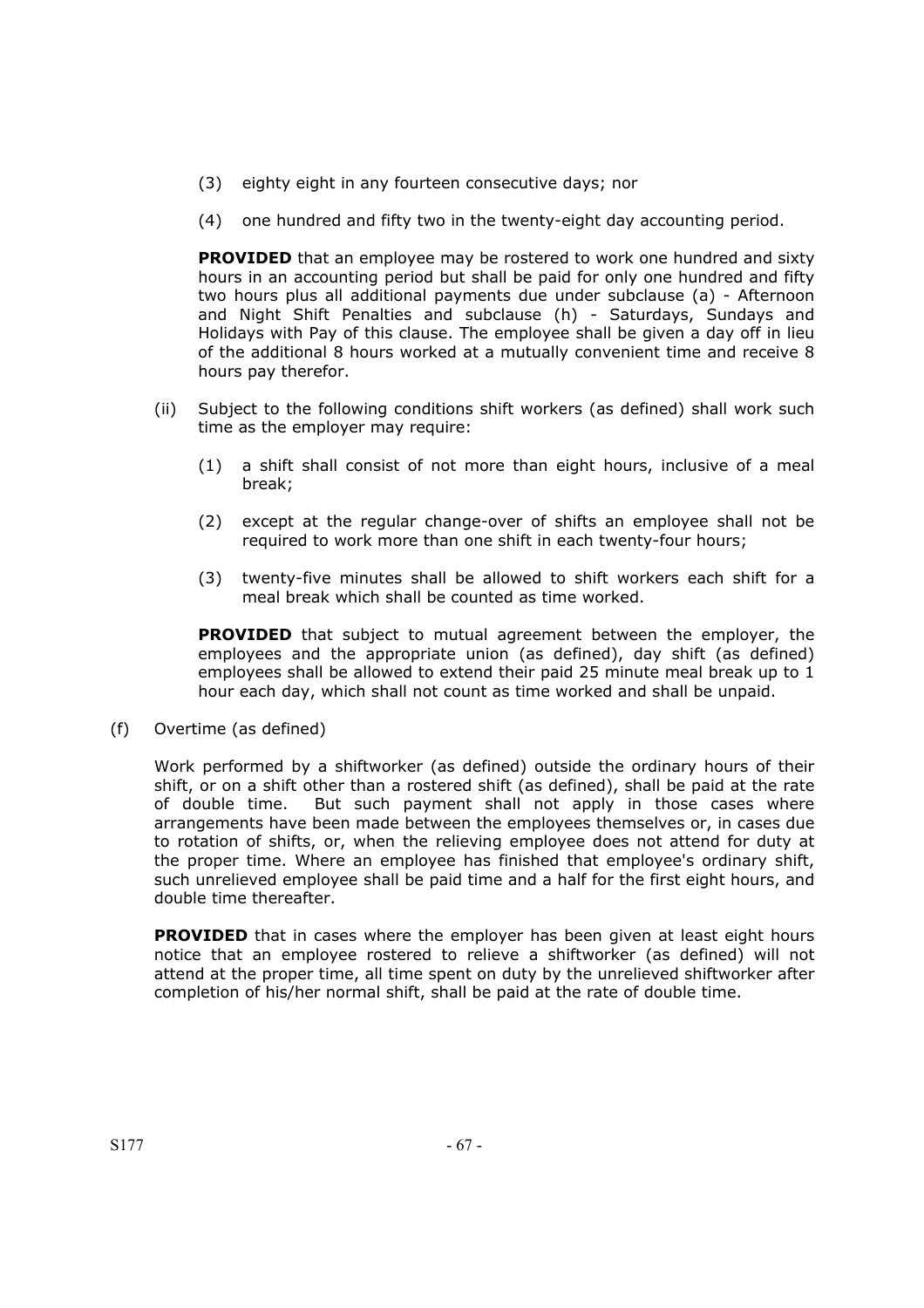(g) Rosters (as defined)

There shall be a roster (as defined) for shifts which shall:

- (i) provide for rotation unless all the employees concerned desire otherwise;
- (ii) provide for not more than eight shifts to be worked in any nine consecutive days;
- (iii) not be changed until after four weeks notice.

**PROVIDED** that an employee's place on such roster shall not be changed, except on one week's notice of such change or, payment of the penalty rates set or provided for. So far as employees present themselves for work in accordance therewith, shifts, shall be worked according to the roster, which shall -

- (i) provide for a minimum of two consecutive days off duty except where by mutual agreement between the employer, the employee(s) concerned, and the appropriate union alternative arrangements are made;
- (ii) clearly stipulate a 28 day accounting period which shall include a nominated day off in addition to eight rostered days off. Such day off will not be nominated where an employee is required to work 160 hours in the accounting period in accordance with the proviso to subclause (e) - Hours, paragraph (i) of this clause.

The nominated day off shall be rostered to fall on a day of the week other than Saturday or Sunday.

**PROVIDED ALWAYS** that staff engaged to provide relief on nominated days off pursuant to paragraph (ii) above while engaged in such capacity shall be regarded as shift workers (as defined) for all purposes of the award (except additional annual leave). Rosters covering such relief employees shall not be required to rotate.

- (h) Saturday, Sunday and Holidays With Pay
	- (i) Where the major portion of a shift falls on a Saturday, the employee shall be paid at the rate of time and one half of the employee's normal salary rate,
	- (ii) Where the major portion of which falls on a Sunday or holiday with pay, as prescribed in Clause 20 - Holidays with Pay, the employee shall be paid at the rate of double time,

**PROVIDED** that such rates shall be in substitution for and not cumulative upon the shift allowances more particularly set out in subclause (f) - Overtime of this clause. The provisions of this subclause shall not prejudice any right of an employee to obtain alternatively any higher rate in respect of that work by virtue of any provision of this award.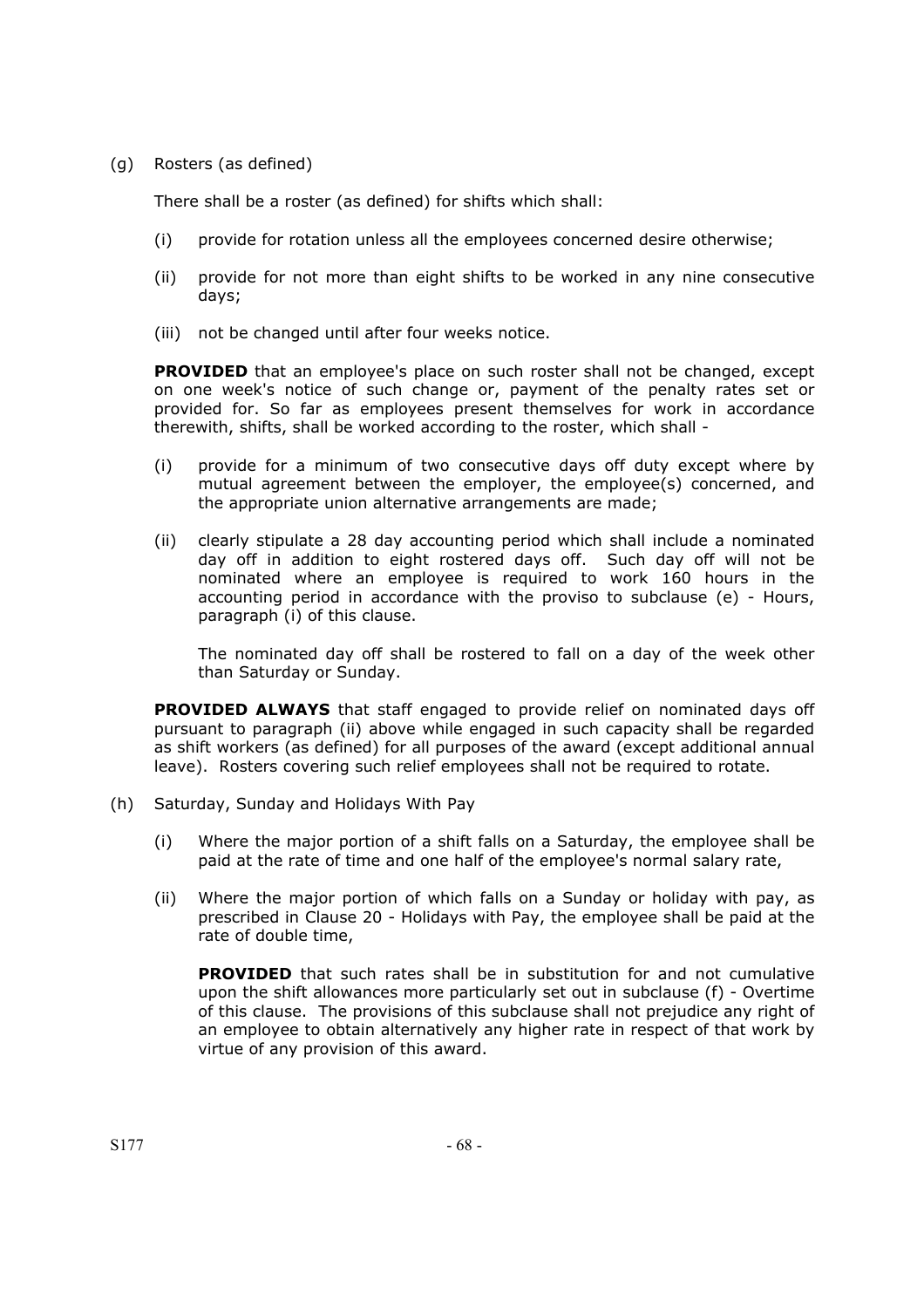(iii) Where a shiftworker is required to work on a holiday with pay and is granted time off in lieu thereof, the above penalty rate shall not apply.

### **34. SICK LEAVE**

- (a) An employee who is absent from work on account of personal illness, or on account of injury or accident, shall be entitled to leave of absence on full pay (excluding shift or weekend allowances, overtime or penalties) subject to the following conditions and limitations:
	- (i) An employee shall not be entitled to paid leave of absence under this clause for any period in respect of which workers' compensation is being paid.
	- (ii) An employee (except in exceptional circumstances) shall within 2 hours of commencement time of normal duty on the day of the sick leave absence, inform the employer of his/her inability to attend for duty, and as far as practicable state the nature of the injury or illness and the estimated duration of the absence.
	- (iii) The employee shall prove to the satisfaction of the employer that he/she was unable, on account of such personal illness, injury or accident to attend for duty on that day or days on which sick leave is claimed.
	- (iv) The employee shall not except as prescribed in subclause (b) of this clause be entitled in any one sick leave year to accrue sick leave in excess of 152 hours.

**PROVIDED** that in the first year of service (as defined) an employee shall only be entitled to 12 hours 40 minutes for each completed month of service.

- (b) If the full period of sick leave as prescribed in subclause (a)(iv) of this clause is not taken in any sick leave year, such proportion as is not taken shall be cumulative from year to year without limitation.
- (c) A medical certificate shall be required for each sick leave absence after an employee has taken an aggregate of 38 hours without medical certificates in any one sick leave year.
- (d) A sick leave year for the purposes of this clause shall mean 12 months of continuous paid employment including rostered days off, holidays with pay, paid annual leave and paid sick leave.

#### **35. SPECIAL RATES**

Subject to subclause (a) of this clause in addition to the salary rates prescribed by Clause 8 - Salaries of this award the following special rates shall be paid to employees including apprentices and trainees.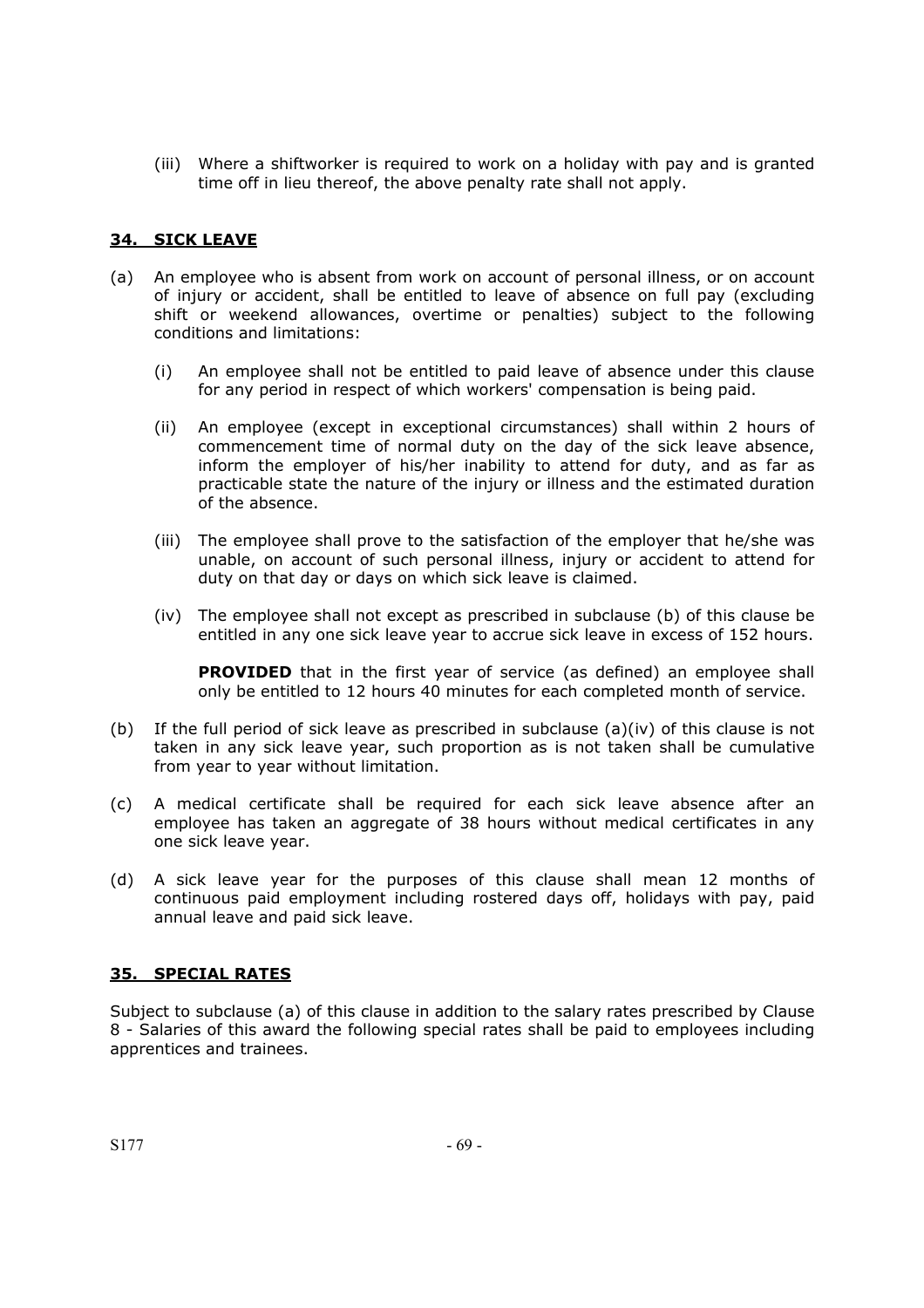### (a) Cold Places

An employee working for an aggregate of more than one hour per shift in places where the temperature is reduced by artificial means below 0 Celsius shall be paid 30 cents per hour extra for the time so worked. Where the work continues for more than 2 hours, employees shall be entitled to a rest period of 20 minutes every 2 hours without loss of pay.

### (b) Confined Spaces

An employee working in a confined space that is a compartment, space or place the dimensions of which necessitate such employee working in a stooped or otherwise cramped position or without proper ventilation, shall be paid 35 cents per hour extra.

### (c) Dirty Work

An employee required to perform work which an authorised representative for the employer and the employee shall agree, is of an unusually dirty or offensive nature shall be paid 30 cents per hour extra. In case of a disagreement between the representative and the employee, the employee shall be entitled within twenty-four hours to ask for a decision on his/her claim by a representative responsible for the management or supervision of the work concerned. In such a case a decision shall be given on the employee's claim within forty-eight hours of it being asked for (unless that time expires on a non working day) or else the said allowance shall be paid. Any dispute arising under this subclause as to whether the work is of an unusually dirty or offensive nature shall be determined by the employer.

#### (d) Hot Places

An employee working for more than one hour in the shade in places where the temperature is raised by artificial means to between forty-six and fifty-four degrees Celsius, shall be paid 30 cents per hour extra. The temperature shall be decided by a representative of the employer of the hospital concerned after consultation with the employees who claim the extra rate.

#### (e) Rates not Subject to Penalty Additions

The special rates herein prescribed shall be paid irrespective of the times at which the work is performed and shall not be subject to any premium or penalty additions.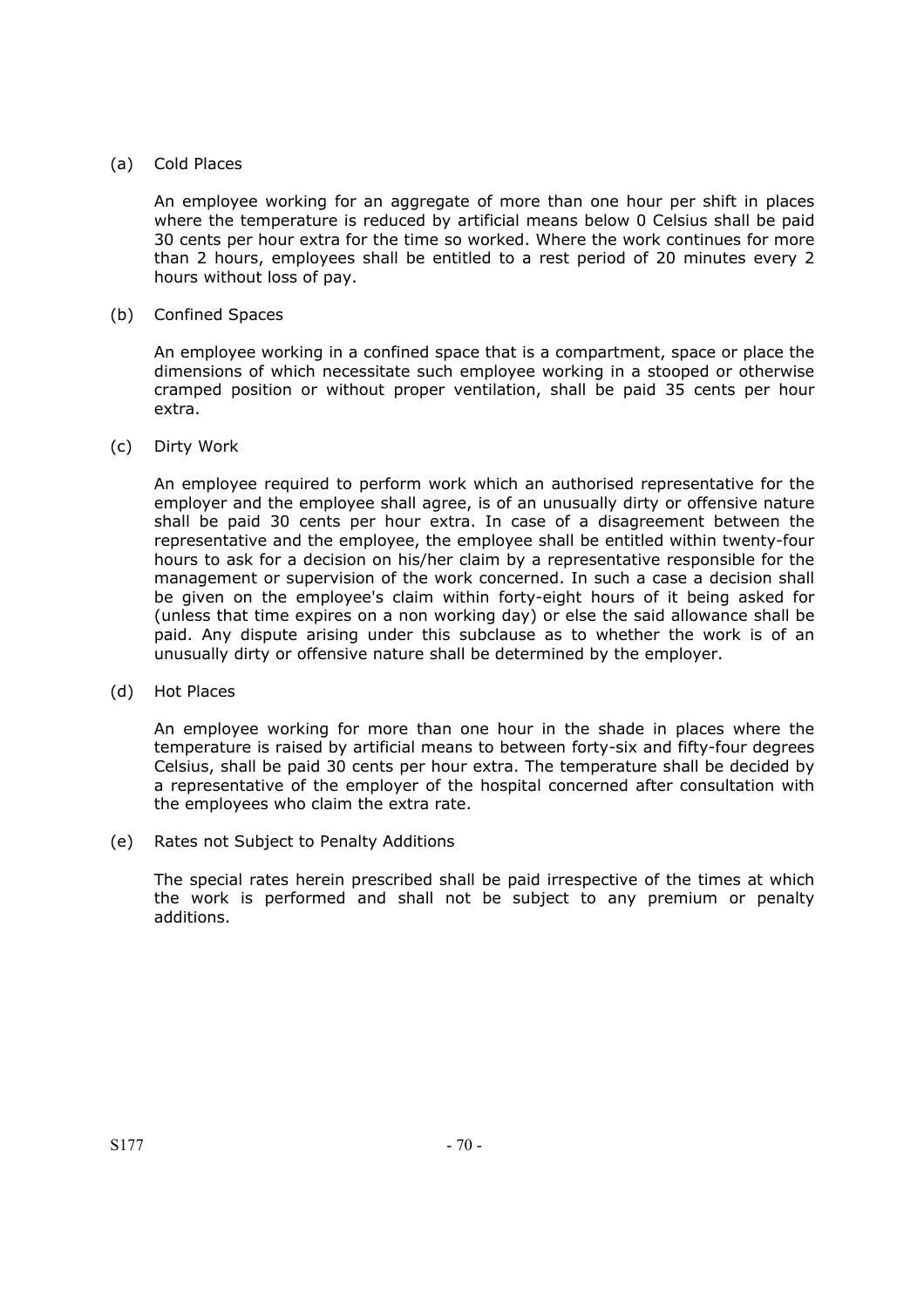### **36. UNIFORMS**

- (a) Where the employer approves, sufficient suitable and serviceable uniforms shall be provided free of cost to all employees in any occupational group which is required to wear uniforms.
- (b) An employee on leaving their employment shall return any uniform or part thereof provided which is still being used prior to ceasing employment.

## **37. UNION OFFICIALS - RIGHT OF ENTRY**

Union officials shall have Right of Entry within the work place as prescribed in Section 77 (1) of the Tasmanian Industrial Relation Act 1984.

**PROVIDED** that the union official makes the employer aware of his/her presence before entering a work area.

#### **38. UNION REPRESENTATIVES/STEWARDS**

An employee appointed as a union representative/steward, upon notification by the relevant union to the employer that they are recognised as the accredited representative of the union to which they belong, shall be allowed all necessary time during working hours to submit to the employer matters affecting the employees they represent and further shall be allowed reasonable time during working hours to attend to job matters affecting the union.

**PROVIDED** that a union representative/steward shall seek the permission of their supervisor before interviewing employees other than outside of their work place and such permission shall not be unreasonably withheld.

#### **39. WORK ABOVE FLOOR LEVEL**

In no circumstances shall appliances other than a suitable platform or ladder be used for carrying out work above floor level. Employees engaged on such work are required to comply with the manufacturers specifications regarding the use of such equipment and safety policies and similar instructions available in the workplace.

Work above floor level is defined as that which requires an employee to work on a platform or ladder which raises the employee to a height at least one metre above normal floor height.